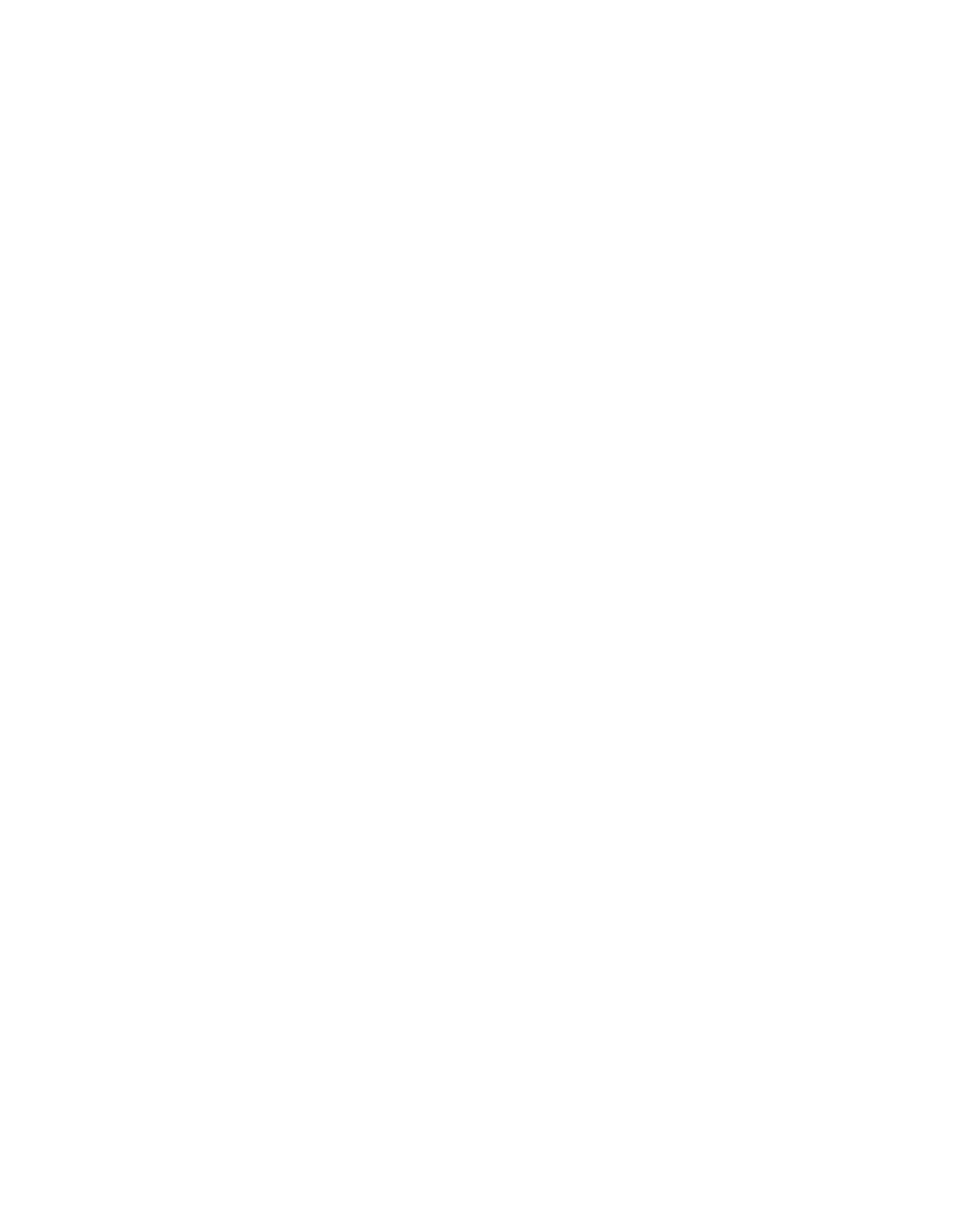# **Kingston Technology's**

# **MCMaster**

**486DX4 Processor Upgrade Micro Channel Adapter**

**User's Guide**

**Part No. 4460012-001. B06**

**Kingston Technology Company 17600 Newhope Fountain Valley, CA 92708 (714) 435-2600**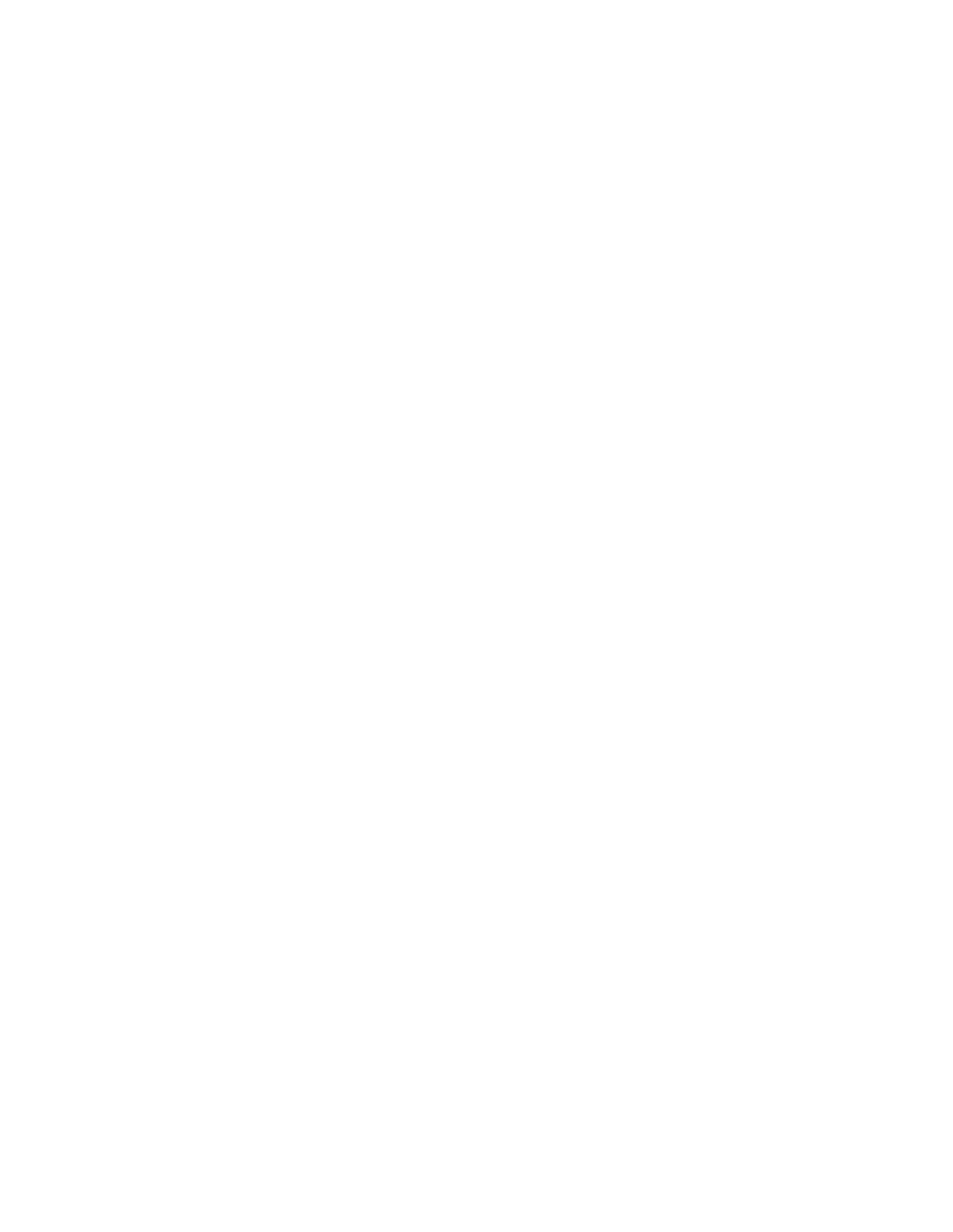# **TABLE OF CONTENTS**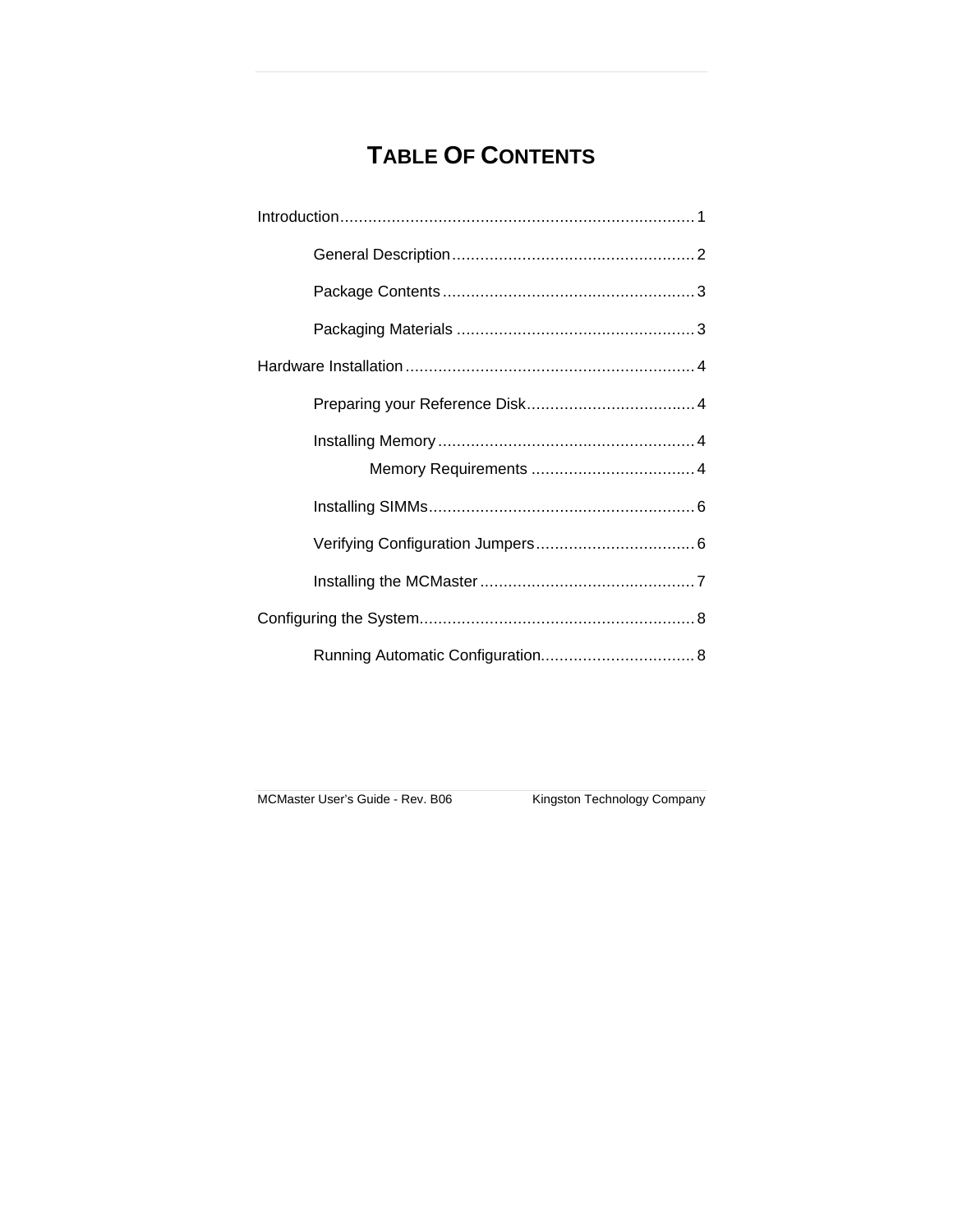|  | Using the MCMaster Diagnostic29              |  |
|--|----------------------------------------------|--|
|  |                                              |  |
|  |                                              |  |
|  | Appendix D Product Warranties and Notices 49 |  |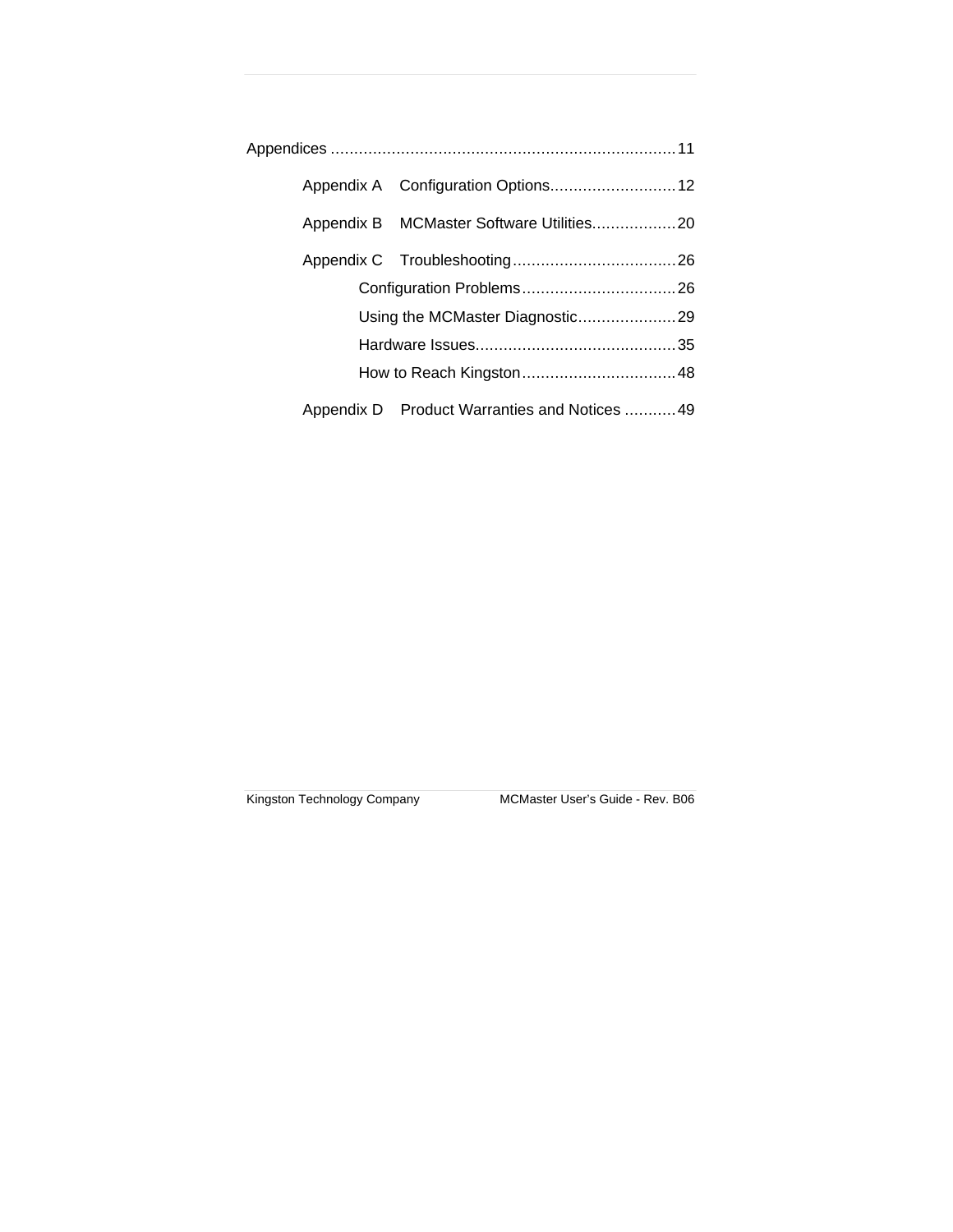## **Introduction**

Congratulations on the purchase of your Kingston MCMaster. This guide will take you through the basic steps of physically installing MCMaster into your PS/2 system and configuring the system. For most installations, this is all you need to do. Even battle-hardened PS/2 veterans should at least read over the installation directions before proceeding.

The Appendices contain more detailed information, along with troubleshooting suggestions in case you run into problems. They also contain some background technical information, if you're just plain curious.

If any of these circumstances apply to you:

Windows 3.0 or 3.1 previously installed in a 286-based PS/2 system; Windows 3.0 or 3.1 and a busmaster SCSI disk controller; OS/2 1.2 or 1.3 and a busmaster SCSI disk controller; OS/2 2.0; OS/2 2.1, Any third-party memory adapter; IBM's 386 Enhanced Memory Adapter; QEMM386 memory manager; IBM's AIX operating system

Please read the appropriate sections in the Appendices which you will find in the back of this Installation Guide. If you experience problems which you are unable to resolve with the use of this manual or have questions regarding the Kingston MCMaster, please feel free to call Kingston Technical Support at (714) 435-2639.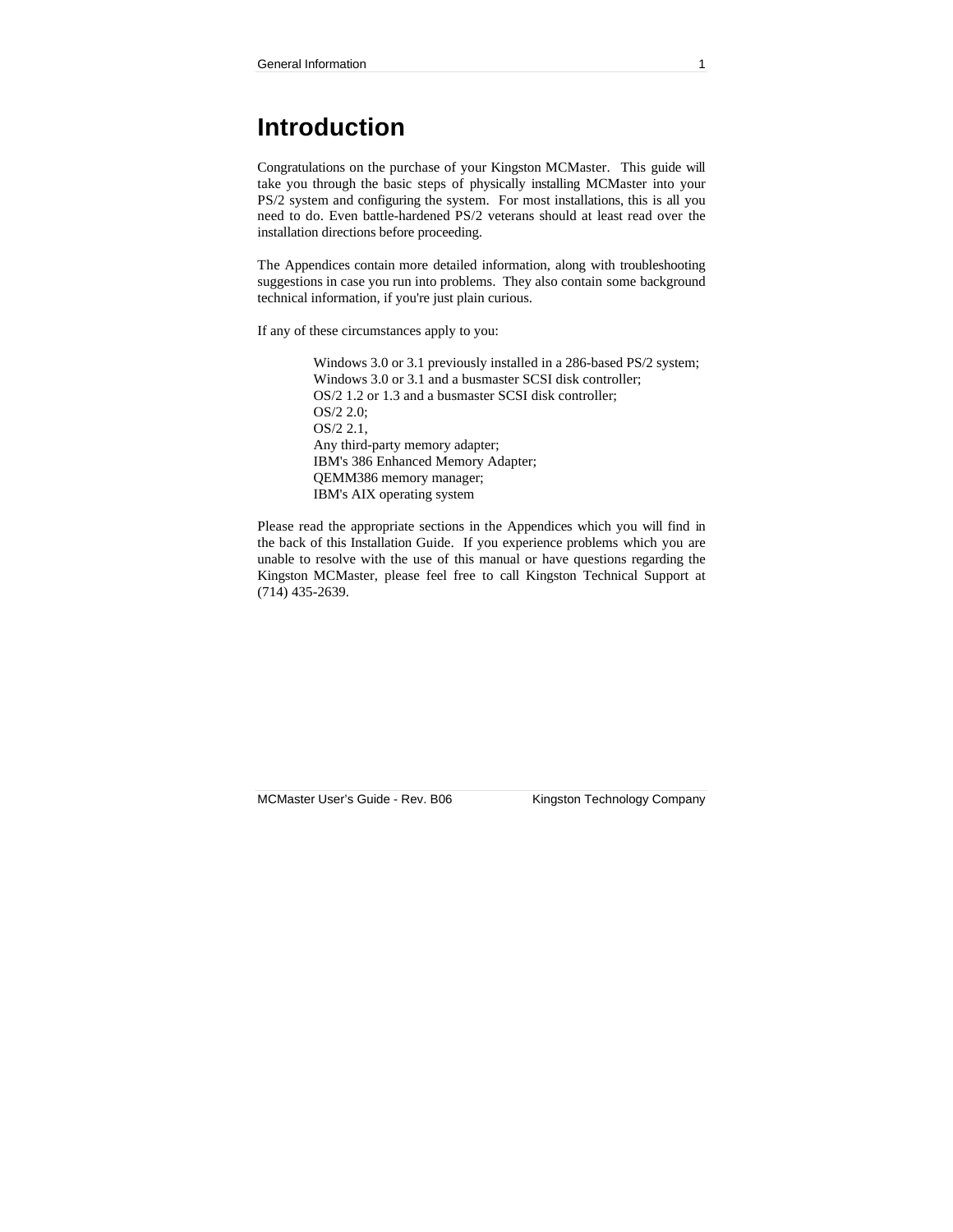## **General Description**

The Kingston Technology MCMaster processor upgrade board is a busmaster processor upgrade card. It provides your computer with a powerful 486DX2 microprocessor to give your system the increased performance to handle today's most demanding graphical software applications.

Your MCMaster includes these important features:

- 66MHz or 50MHz speed (depending on model)
- Uses clock-doubled 486DX2 microprocessor
- Daughtercard connector for VESA Local-Processor
- Two SIMM sockets support up to **64MB** of onboard memory on 32- Bit

PS/2 Models 70 and 80, or **16MB** on 16-Bit PS/2 Models

- Internal math coprocessor
- 8K internal cache and 128K external zero-wait-state cache
- Onboard clock
- Full access to all of the  $PS/2^{\circledR}$  computer's Extended Memory
- Support for all PS/2 compatible operating systems
- Supports Micro Channel<sup>®</sup> multi-busmaster capability



**Memory Expansion Microchannel Adapter**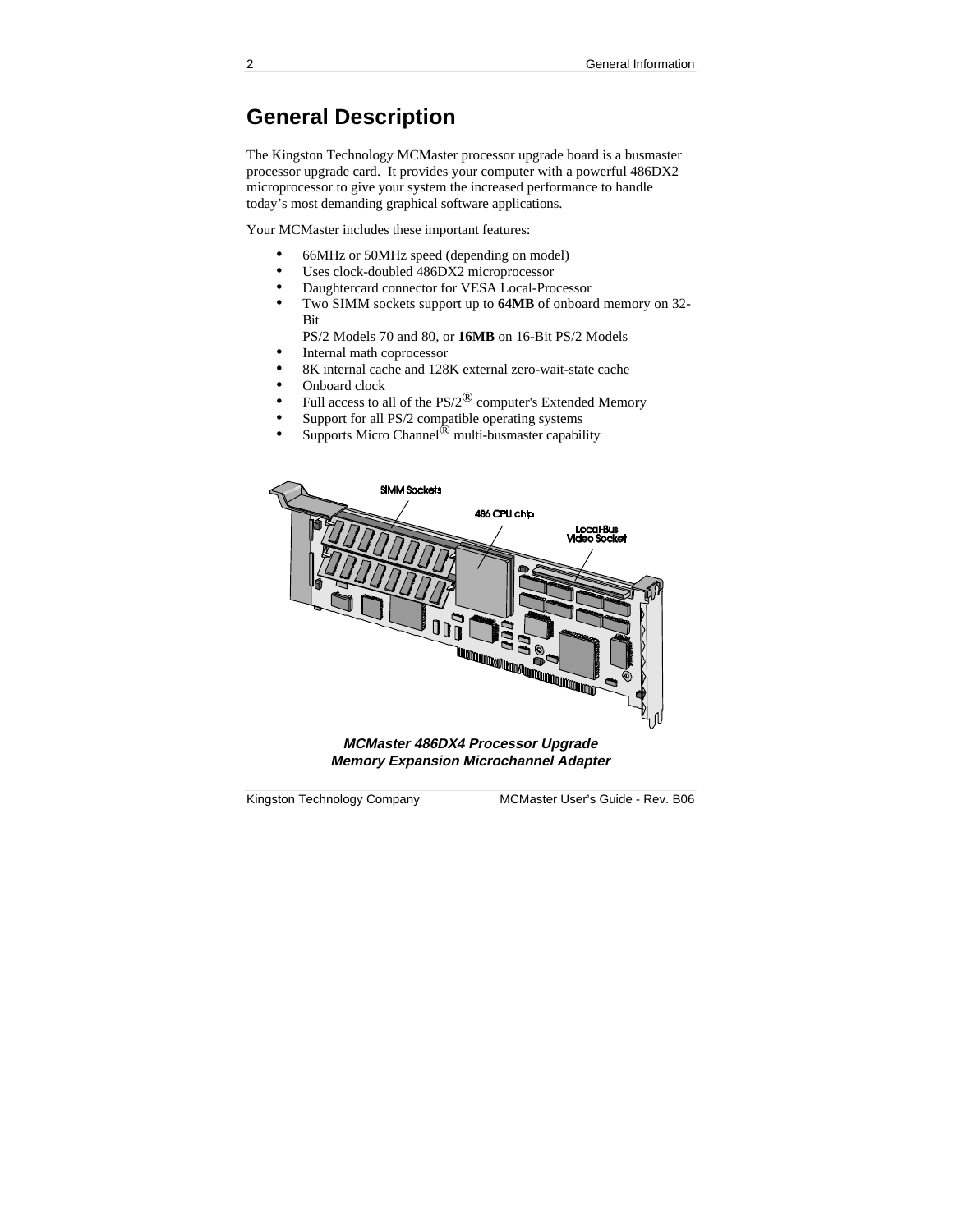## **Package Contents**

The Kingston MCMaster package should contain the following items:

- MCMaster Processor Upgrade Circuit Board
- MCMaster Option Diskette
- User's Guide

If any item is missing or damaged, contact your Kingston dealer for a replacement. Be sure the items you receive are genuine Kingston Technology products. The printed circuit board has the Kingston name etched on its surface. If the Kingston name is missing, it's not a genuine Kingston product.

## **Packaging Materials**

Kingston Technology circuit boards are shipped in a special anti-static envelope which protects them from shock and static electricity that could cause severe damage. You should save this packaging material just in case you need to reship the MCMaster in the future.

Before you remove any component from its packaging, be sure you discharge any static electricity by touching a properly grounded metal object.

As an additional precaution, we strongly recommend that you back up your hard disk before installing MCMaster.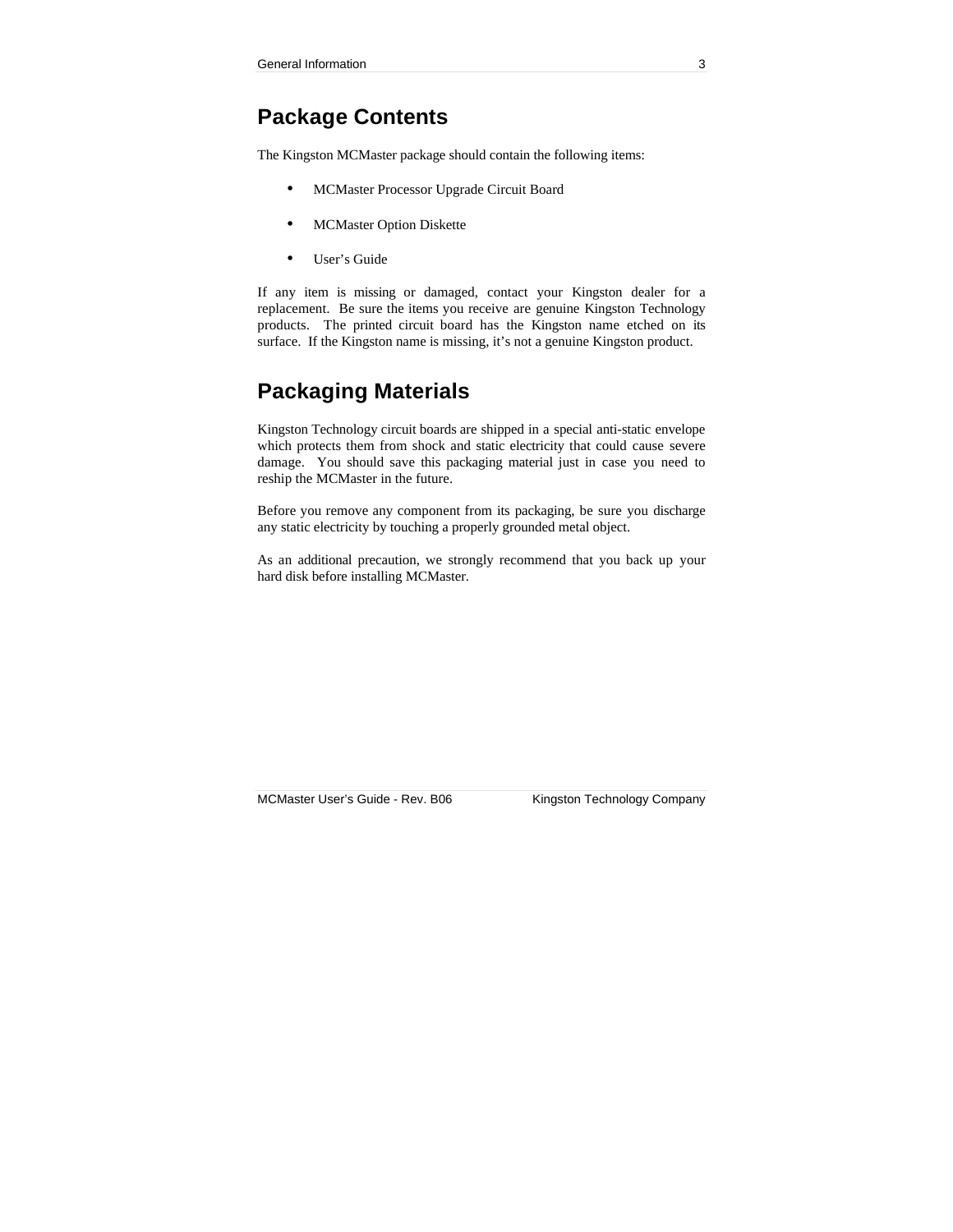## **Hardware Installation**

Install the MCMaster processor upgrade following these steps:

## **Preparing your Reference Disk**

- 1. If you have not previously made a backup copy of the Reference disk that came with your PS/2 computer, you should do it now. Your original Reference disk should be write protected, and you won't be able to copy files onto it.
- 2. Power up the system with the backup copy of the Reference disk installed in Drive A.
- 3. The Reference disk will boot up, display the IBM logo, and prompt you "**Press Enter to Continue.**" Press [**ENTER**], and wait for the menu to come up.
- 4. If you are prompted to run Automatic Configuration now, press [**N**] for No.
- 5. Select "**Copy an option diskette**" from the menu.
- 6. Follow the instructions that appear on the screen, inserting MCMaster option disk into the drive when instructed to insert the option disk. This copies configuration information from the Kingston disk onto your Reference disk.

## **Installing Memory**

If you or your dealer have installed memory in MCMaster, it needs to be tested. Kingston supplies a diagnostic, MMDIAG.EXE, for this purpose contained on the Option diskette.

## **Memory Requirements**

MCMaster uses IBM standard 32-bit wide, 70 nanosecond dynamic SIMM memory modules. SIMMs (Single In-line Memory Modules) that do not adhere to the IBM standard can cause compatibility problems.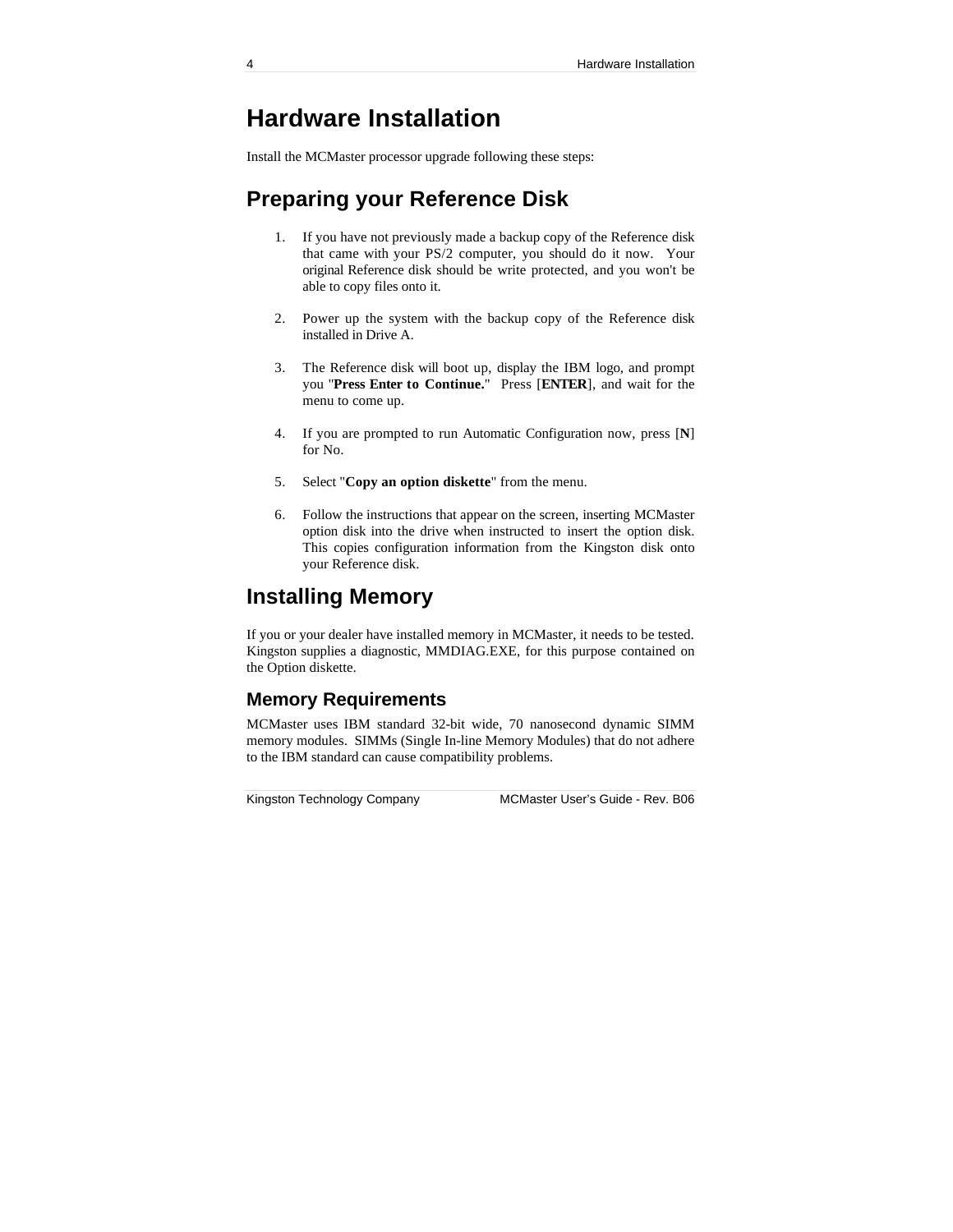Please verify that any SIMMs supplied by anyone other than Kingston meet the IBM specification before using them. The table below shows all of the SIMM types that can be installed in MCMaster. Note the MCMaster **DOES NOT** support 1MB or 2MB SIMM modules.

| <b>Size</b> | Configuration    | Kingston Part No. |
|-------------|------------------|-------------------|
| 4 MB        | 1024K x 32, 70ns | KTM1x32L-70T      |
| 8 MB        | 2048K x 32, 70ns | KTM2x32L-70T      |
| 16 MB       | 4096K x 32, 70ns | KTM4x32L-70T      |
| 32 MB       | 8192K x 32, 70ns | KTM8x32L-70T      |

MCMaster can also function with no onboard memory installed, using only memory that is already installed in the system. Be aware, however, that running MCMaster with only off-board memory extracts a performance penalty, especially in a 16-bit PS/2 system like the model 50 or 60.

This table shows all possible combinations of SIMMs that can be installed in MCMaster.

| <b>Total Memory on</b><br><b>MCMaster</b> | <b>U900 Socket</b> | U901 Socket |
|-------------------------------------------|--------------------|-------------|
| 4 MBytes                                  | 4 MB               | none        |
| 8 MBytes                                  | 4 MB               | 4 MB        |
| 8 MBytes                                  | 8 MB               | none        |
| 12 MBytes                                 | 8 MB               | 4 MB        |
| 16 MBytes                                 | 8 MB               | 8MB         |
| 16 MBytes                                 | 16MB               | none        |
| 20 MBytes                                 | 16MB               | 4MB         |
| 24 MBytes                                 | 16MB               | 8MB         |
| 32 MBytes                                 | 16MB               | 16MB        |
| 32 MBytes                                 | 32MB               | none        |
| 36 MBytes                                 | 32MB               | 4MB         |
| 40 MBytes                                 | 32MB               | 8MB         |
| 48 MBytes                                 | 32MB               | 16MB        |
| 64 MBytes                                 | 32MB               | 32MB        |

**Note:**

- If only one SIMM is installed on the board, it must be installed in location U900.
- If 16MB or 32MB SIMMs are used, verify Jumper J801 is connected to 1 and 2.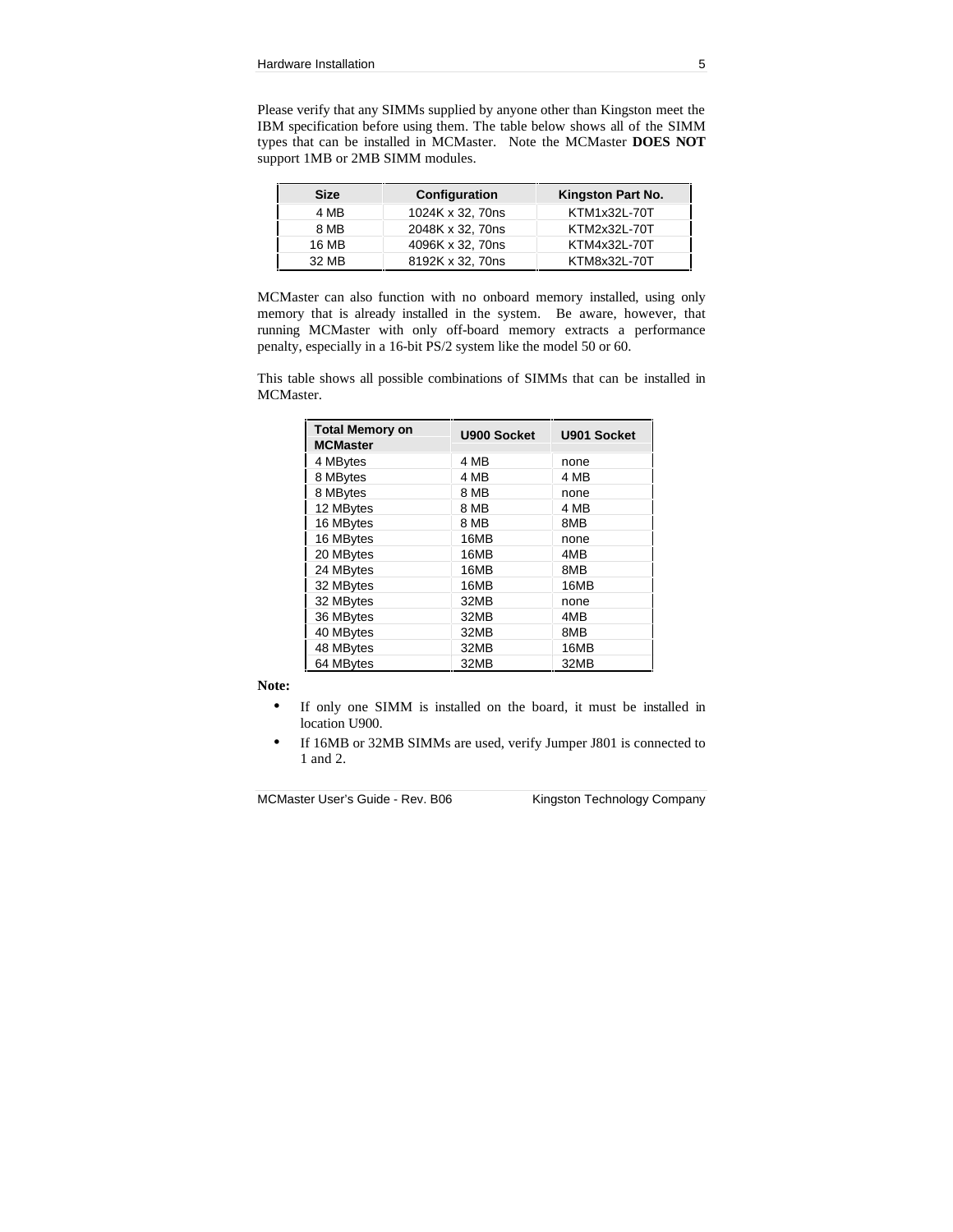## **Installing SIMMs**

- 1. Place the MCMaster board onto the anti static bag on a flat surface with the component side face up and the edge connector toward you.
- 2. Insert the edge of the SIMM into the socket with pin 1 to your right. If the pin number is not marked on the SIMM module, look for a notch cut out of one of the corners on the connector side of the SIMM. That notch will be at pin 1.
- 3. Slide the SIMM all the way into the socket and press down gently until the tabs snap the SIMM securely in place. Note that the SIMMs are angled down, toward the board's connector edge.

## **Verifying Configuration Jumpers**

The MCMaster comes with four sets of jumpers on board. They are set at the factory, but please take a moment to verify that they are installed correctly. The default settings are notated in bold with an asterisk.

| Jumper | <b>Jumper Settings</b> | <b>Function</b>  |
|--------|------------------------|------------------|
| J100   | *1-2 connected         | 486DX CPU        |
|        | 2-3 connected          | 486SX CPU        |
| J801   | *1-2 connected         | Non-IBM SIMMs    |
|        | 2-3 connected          | <b>IBM SIMMS</b> |

Jumper locations are shown in the illustration below:

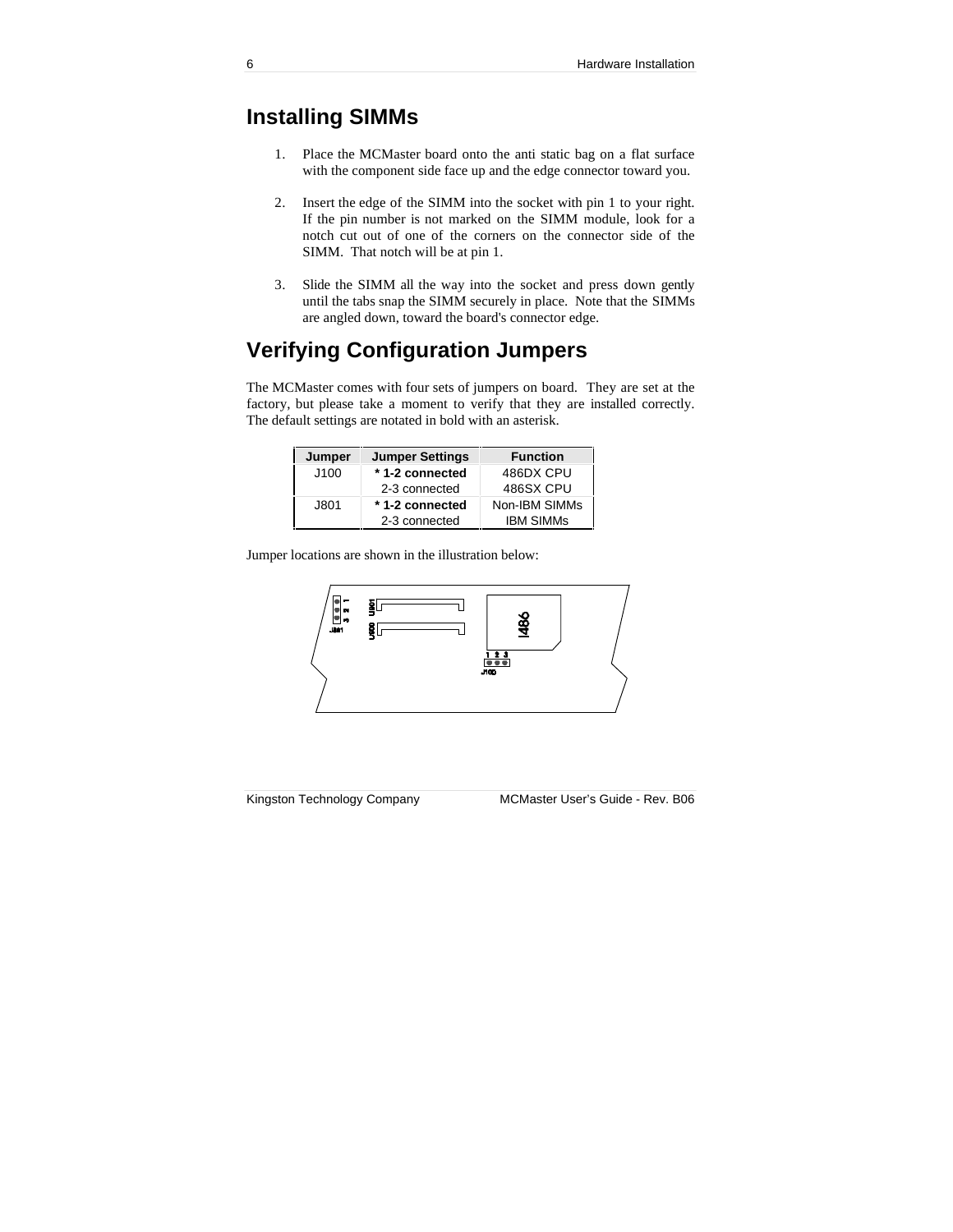## **Installing the MCMaster**

- 1. Make sure that the system power switch is OFF.
- 2. Unlock and remove the system cover. Your PS/2 Quick Reference provides detailed instructions for removing or reinstalling the cover.
- 3. Choose a vacant expansion slot to plug MCMaster card into. MCMaster will work in a 16 or 32-bit slot. If you're installing it in a 32-bit system, such as a Model 70 or 80, you'll want to install it in a 32-bit slot to take full advantage of the 80486 processor's 32-bit bus width.
- 4. Loosen the screw that holds the expansion slot cover, and slide out the expansion slot cover. Save it.
- 5. Install MCMaster board in its slot by carefully sliding it in until the board snaps into place. Be careful that the forked bottom of the backplate goes outside the lip of the chassis. Finger-tighten the screw.
- 6. Replace the system cover, and tighten the screws.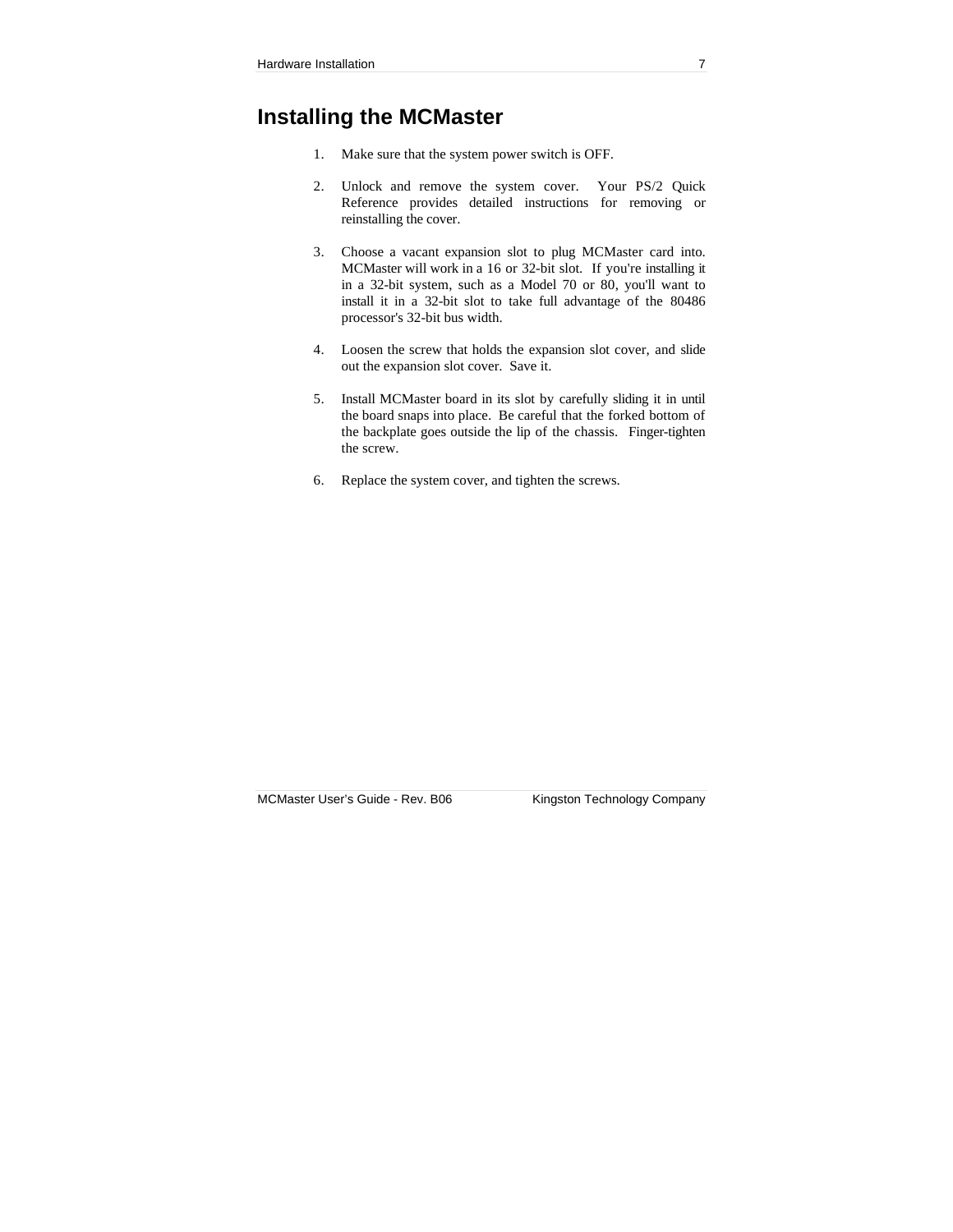# **Configuring the System**

At this point, you've finished physically installing MCMaster in the system. The next step is to configure the system to acknowledge MCMaster's presence. For most PC-DOS users, the automatic configuration will be adequate. This section will guide you through the Automatic Configuration process. If you are using an operating system other than DOS, if you have third-party memory boards installed, or if you experience difficulties after running the automatic configuration, you should read Appendix A, "Manual Configuration Options" in the back of this manual.

## **Running Automatic Configuration**

- 1. Insert the Reference diskette (onto which you've already copied the information from the Kingston option diskette) into the floppy drive.
- 2. Power the system ON.
- 3. The system will boot up automatically from the Reference disk. When the IBM logo appears, press [ENTER] as prompted. After a few seconds, the system will prompt you: "**Do you want to automatically configure the system? (Y/N)?**" Press [Y] for Yes. After the process is done, the PS/2's nonvolatile memory will store the configuration information.
- 6. After the automatic configuration runs, it will prompt you to press [ENTER] to restart the computer. Remove the Reference disk and press [ENTER].
- 7. At this point, the system will do a "cold boot" as if it had just been powered on. After the memory count, MCMaster takes control of the system, displaying the following messages:



**MCMaster (tm) control code x.xx hardware xx.xx Copyright Aox Incorporated 1993 All Rights Reserved Press space bar to stop memory test Press 'o' to return to original cpu (and stop memory test)**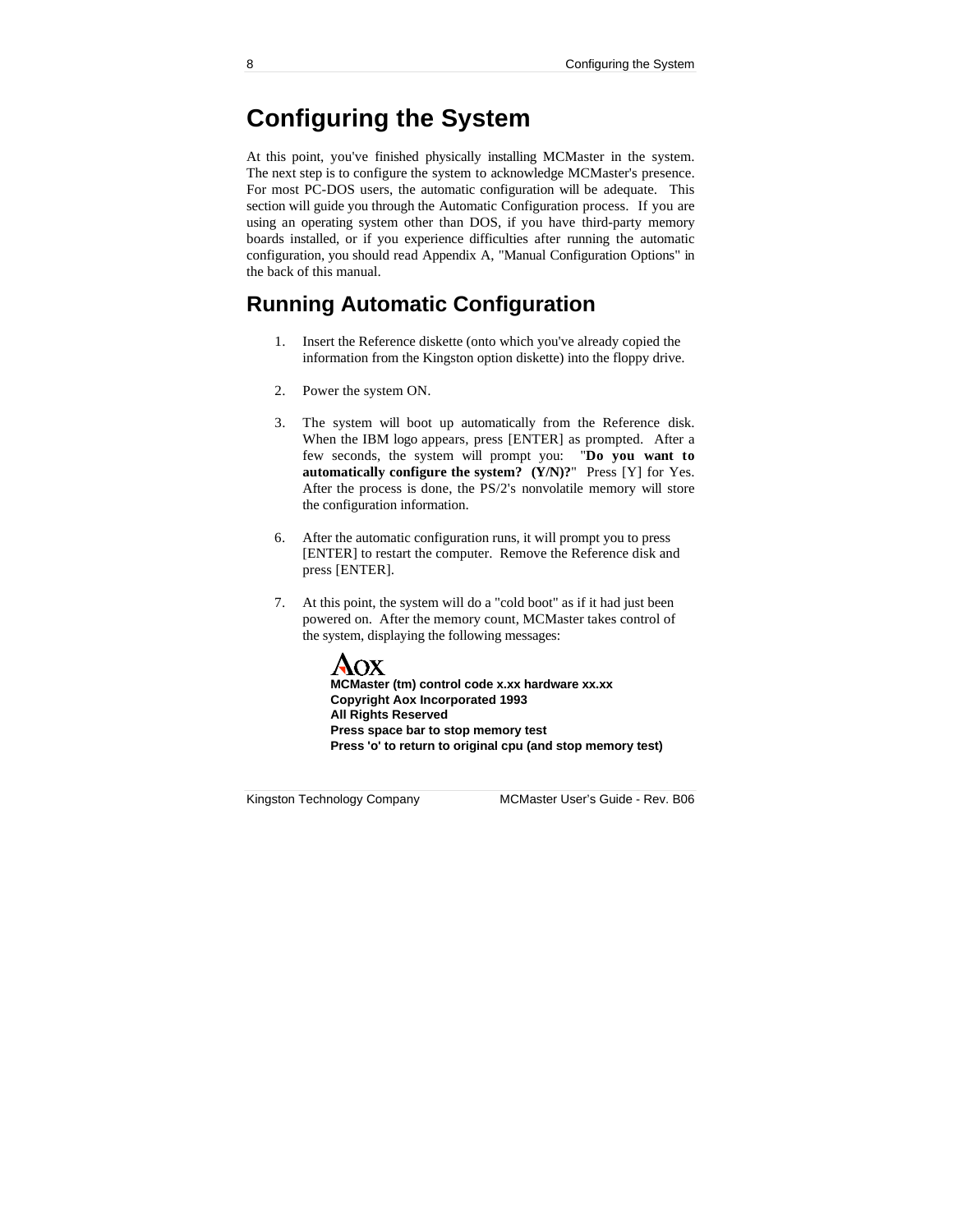If you press the 'o' key now, control will return to the system's own processor. Otherwise, MCMaster will add its own memory to the memory count and then display the message:

#### **Starting MCMaster MCMaster start successful**

This completes the installation of MCMaster in your PS/2 system. It should now be ready for operation. If it doesn't seem to be working, read the appropriate section in the Appendices for troubleshooting help. If all else fails, contact Kingston Technical Support at (714) 435-2639.

## **What's Next?**

- If you've been running "plain-vanilla" DOS applications, they will run as before, only faster.
- If you're upgrading a 286-based system to a 486, there are a lot of software products out there that take advantage of the 386/486 architecture. Your PS/2 is now compatible with them.
- If you've been running Windows 3.0 or 3.1 in "standard" 286 mode, there are a few extra steps you'll have to take before you can run Windows in 386 Enhanced mode. Please read the section on Windows in Appendix C.
- And enjoy your "new" computer. This manual was prepared on a PS/2 Model 60 enhanced by an MCMaster. While it would certainly have been physically possible to do it without MCMaster, it would have been a lot more work to do so.

Please back up your MCMaster option diskette, as well as your IBM Reference diskette.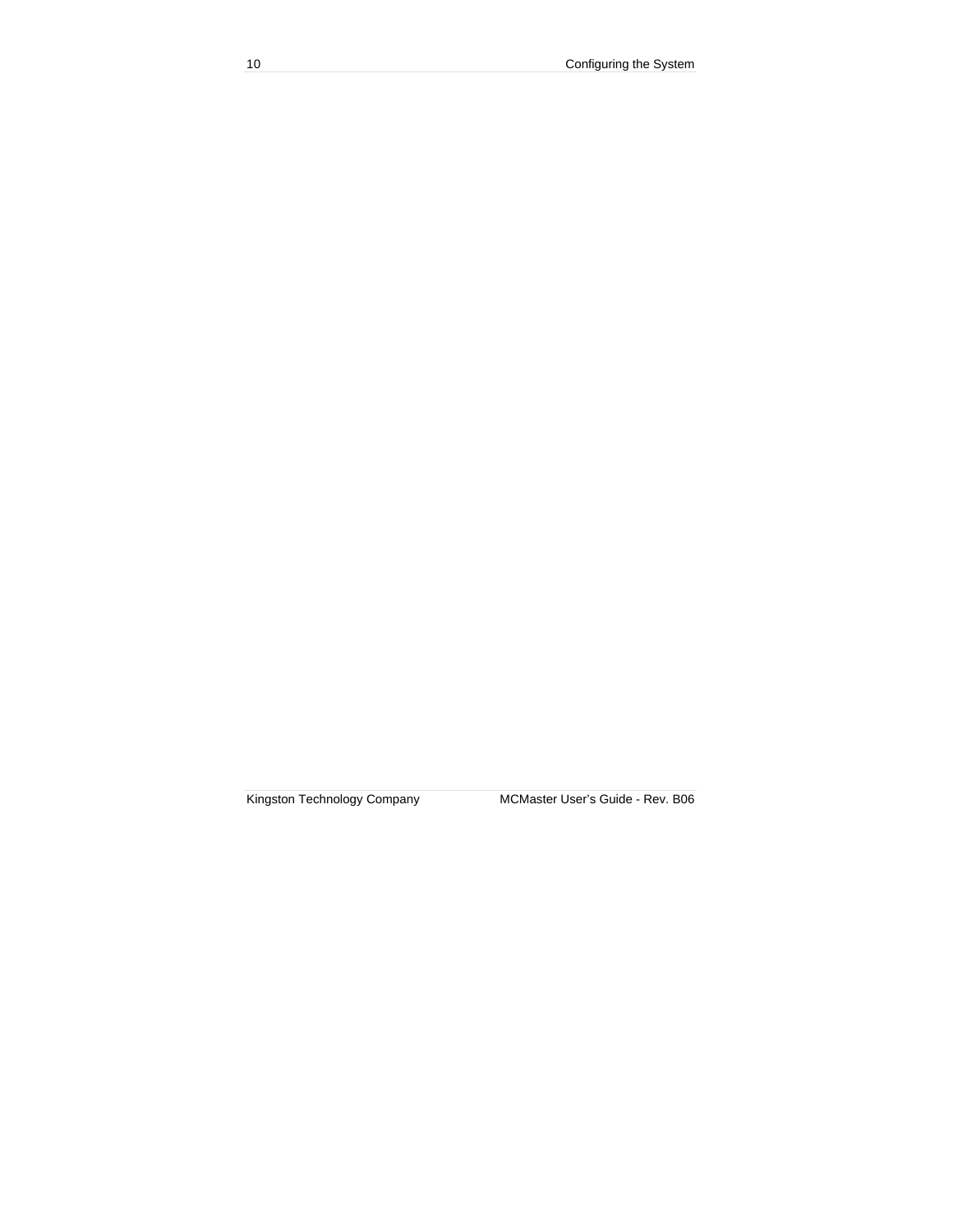# **Appendices**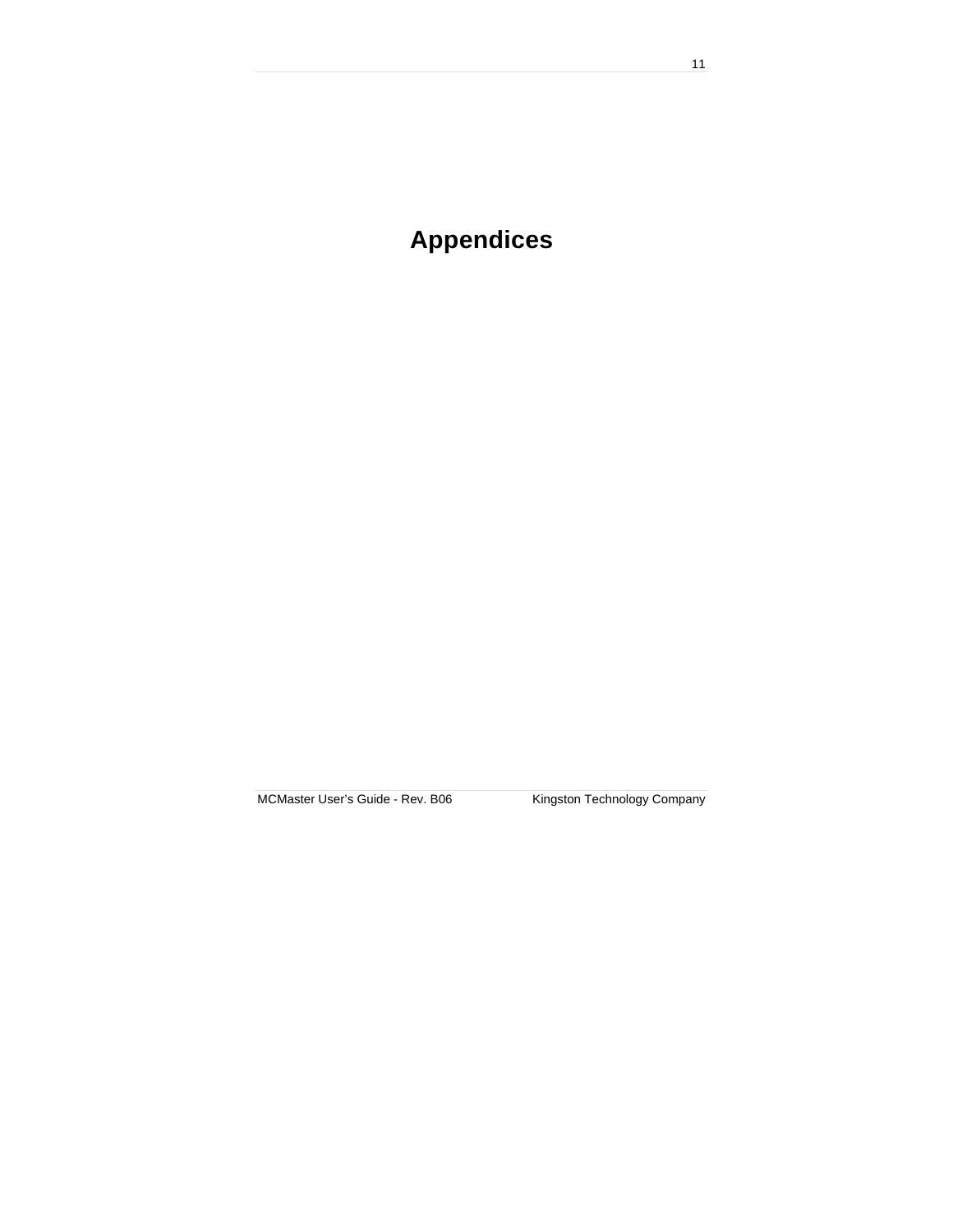## **Appendix A Configuration Options**

For most installations the automatic configuration will suffice. However, in order to make the MCMaster work properly in other circumstances, you may have to go to the configuration screen and set some options by hand. This section describes the MCMaster configuration options in detail.

If you are running the Set Configuration program with the MCMaster already installed, reboot the system and **press the [o] key (to return to the original processor)** when the Kingston logo appears.

The configuration program will not work properly with the MCMaster's processor controlling the system. This problem is compounded by the fact that the configuration program appears to work correctly. There's no warning until you reboot the system and discover that the configuration hasn't changed!

### **Operating Mode**

| Default: | <b>Standard</b>        |
|----------|------------------------|
| Option:  | <b>INITPROG or IDD</b> |

By default, the MCMaster takes control of the system immediately after POST (Power On Self Test) is completed and becomes, for all practical purposes, the main system CPU. This is Standard mode.

The MCMaster can also be set to delay its startup until it is started by a Track 0 initializer (INITPROG) or an installable device driver (IDD.) This is required to accommodate some third-party memory boards that start with an installable device driver or an initializer on the system's boot track. Since the MCMaster installs its memory at the top of the memory map (from the host's point of view) a memory board that is unaware of the MCMaster might conflict with the MCMaster's memory. With this option set to "INITPROG or IDD" the MCMaster won't add its memory to the system total until its device driver or boot track initializer is loaded.

If the device driver is loaded in the CONFIG.SYS file after the memory board's driver, or the boot track initializer comes after the boot track initializer for the memory board, the MCMaster will be aware of the third-party memory and install its own memory above the third-party memory. The installable device driver is on the MCMaster option disk. It's called MMPIDD.SYS.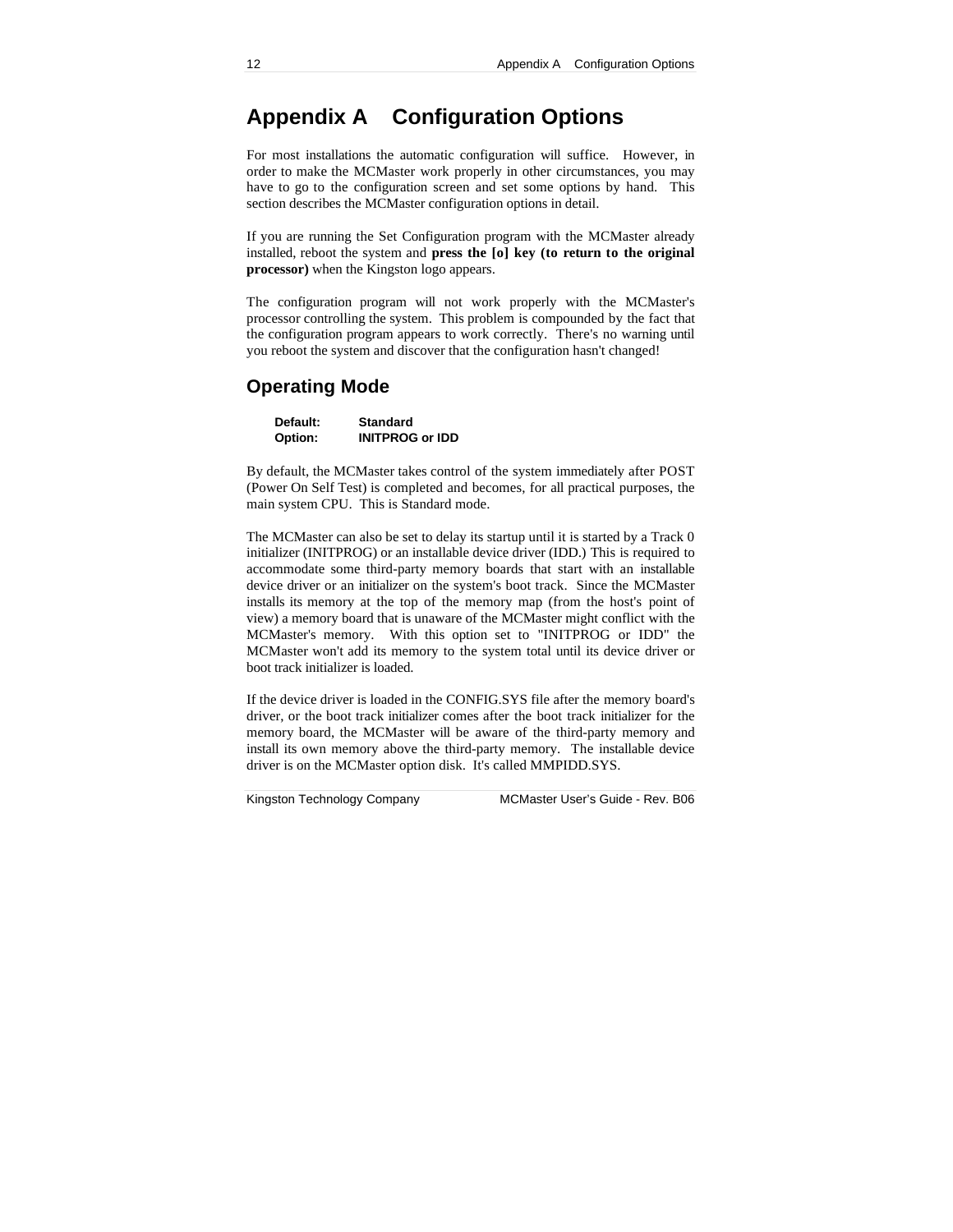If you use the MCMaster driver, place it after the driver for the memory board in your CONFIG.SYS file. For example:

#### **DEVICE = [Memory board driver].SYS DEVICE = MMPIDD.SYS**

Early versions of the Intel Above Board implement the INITPROG option in a different manner. For these boards, Intel provides a program called SOFTSET. If you are using the MCMaster with one of these Intel Above Boards, please read "The MCMaster and the Intel Above Board" contained in Appendix C. Later versions of the Above Board use an Installable Device Driver; for these boards, the instructions here will suffice.

If you need to use the INITPROG option, make sure that you have a version of the IBM Set Configuration program that supports this feature. Older versions may not. The newer versions of the Set Configuration program prompt you to use [F3] rather than [ESC] to exit the program. If you need the newer Set Configuration program, contact your IBM service representative. Assuming that you have the proper configuration program, you must first edit the MCMaster's ADF file to enable the INITPROG feature of the Set Configuration program. To do so:

- 1. Boot up the system if it is not already running.
- 2. Insert the Reference diskette into the floppy drive.
- 3. Ensure that the second required ADF file is also on your Reference disk. To do this, use the DOS DIR command:

#### **C:\>dir a:?008E.ADF**

You should see something like:



If you don't find I008E.ADF, copy it from the option diskette onto the Reference diskette before proceeding any further.

4. Load the file A:@008E.ADF into your favorite text editor or EDLIN. At or near lines 12 and 13, you will see: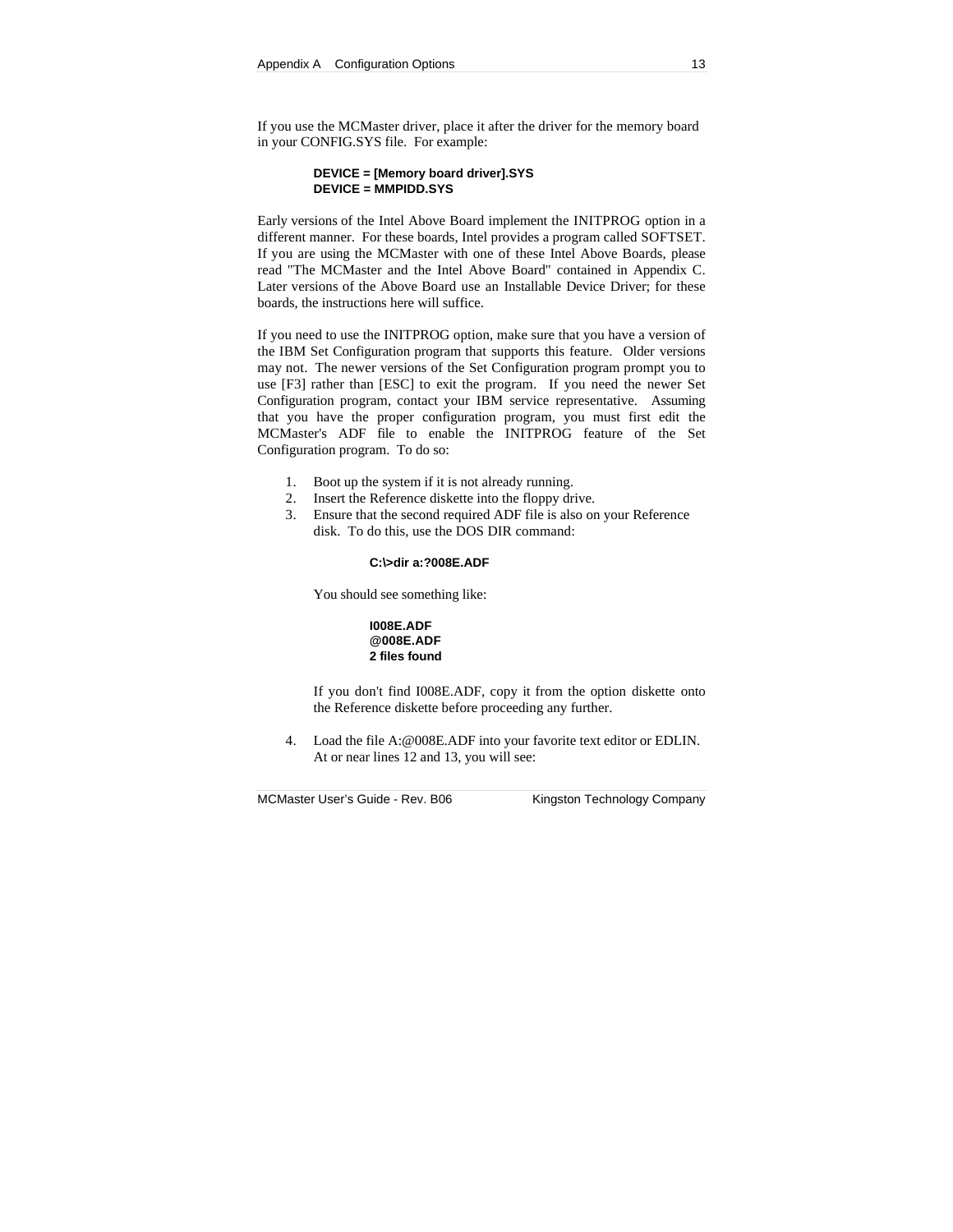```
;remove semicolon from next line
;if you wish to use INITPROG
;initprog 80
```
Edit the line with "initprog 80" to delete the semicolon. The two lines should now read:

**;remove semicolon from next line ;if you wish to use INITPROG initprog 80**

- 5. Save the ADF file back out to the disk.
- 6. Exit the editor.

Now you can run the Set Configuration program and set the Operating Mode to "INITPROG or IDD." The program will automatically install the initializer onto your hard disk.

### **I/O selects**

**Default: 390h Options: Too numerous to list here**

This is the base I/O address for the MCMaster's own control ports. The Set Configuration program will display an asterisk next to this address if there is a conflict with a previously installed adapter. Press [F6] until you see an address that does not conflict.

## **Arbitration Level**

**Default: Level\_14 Options: Level\_0 through Level\_13**

The Micro Channel includes logic to arbitrate bus requests among multiple adapters: each adapter card must have its own arbitration level. If this level conflicts with another adapter, you can change it to any other level.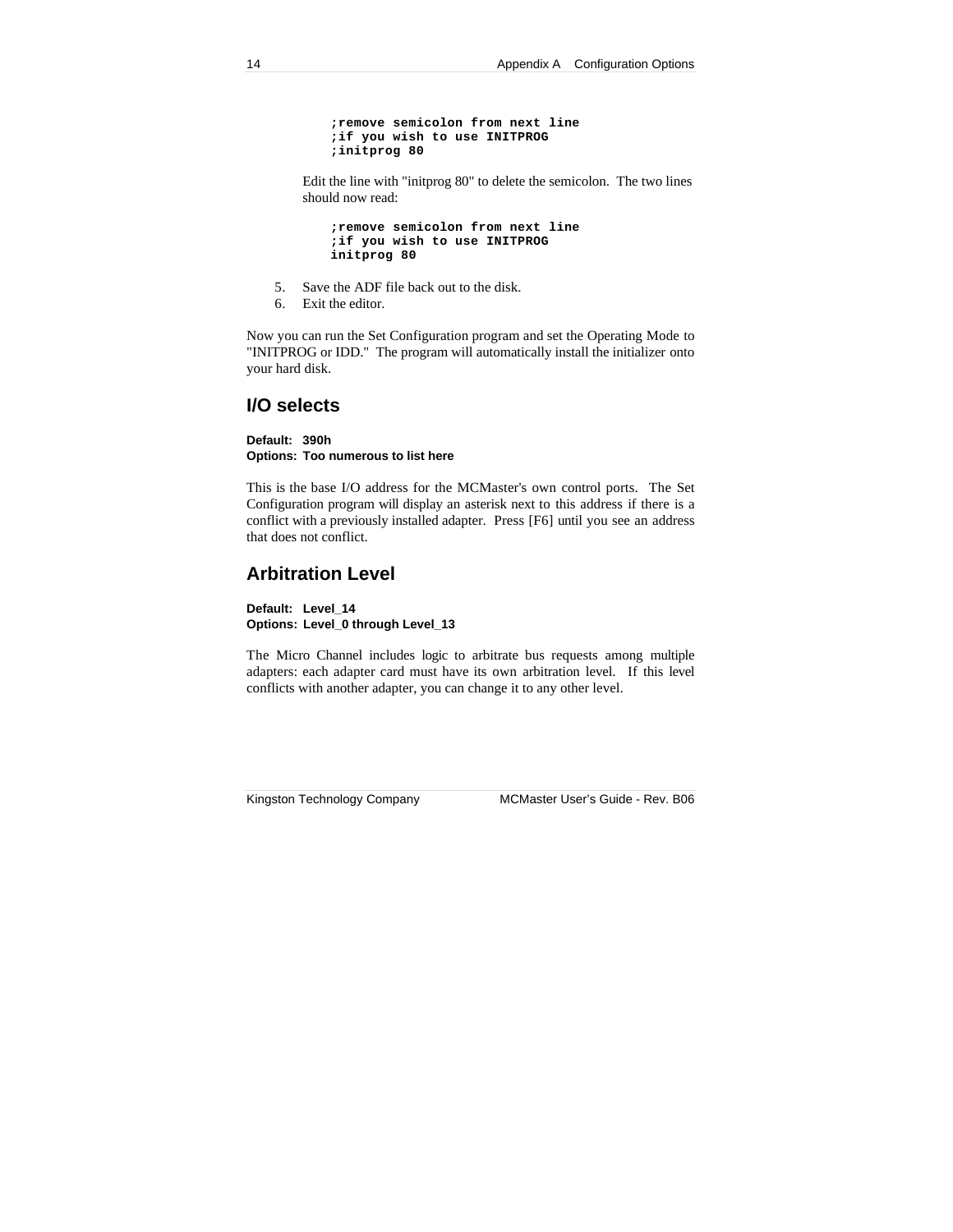## **Interrupt Level**

| Default: Level 15        |          |  |
|--------------------------|----------|--|
| <b>Options: Level 10</b> |          |  |
|                          | Level 12 |  |

This selects the hardware interrupt level that the MCMaster uses. There's no reason to select a level other than 15, unless this conflicts with another adapter already in the PS/2 system.

### **Option ROM Address**

**Default: D0000-D3FFF Options: C8000-CBFFF D8000-DBFFF "Disable board"**

The MCMaster has an option ROM (Read Only Memory) that contains program code to control the MCMaster's startup and operation. This entry allows you to change the address to prevent conflicts with other adapters' option ROMs. Note that the option ROM only takes up 16K (16384 bytes) of option ROM space, even though its base address must be on a 32K boundary.

The "Disable board" option renders the MCMaster's ROM invisible to the Micro Channel bus: don't select this option unless instructed to by Kingston Technical Support for diagnostic purposes.

## **Model 80 ID (AIX)**

**Default: No Option: Yes**

The AIX operating system does a system check (INT 15h, Function C0h) at boot time. In a Model 50 or 60, it will "think" that it is in an 80286-based system, and not boot. Selecting "YES" causes the MCMaster to return the system ID of a PS/2 Model 80.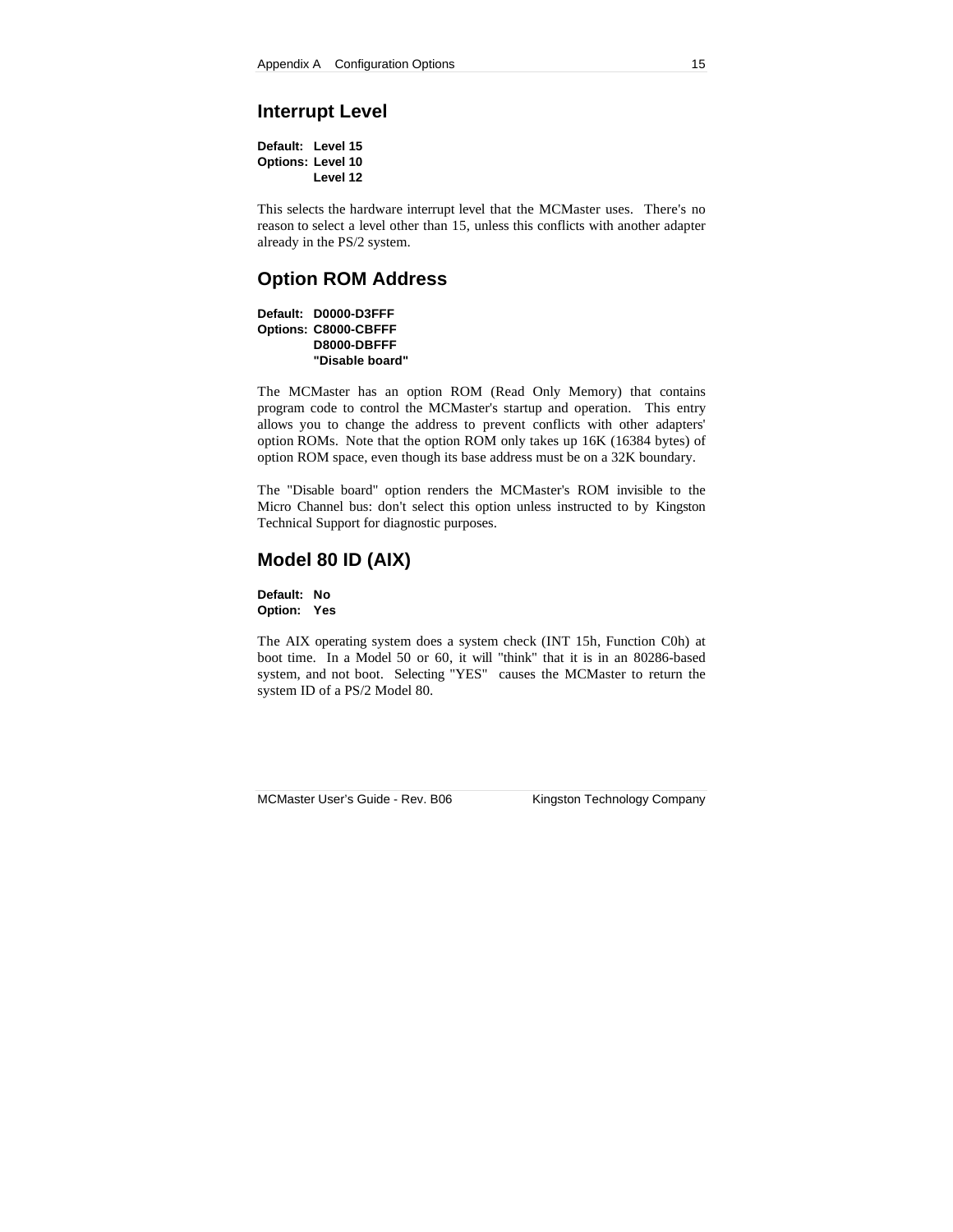## **Flush Mode**

**Default: Mode 1 Option: Mode 2 Mode 3**

This option controls the method that the MCMaster uses to maintain hardware cache coherency when the MCMaster is being used with other busmaster adapters including a number of SCSI disk controllers.

For most installations where there are no other busmaster adapters in the system, Mode 1, the default, will function perfectly well. If another busmaster is present, select Mode 2. IBM SCSI controllers require Mode 2. In a small number of cases, if Mode 2 does not perform correctly, use Mode 3.

### **Keyboard Emulation**

**Default: Hardware Option: Software**

The MCMaster incorporates hardware emulation of the system's keyboard controller. Since this is a new feature, we have included the option to disable this hardware emulation and use the same software emulation that was used on previous generation busmaster upgrade products. This is strictly a precaution against unforeseen circumstances. In our testing, we have not yet found this to be necessary. However, if your application experiences unexpected keyboard behavior, try switching to software emulation.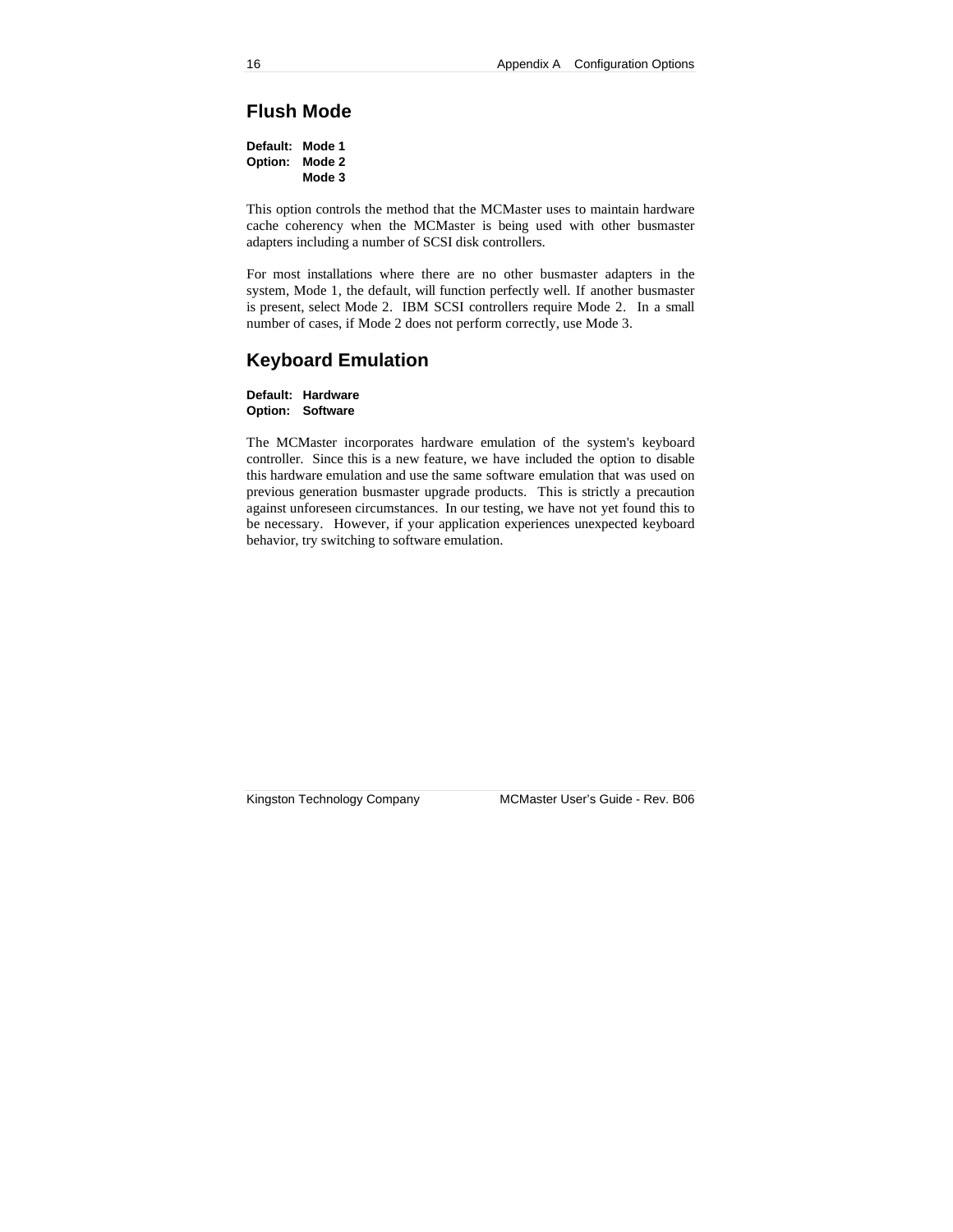## **Memory Options**

**Default: Mapped, report all Options: Unmapped Report MCMaster memory Mapped, Report all, <16M Unmapped, <16M Mapped, report MM, <16M**

#### **Mapped, report all**

In this configuration, the MCMaster remaps memory so that, from the MCMaster CPU's point of view, its own memory appears "first." This means that DOS applications that run in low memory will be running in the MCMaster's onboard 32-bit memory. Planar memory, and any other memory boards, are mapped above the MCMaster's memory.

The disadvantage of mapping is that another busmaster adapter in the system sees memory from the host system's point of view, while the MCMaster has its own viewpoint. We supply drivers to allow mapping to work under Windows 3.0/3.1 or OS/2 1.2/1.3 with busmastering SCSI controllers. Their use is explained in "Special Drivers for SCSI Adapters."

#### **Unmapped**

"Unmapped" mode is just what it says. If you select "Unmapped," the MCMaster's memory is at the top of the memory map from its own point of view as well as from the host point of view, thus eliminating the need for special drivers.

#### **Report MCMaster Memory**

If you select "Report MCMaster memory," any memory other than the MCMaster's memory is ignored by both the MCMaster and the host CPU. This combines the benefits of "Mapped" and "Unmapped" modes. Your applications are guaranteed to be running in the MCMaster's 32-bit memory, and the MCMaster's memory starts at address 0000 from both the MCMaster and the host point of view.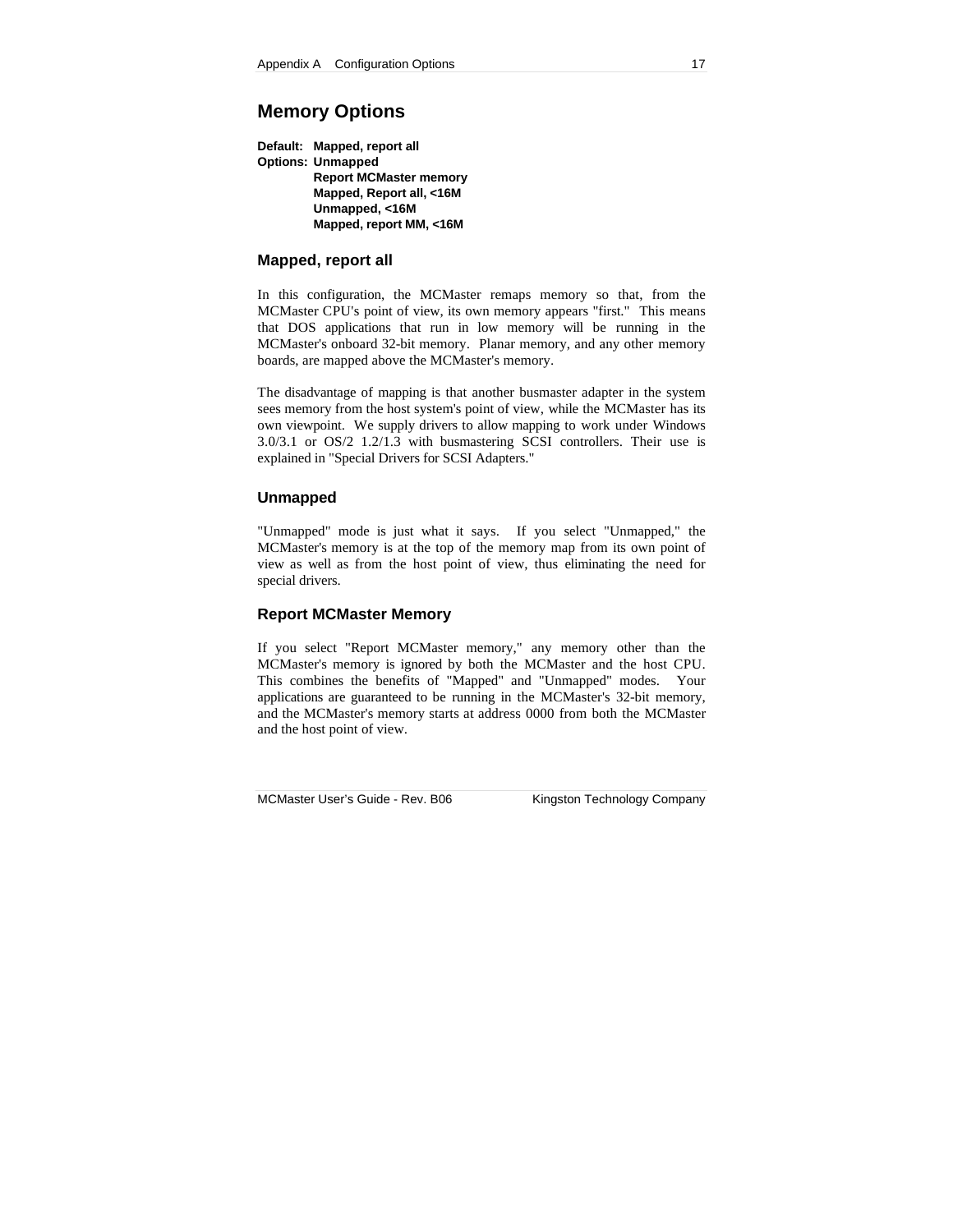The disadvantage is that you can't have any other memory boards in the system. If your system has only 1 megabyte on the planar, this is not a great loss. However, if you have a lot invested in Micro Channel memory boards, you probably want to keep using them. To use this other memory, you need to select "Mapped" or "Unmapped."

Note: In some systems, the MCMaster cannot disable motherboard memory. If the MCMaster signs on with "Hardware Rev 00.11," you have one of these systems. In this case, the MCMaster behaves as it would in "Mapped, Report All" mode except that the MCMaster uses only its own memory. The host CPU (and any other busmasters) still see system memory first, followed by MCMaster memory.

#### **Mapped, report all, <16meg**

This works the same as "Mapped, report all" except that system memory is limited to 16 Megabytes regardless of how much memory is physically installed in the system. This is required in a 32-bit system (e.g. Model 70, 80, 95) with 16-bit adapters installed.

The 16-bit version of the Micro Channel bus allows only 24 bits of addressing. If a DMA device, such as the floppy disk controller, attempts to write past the 16MB boundary, errors can occur due to this limitation.

#### **Unmapped, <16M**

This works the same as "Unmapped," but with the same 16 Megabyte limit as described above.

#### **Mapped, report MM, <16meg**

This is not the same as "Report MCMaster memory." In this mode, planar memory is still visible from the host point of view, and the same advantages and disadvantages of "Mapped, report all" apply.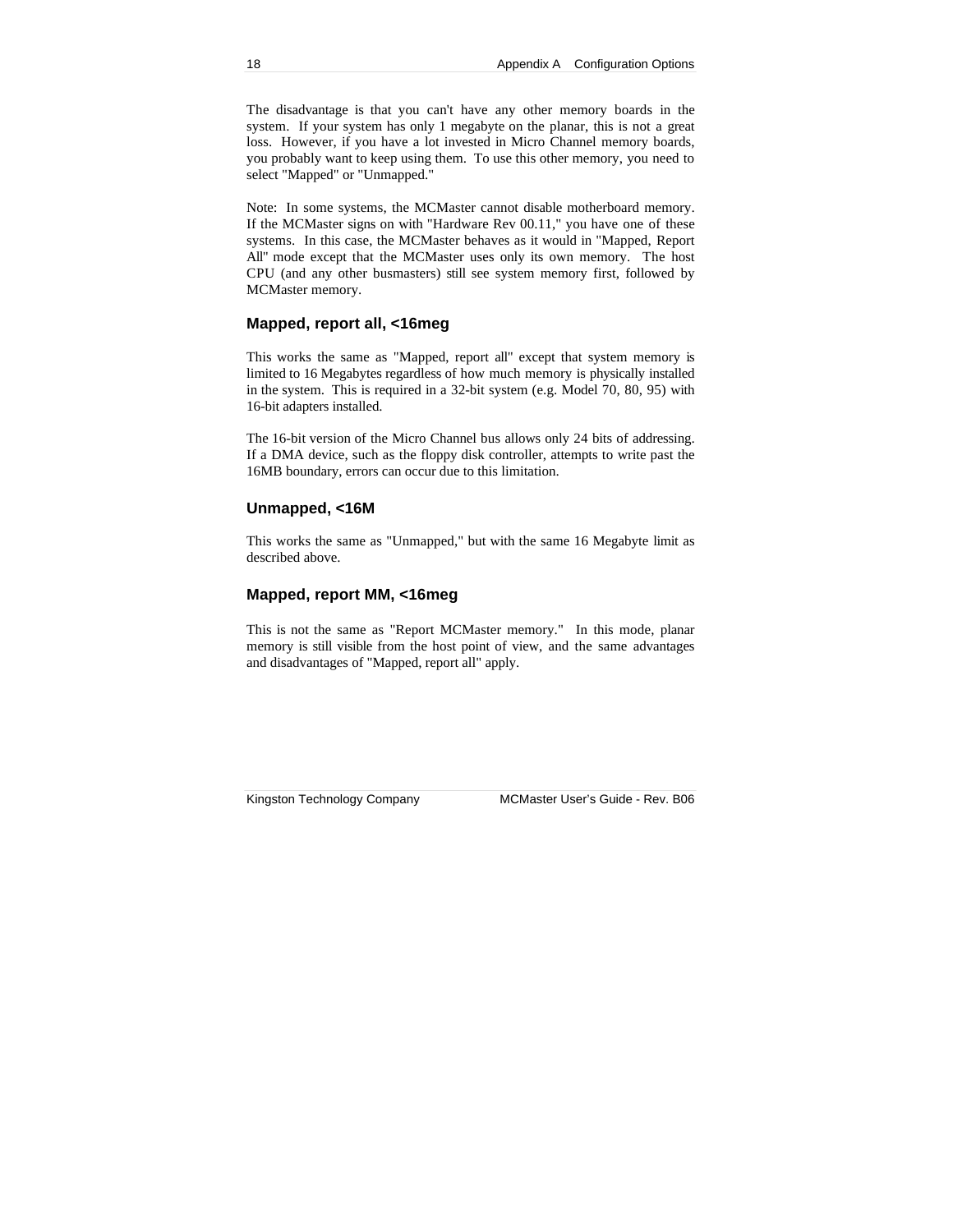### **Summary**

This table does not cover every possibility, but it should be helpful in selecting memory options based on your system's configuration.

| <b>System</b> | "Plain" system          | Other            | <b>16MB Total</b>    |
|---------------|-------------------------|------------------|----------------------|
|               |                         | <b>Busmaster</b> | <b>System Memory</b> |
| <b>DOS</b>    | Mapped, report all or   | Unmapped or      | Mapped, report all,  |
|               | <b>Report MM memory</b> | <b>Report MM</b> | $<$ 16M              |
| Xenix/        | Report MM memory or     | Unmapped or      | Mapped, Report       |
| Unix          | Unmapped                | <b>Report MM</b> | MM. < 16M            |
| OS/2 1.x      | Report MM memory or     | Unmapped or      | Mapped, Report       |
|               | Unmapped                | <b>Report MM</b> | MM, <16M             |
| OS/2.2.x      | Unmapped                | Unmapped         | Unmapped, <16M       |

OS/2 1.2/1.3 or Windows 3.0/3.1 can work "mapped" with a busmaster SCSI controller using the drivers described in "SCSI Drivers." Also, OS/2 2.0 and higher is "aware" of the MCMaster and will load itself into its onboard memory regardless of the memory configuration.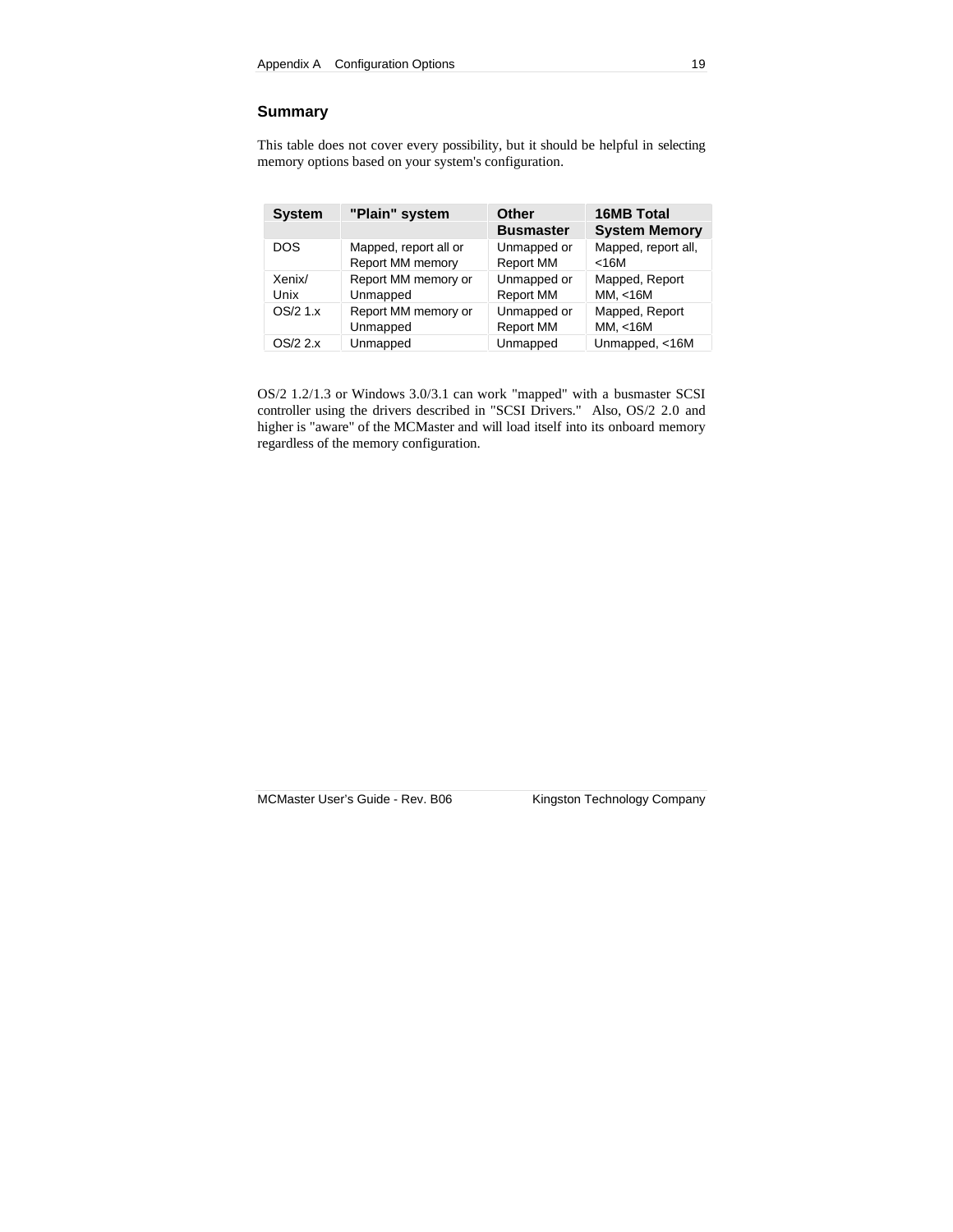## **Appendix B MCMaster Software Utilities**

The MCMaster is designed to function as a self-contained product. In most installations, all the special program code required to make the MCMaster function is contained in its option ROM. However, your MCMaster option disk does include a few utilities to help maintain and configure the board, along with a few drivers for specific situations. This appendix describes these utilities and drivers.

## **EPROM.EXE ROM update program**

The MCMaster's Option ROM is an EEPROM (Electrically Erasable Programmable Read Only Memory.) This technology makes it possible to update the MCMaster's option ROM without removing the board from the host system.

The EPROM.EXE utility is provided for just this purpose on the MCMaster option disk.

> **CAUTION:** Only run EPROM.EXE in a "plain-vanilla" DOS environment. Don't run it under QEMM, 386MAX, EMM386, or any other protected-mode environments, including Windows 3.0 or 3.1. These programs use the 386/486 processor's memory mapping capabilities to enhance memory space for their own purposes. An unfortunate side effect of this is that writes to the MCMaster's EEPROM can go astray, garbling the EEPROM's contents. You **MUST** disable any memory management software before running EPROM.EXE.

#### **Note: EPROM must be run with the original processor in control of the system.**

**Note:** EPROM will work in an OS/2 DOS window, but not in a Windows 3.0/3.1 DOS window.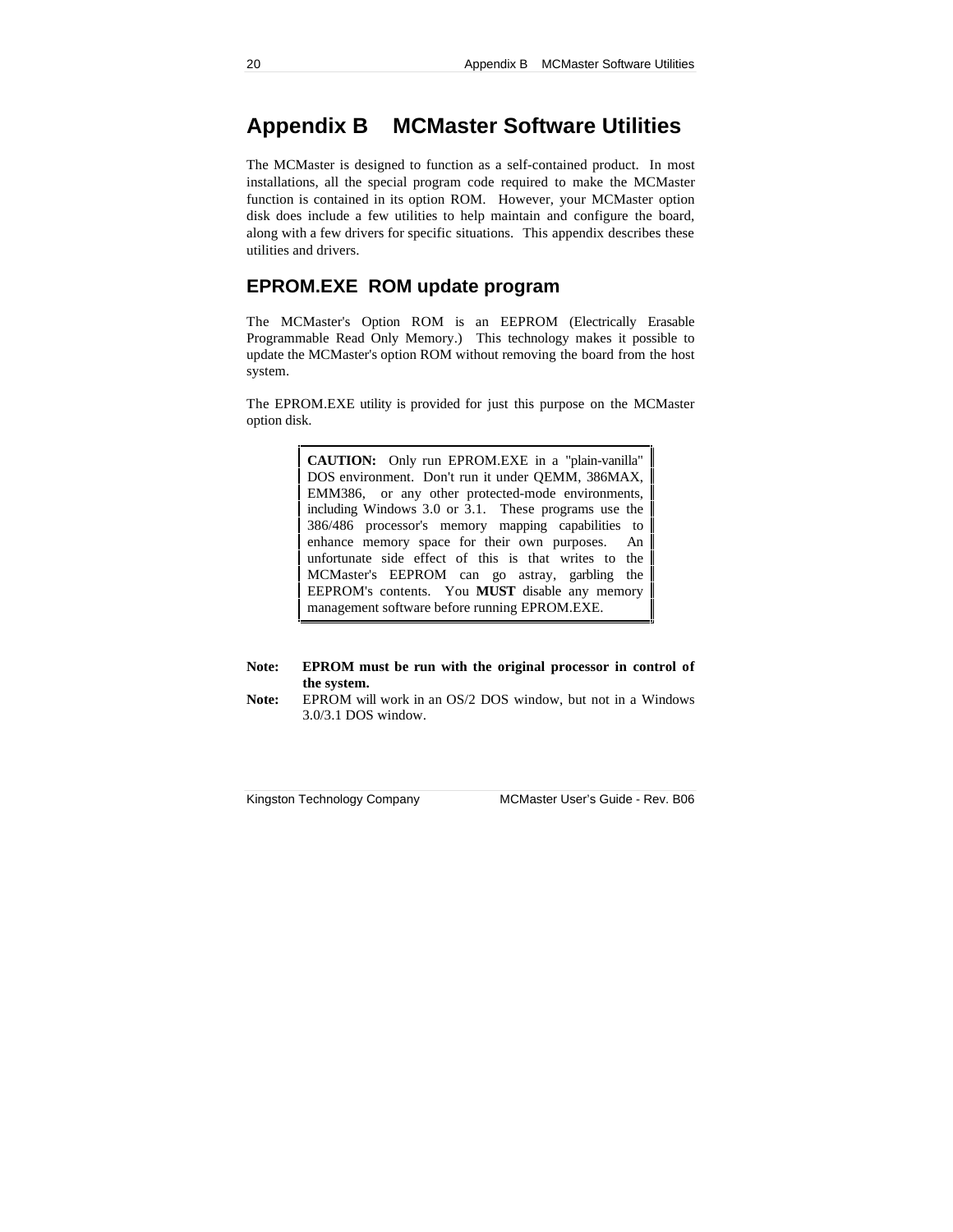#### **MMUPD.BAT Automatic EPROM Update**

If the new code is supplied to you on a diskette or if you download the new code from the Kingston BBS (which comes in the form of a selfextracting executable file), there will be a file, MMUPD.BAT. This batch file will run EPROM.EXE with the appropriate switches and load the current HEX file automatically. Follow the EPROM instructions below, but type **MMUPD** at Step 5 to run the ROM update automatically.

There might also be a new ADF file with the ROM update. If this is the case, copy the new ADF file onto your PS/2 Reference diskette and your MCMaster option diskette. Copy the new HEX file onto your option diskette. Run EPROM.EXE this way:

- 1. Power up the system.
- 2. At the Kingston copyright notice, press the [o] key to return to the original processor. EPROM.EXE WILL NOT OPERATE PROPERLY IF EXECUTED BY THE MCMaster's ONBOARD PROCESSOR.
- 3. Insert the backup copy of the option diskette into the floppy drive, log on to the disk and run EPROM by typing:
- 4. **\>A: [Enter]**
- 5. **\>EPROM -f=mmxxx.hex [Enter]**
- 6. After the program loads and executes, you will see this screen (or something very similar):

```
EPROM v 4.1
Copyright Kingston Incorporated, 1989-1991.
All rights reserved
28F256 & 28F256A EPROM access program.
91/03/09
Loading hex file MM202.HEX into temporary
storage
File version 2.02
Successfully read 2051 lines of hex code
from MM202.HEX
28F256 found.
Conditioning Eprom OK
Erasing Eprom OK
Programming Eprom OK
```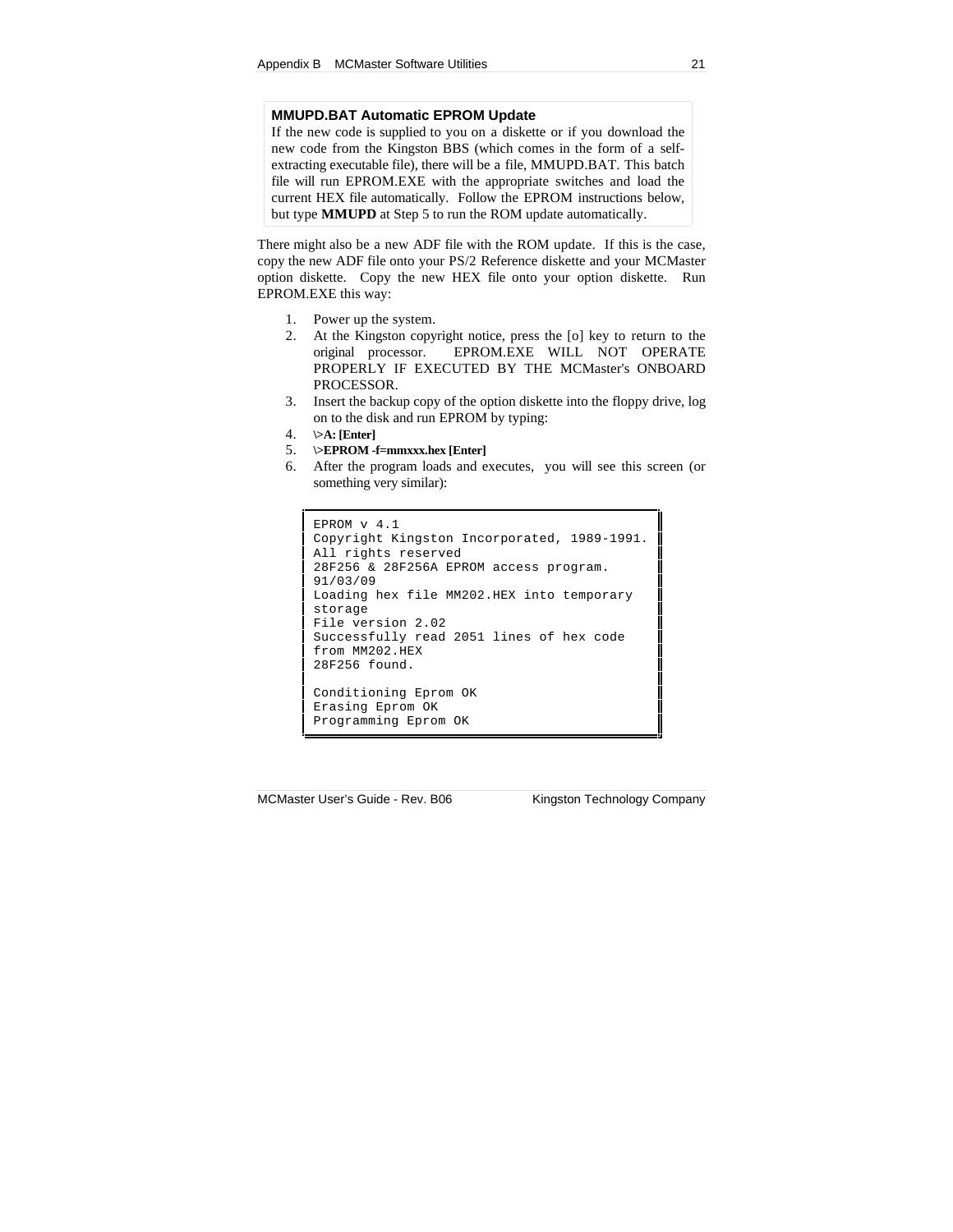- Don't power off the system while the program is running. EPROM.EXE notifies you as it completes various steps of its operation, but it is not finished until it says so. If you power off in the middle of EPROM.EXE the contents of the EEPROM may get erased or garbled.
- When the program is done, you will be returned to the DOS prompt.
- If you also received a new ADF file, reconfigure the system following the procedure listed previously.
- Reboot the system so that the MCMaster will be properly initialized with the new ROM code. If your update includes a new ADF file, it's a good idea to force reconfiguration even if you don't intend to change anything.

You can force reconfiguration by running configuration, changing any option and changing it back again. When you save the configuration, the new ADF information gets stored in the system's nonvolatile memory.

If, for some reason, the new code doesn't work as expected, you can recover the old code by running EPROM.EXE again with the old hex file. You can find the ROM code your MCMaster was shipped with on the option disk that came with your system.

## **MMPIDD.SYS MCMaster Device Driver**

The chief use for this device driver is to allow a "delayed" startup of the MCMaster in conjunction with a third-party memory board. There are also several command-line options. They are:

- **i** Install a cache toggle. Pressing the [SYSRQ] key will turn the MCMaster's onboard cache off or on.
- **r** Relocate resident interrupts. Interrupts 15h, 13h, 75h, and 4Bh get moved from the top of conventional memory to lower memory in the device driver. This is helpful with some programs, such as Windows, that have trouble dealing with memory between the end of low memory and the extended BIOS data area. It also looks for EMM386 and, if it finds it, allows it to work properly with INT 4Bh calls. This switch may also be required if the MCMaster is being used with other busmastering adapters. Contact Kingston for details.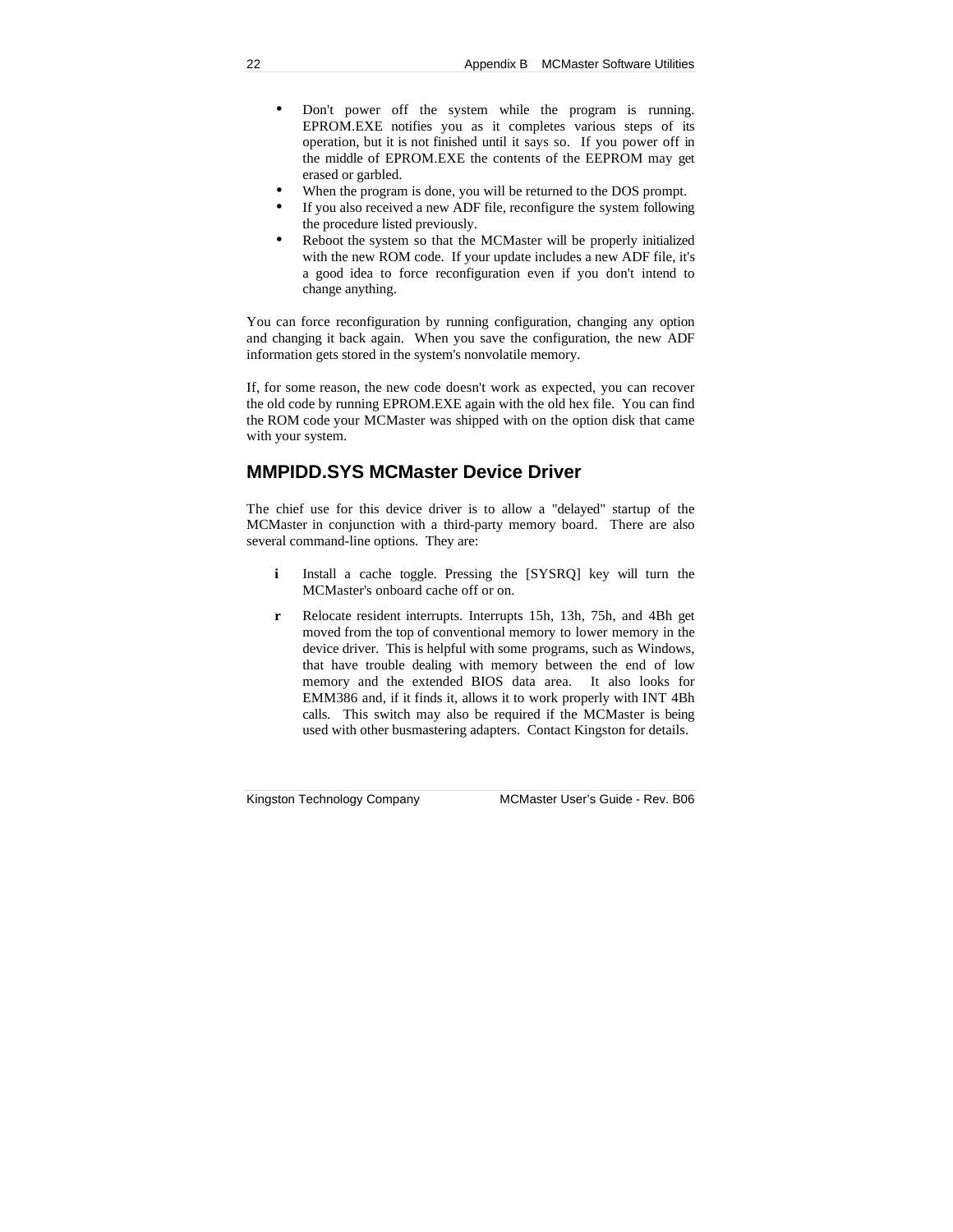**s** Start MCMaster (in connection with one of the other switches).

If the i or r options are used and the Device Driver is being used to start up the MCMaster, the s option must also be used. If the MCMaster is started in Standard mode (see page 12) and the Device Driver is being used for other options, the s option is not required. Some example uses are:

#### **device=c:\kingston\mmpidd.sys r i**

will replace the resident interrupts and enable the cache toggle. Assumes the MCMaster was started in Standard mode.

#### **device=c:\kingston\mmpidd.sys i s**

starts the MCMaster and enables the cache toggle.

## **Special Drivers for SCSI Adapters**

In some configurations, the MCMaster alters the system's memory map. If you're running plain DOS, or using a standard disk controller, this mapping is transparent. However, if you're running Windows 3.0 or 3.1, OS/2 1.2 or 1.3 and your system is equipped with a busmaster SCSI controller, you may need a special driver to translate addresses from the system's view of memory to the MCMaster's view. You can sidestep the whole issue by selecting either the "Unmapped" or "Report MCMaster memory" options. If this is not convenient for one reason or another, you'll need one of the drivers described below.

#### **Windows 3.0 and 3.1**

To run Microsoft Windows 3.0 or 3.1 in 386 Enhanced Mode with busmaster SCSI adapters, you will need to install a replacement driver. You can do this from within Windows, if you're running Windows in Standard Mode, or you can use any text editor that reads and writes ASCII files:

- 1. Copy the file MMVDMAD.386 from the MCMaster option diskette into your \WINDOWS\SYSTEM directory.
- 2. Edit the file SYSTEM.INI in your \WINDOWS directory. (Find SYSTEM.INI with the Windows File Manager and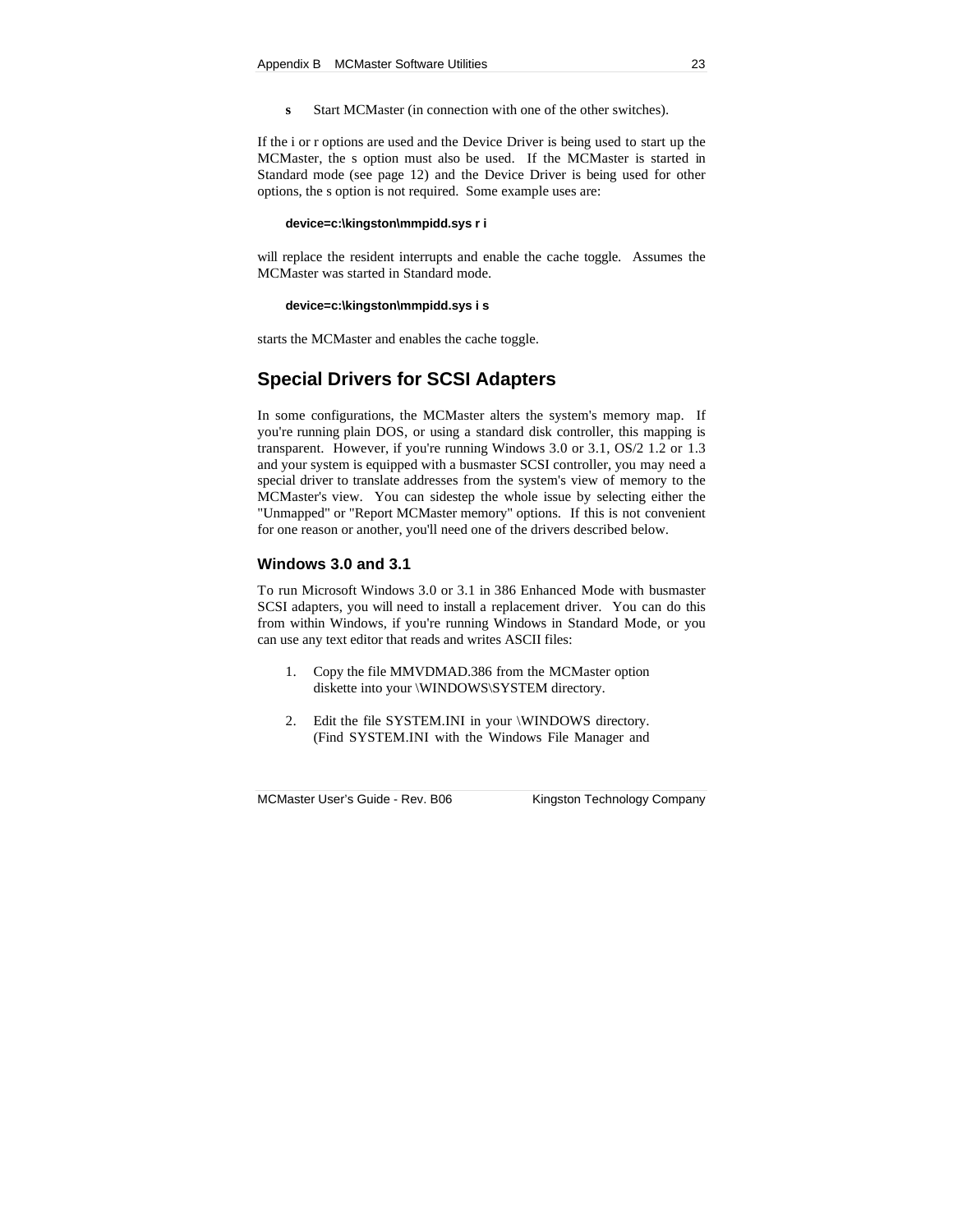double-click on the filename. SYSTEM.INI will load into the Windows Notepad.)

3. Find the line that reads:

**device = \*VDMAD**

4 Change it to read:

#### **device = mmvdmad.386**

5. If you are in Windows, exit Windows and re-start. Otherwise, simply start Windows. You don't need to reboot the system. Just restart Windows. Windows will read the edited SYSTEM.INI file and load the new driver.

A previous version of MMVDMAD.386 was released prior to the release of Windows 3.1. This version is dated 8/28/90 and will only work with Windows 3.0. If you're using Windows 3.1, make sure you have the latest version of the driver, dated 4/29/92. If you don't have it, contact Kingston Technical Support.

### **OS/2 1.2 and 1.3**

There are two drivers to allow OS/2 to work with the MCMaster in "Mapped" mode and busmastering SCSI adapters. Which one to use depends on what release of OS/2 you have.

- OS/2 version 1.2, and releases of OS/2 version 1.3 with a copyright date previous to 1991, require the driver DISK02.SYS.
- Releases of OS/2 with a copyright date of 1991 or later require the driver OEMXLAT.SYS. It is important that you use the correct driver.

OS/2 displays the copyright date in the first screen, before the Presentation Manager screen opens up. For either one of these drivers, you should either: (a) install the correct driver before you install the MCMaster; or (b) press the [o] key to disable the MCMaster, booting OS/2 on the original processor.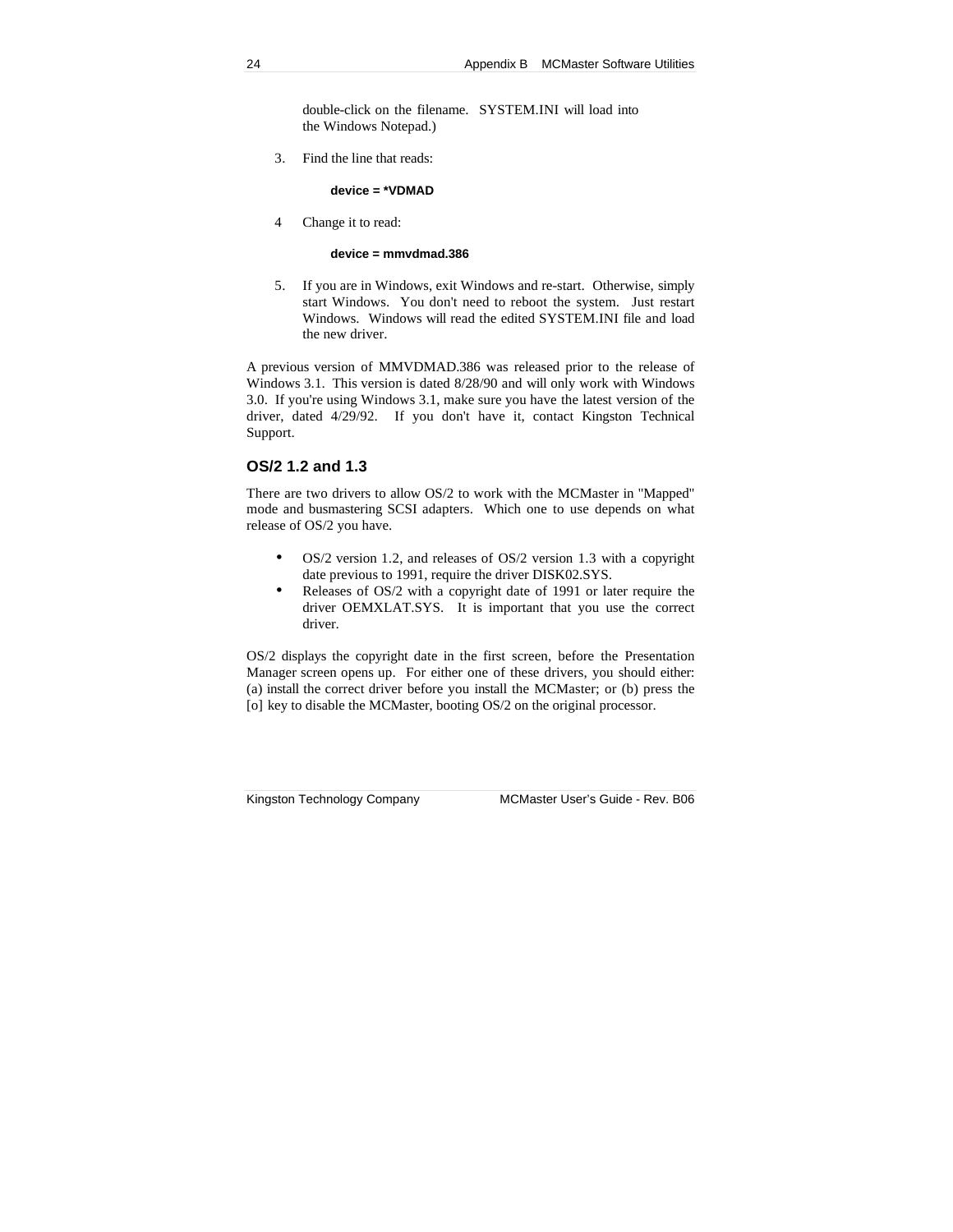### **For OS/2 1.2 and pre-1991 OS/2 1.3**

DISK02.SYS is a replacement for the driver supplied with OS/2. If you're not absolutely certain which driver you need, it would be a good idea to copy the DISK02.SYS file now on your hard drive onto a floppy for safekeeping. Install the new DISK02.SYS file by just copying the file DISK02.SYS from the MCMaster option diskette into the root directory of your boot drive. When you reboot OS/2, the driver will load automatically.

#### **For OS/2 1.3 with a copyright date of 1991 or later**

Leave the existing DISK02.SYS in place. Copy the file OEMXLAT.SYS from the MCMaster option diskette into the root directory of the boot drive. This version of OS/2 automatically looks for the driver at boot time and, if it finds it, loads it.

#### **OS/2 2.0 and higher**

With OS/2 2.0 and higher (2.x), IBM has built-in support for the MCMaster so that the kernel finds MCMaster memory and locates itself there, regardless of where the MM memory is in the map. For this reason, the performance of "Mapped" and "Unmapped" will be about equal under OS/2 2.x.

When installing OS/2 2.x on a PS/2 Model 50 or 60 and the OS/2 installation "chokes" on the second diskette, use INSTOS2.EXE contained on the Kingston MCMaster diskette.

Follow the steps below to use INSTOS2:

- 1. Boot into DOS (any version) from a hard disk or floppy diskette. Be sure to boot DOS without EMM386 or any other memory manager.
- 2. Insert the MCMaster option disk into the floppy drive.
- 3. Run the program by typing: **A:INSTOS2** [Enter]
- 4. Your screen should display the following:

This program is used to modify the way the floppy slowdown is done to assist in installing certain versions of OS/2 on some machines. Copyright Aox Inc. 1993. All rights reserved OS/2 is a trademark of IBM. Put OS/2 install diskette in and press ENTER key to boot, or Esc to exit.

5. Insert the OS/2 Install diskette and press [Enter]. Installation will proceed normally.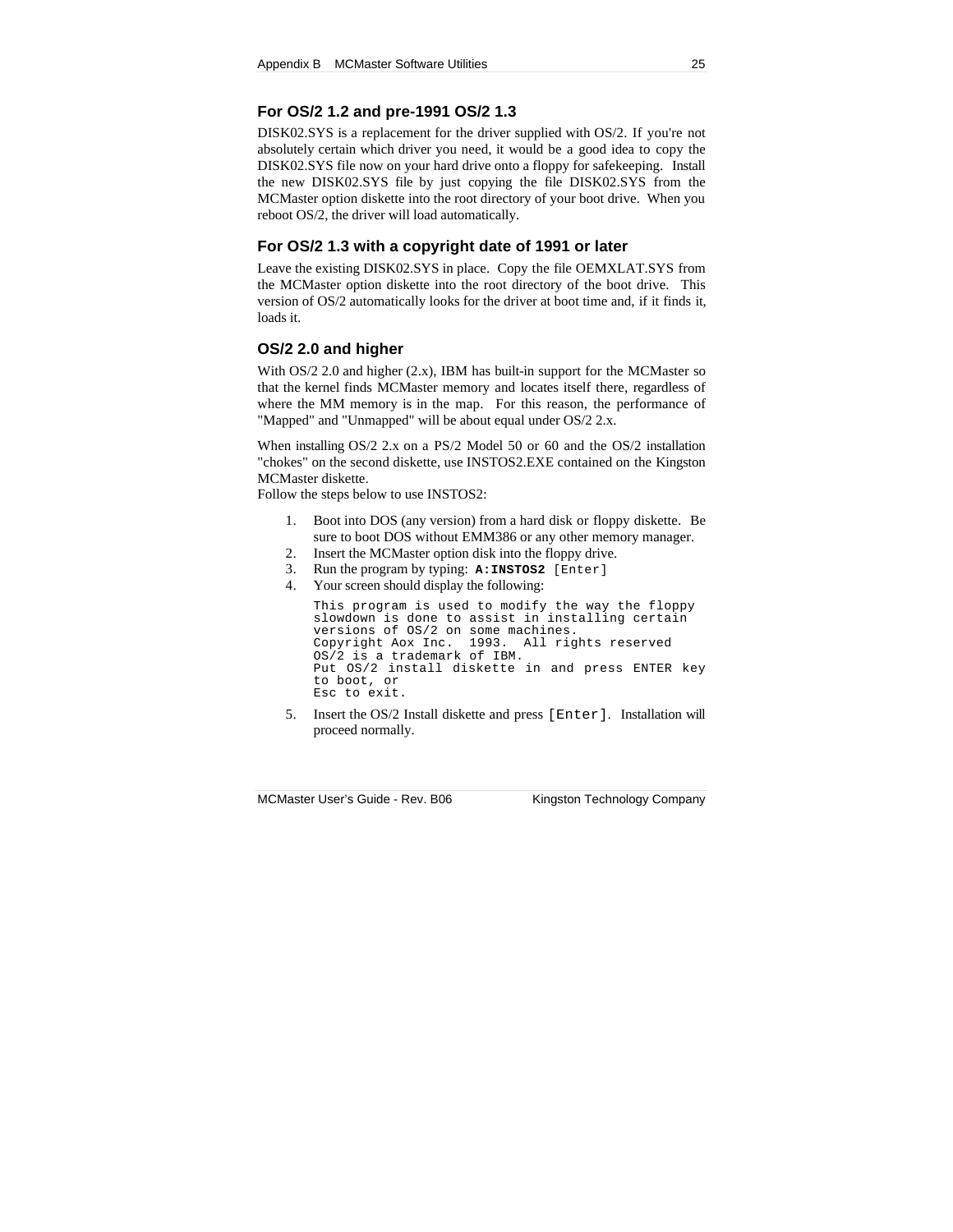## **Appendix C Troubleshooting**

We have made every effort to make the MCMaster as easy to install as possible. Nevertheless, problems do sometimes occur. If you have problems, first review the steps outlined in the installation and configuration chapters and make sure that each step was completed correctly.

## **Configuration Problems**

Some installation problems are caused by hardware conflicts between the MCMaster and other adapter boards plugged into the system. If the Automatic Configuration fails, or if it seems to work but the board does not function, you can use the Set Configuration program on the PS/2 Reference diskette to try to solve the problem. Don't chase conflicts that don't exist! In most cases, the Automatic Configuration program is "smart" enough to identify and eliminate these conflicts. In the manual configuration, offending entries are marked with an asterisk (**\***).

**Note:** Remember that the Set Configuration program needs to be run from the original processor. If you need to run the Set Configuration with the MCMaster installed, reboot the system and press the [o] key when the MCMaster logo appears.

## **MCMaster Fails to "Sign On"**

As explained in "Configuration Options", sometimes the PS/2 Automatic Configuration program will be unable to make room for the MCMaster's Option ROM, and will select "Disable Board" by default. If this happens, you will have to run the Manual Set Configuration and move ROM addresses around to make a space for the MCMaster's Option ROM.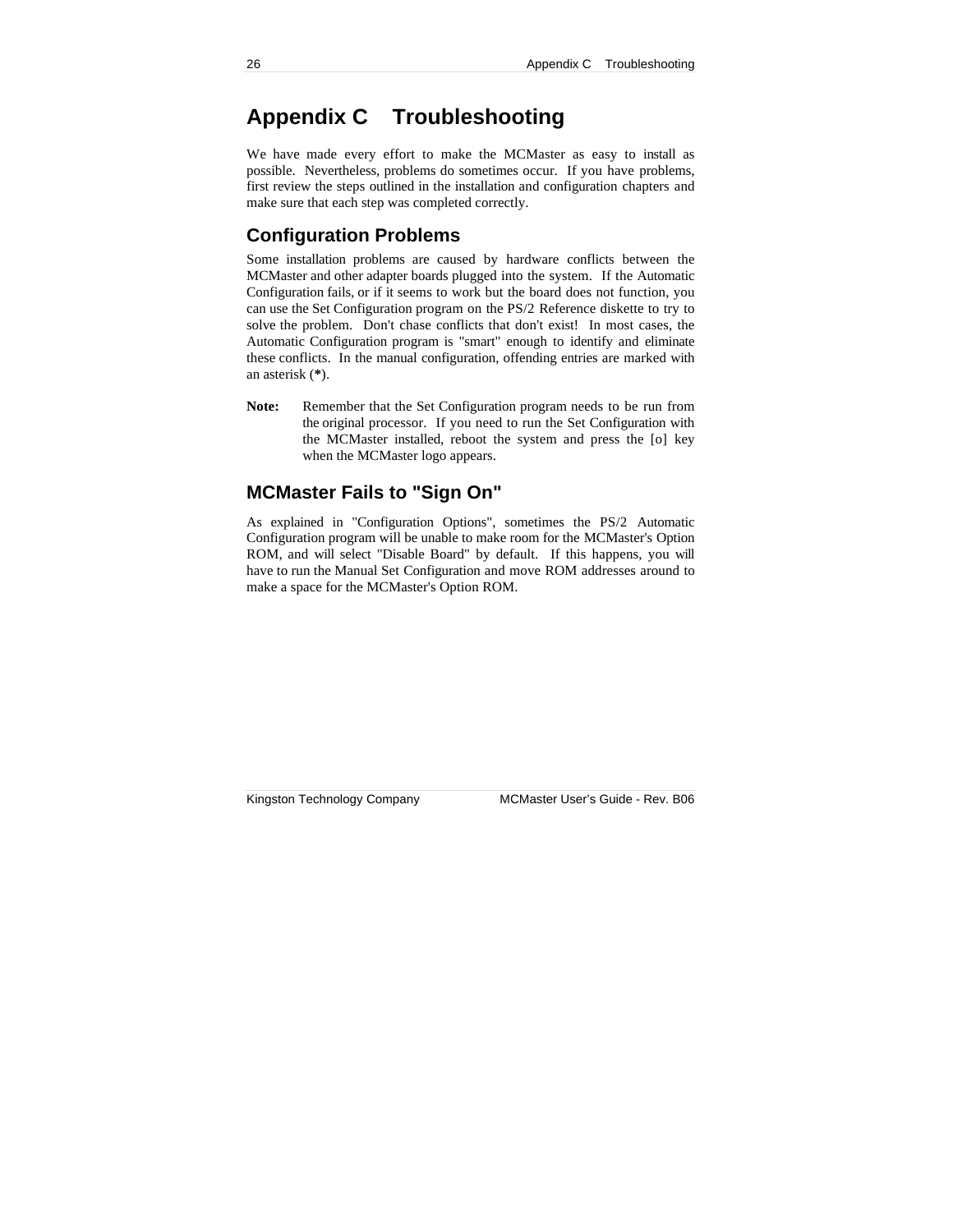### **MCMaster Error Messages**

The MCMaster Option ROM displays one of several error messages when it encounters a hardware problem. The ROM will display one of these error messages and halt the system to prevent data corruption.

#### **MCMaster Error 01: DMA Set to greater than 16Meg**

The DMA Controller on the PS/2 Motherboard is limited to 24 bits of addressing, imposing a 16 Megabyte limit on the address range in which DMA transfers can take place. If the system tries to do a DMA transfer beyond this range, data can be corrupted. If this error occurs, reconfigure the system, selecting one of the "<16M" memory options.

### **MCMaster Error 02: DMA Set for non-contiguous boundary crossing**

This error occurs when memory regions that appear contiguous from the MCMaster's point of view are not contiguous from the bus's point of view. This is most likely to occur if you attempt to boot OS/2 with the memory option "Mapped, Report ALL" selected. To fix the problem, select "Report MCMaster" or "Unmapped."

#### **MCMaster Error 03: Invalid Status**

This message might indicate a hardware error on the MCMaster. If you see this error message, it will also display a group of numbers. Make a note of the numbers, and contact Kingston Technical Support.

#### **MCMaster Error 04: Bus Timeout**

This message indicates that an adapter on the Micro Channel bus is holding the bus too long, causing problems for the MCMaster. If you see this message, take note of what adapters are in the system and contact Kingston Technical Support at (714) 435-2639.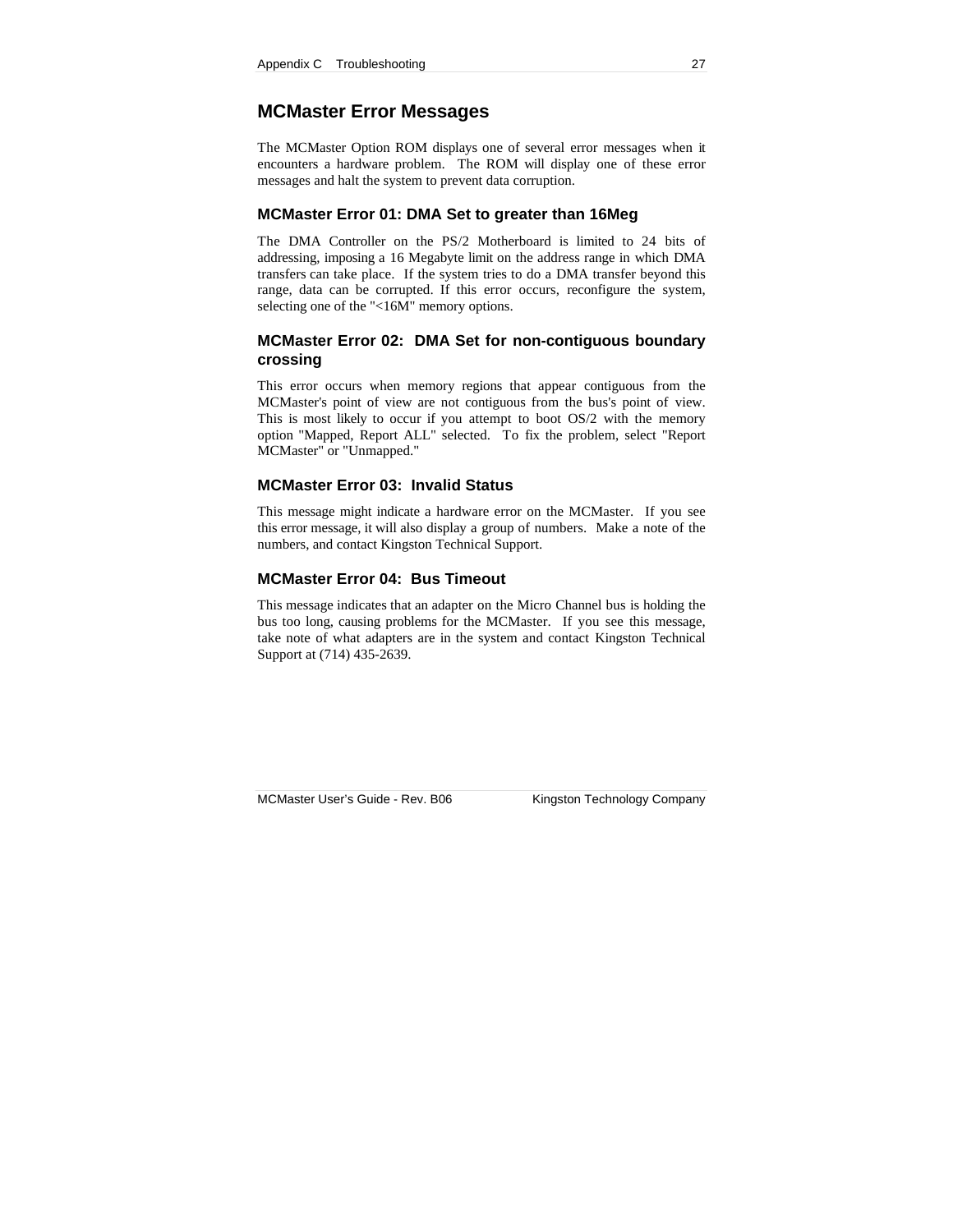## **How to isolate problems**

If you have a problem with one particular peripheral or program, you may want to isolate the problem to determine if the problem is caused by interaction between the MCMaster and a particular piece of hardware or software.

- 1. Power up the system with the MCMaster installed. When the Aox logo appears, press the [o] key to return control to the original processor.
- 2. Retry the operation that failed with the original processor in control. If it still fails, power down the system and remove the MCMaster board.
- 3. After reconfiguring the system, try the operation with the MCMaster not installed in the system.

If the problem operation fails in step 2 and not in step 3, it's reasonable to conclude that the problem might be caused by the MCMaster. In the case of 80386-specific software such as EMM386.EXE that you can't try without the MCMaster, try the same software on another 386 or 486-based system if you can.

If you have concluded that the MCMaster is causing the problem, review the next two sections for advice on specific problems. If none of these help, then you should contact your dealer or, if the dealer cannot solve your problem, contact Kingston Technical Support at (714) 435-2639.

If you need to contact IBM for questions, file updates, or ECA's (engineering change announcements), their support number is (800) 772-2227. For free driver updates and information, dial the BBS at (404) 835-6600.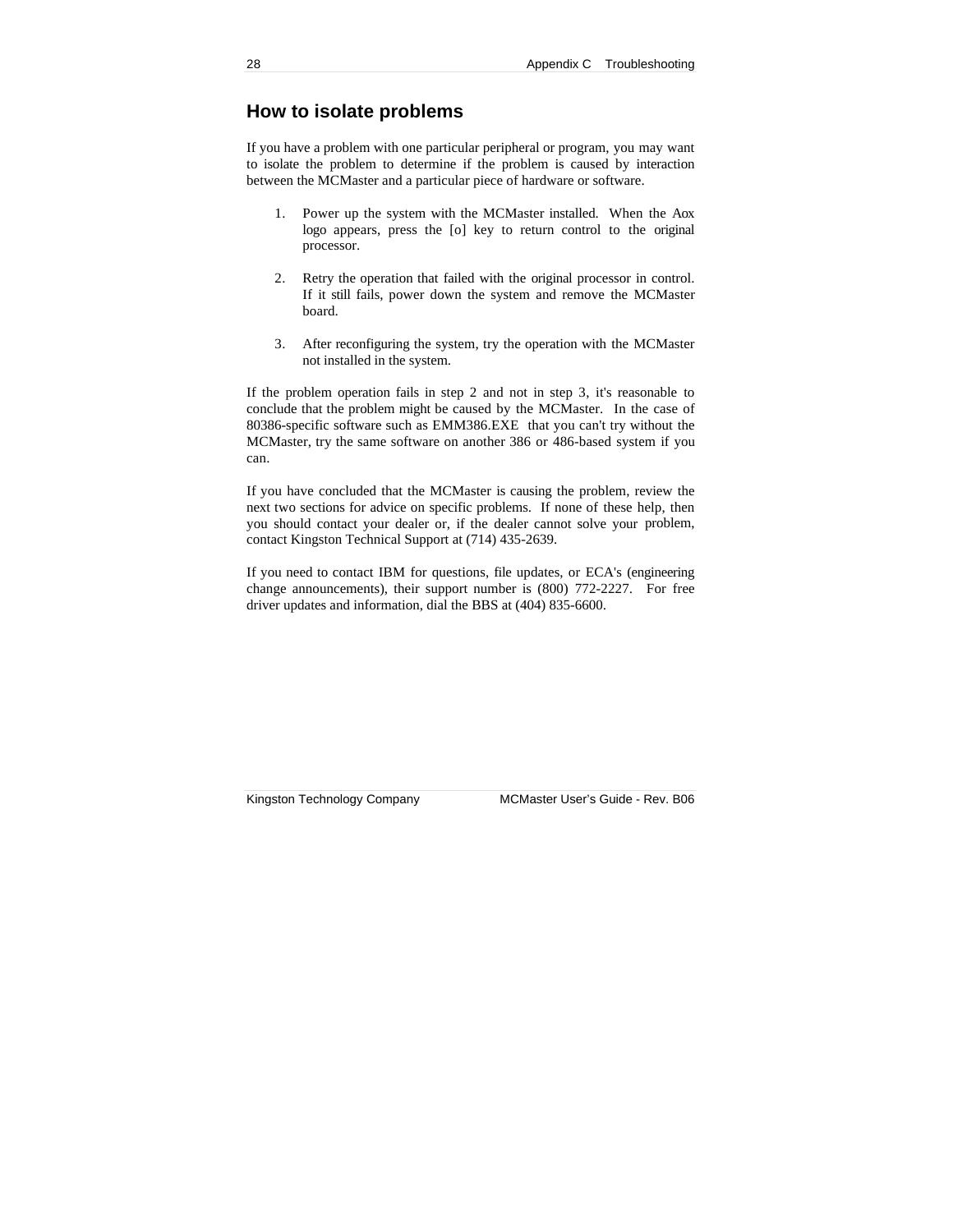## **Using the MCMaster Diagnostic**

Kingston provides a diagnostic program, MMDIAG.EXE, for the MCMaster. The purpose of the diagnostic is two-fold: First, it allows MCMaster users or dealers to test any new memory that they might install on the MCMaster; Second, it will allow Kingston Technical Support personnel to help diagnose some problems over the telephone. The diagnostic is menu-driven, and most of the tests are self-explanatory.

For most of the tests, the original processor has to be in control of the system, not the MCMaster. Also, if you want to test memory with the MCMaster diagnostic, you'll need to remove any Extended or Expanded memory drivers from your CONFIG.SYS file. The easiest way to do this is to create a bootable diskette with no CONFIG.SYS or AUTOEXEC.BAT files, and boot from that floppy. To run the diagnostic:

- 1. Reboot the system if it's already powered on.
- 2. After a few seconds, the MCMaster sign-on message will appear.
- 3. Press the [o] key to return to the original processor.
- 4. After the system boots up, place your backup copy of the MCMaster option diskette into the floppy drive.
- 5. Start the diagnostic by typing:

\>**A:** [Enter] \>**MMDIAG** [Enter]

6. After the program loads, you'll see this screen:

```
This menu is available at other times by pressing F1
To RUN THE DEFAULT TESTS: - Just hit "A".
To RUN ALL TESTS OVERNIGHT: - Just hit "O".
To RUN A SINGLE TEST ONCE:
Position the highlight bar using the cursor up and down
keys over the test you wish to run and press enter. The
test will be run regardless of attributes.
To RUN A SINGLE OR MULTIPLE TESTS MULTIPLE TIMES:
Position the highlight bar using the cursor up and down
keys to be over the test you wish to change the
attributes of.
```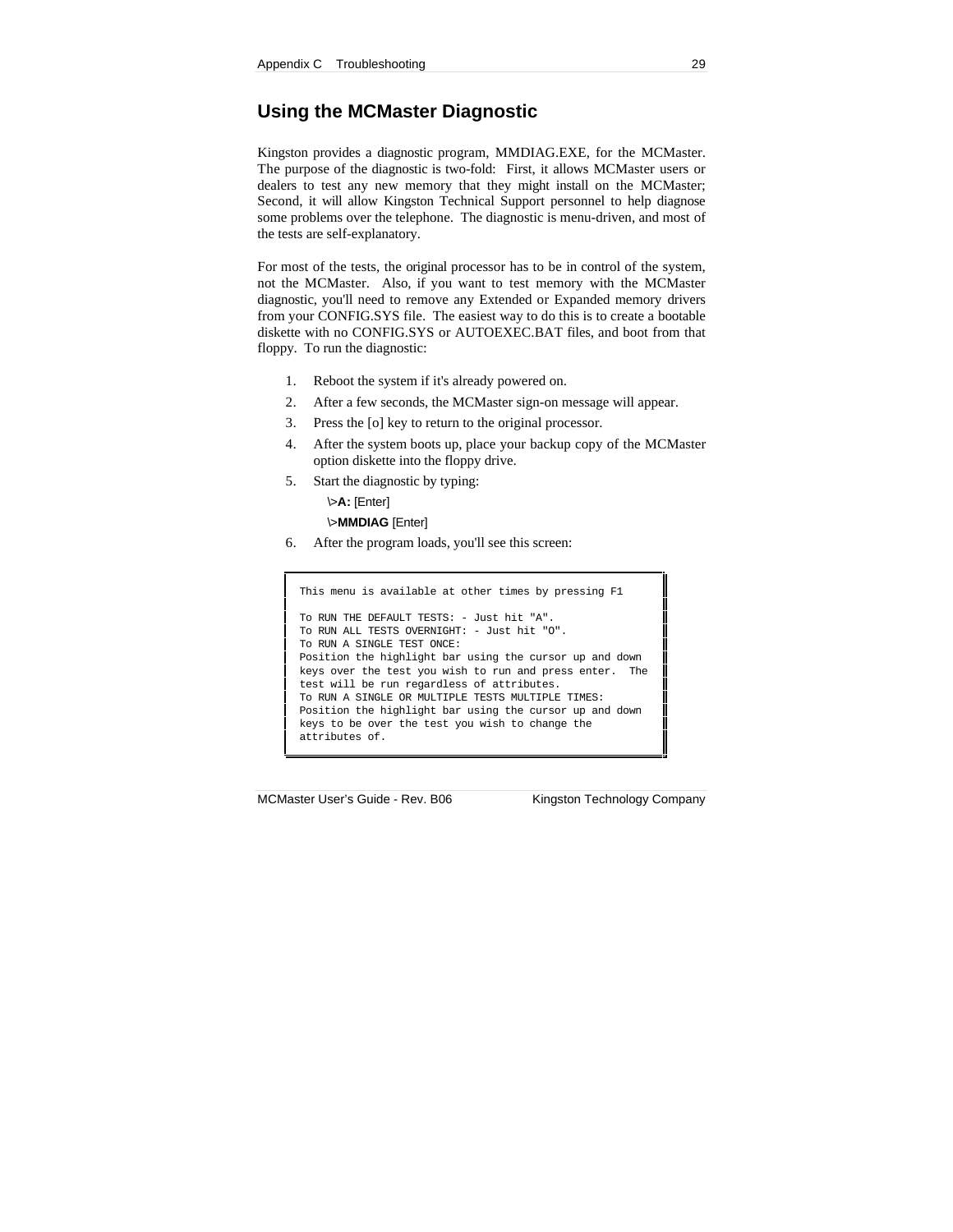| Attributes are SELECTED and LOOPING. Once you have<br>positioned the highlight bar over the test you wish to |
|--------------------------------------------------------------------------------------------------------------|
|                                                                                                              |
| select or loop on                                                                                            |
| The attribute may be changed using the following Keys:                                                       |
| $L$ - Toggles Looping on and off.                                                                            |
| S - Toggles Selection on and off.                                                                            |
| Note that the Looping attribute overrides the selected                                                       |
| attribute                                                                                                    |
| And that activating Looping implies selected                                                                 |
| To STOP TESTING - press any key.                                                                             |
| To OUIT THE PROGRAM - press ESC or "O".                                                                      |
|                                                                                                              |

- 7. MMDIAG will automatically load the appropriate tests for the version of the MCMaster you have installed.
- 8. When prompted, press any key to continue. At this point, the main diagnostic screen will appear:

|                                                                                                                                                                                           | $(C)$ 1993 Kingston. |                   | MCMaster 486 Diagnostics. Ver. x.xx |                                                                      |                                                               |
|-------------------------------------------------------------------------------------------------------------------------------------------------------------------------------------------|----------------------|-------------------|-------------------------------------|----------------------------------------------------------------------|---------------------------------------------------------------|
| Test.<br>Test Board ID<br>Test POS data lines<br>Test SRAM data lines.<br>Test SRAM address quick. Sel                                                                                    | Active               | Sel<br>Sel<br>Sel | Sel Loop                            | Pass<br>INTESTED<br><b>INTESTED</b><br>INTESTED<br>INTESTED INTESTED | Fail<br><b>INTESTED</b><br><b>INTESTED</b><br><b>INTESTED</b> |
| Running in a Model 60.<br>Setting max slots to 08<br>Microchannel is Implemented.<br>MCMaster Environment:<br>Hardware $Rev = 000000$<br>Code Rev = $01.00$<br>$IO$ base address = $0390$ |                      |                   |                                     |                                                                      |                                                               |

Notice that the display is divided into three windows. At the top is the Kingston copyright notice and revision level of MMDIAG. The middle window contains a portion of the list of tests to be performed. This test list is scrollable. The green highlight bar (shown here as an underscored line) is used in conjunction with other keys to select tests. The up and down arrow keys move it. If the test list is longer than four tests, the list will scroll up and down in the window as required. The bottom window is the status window. As the diagnostic runs,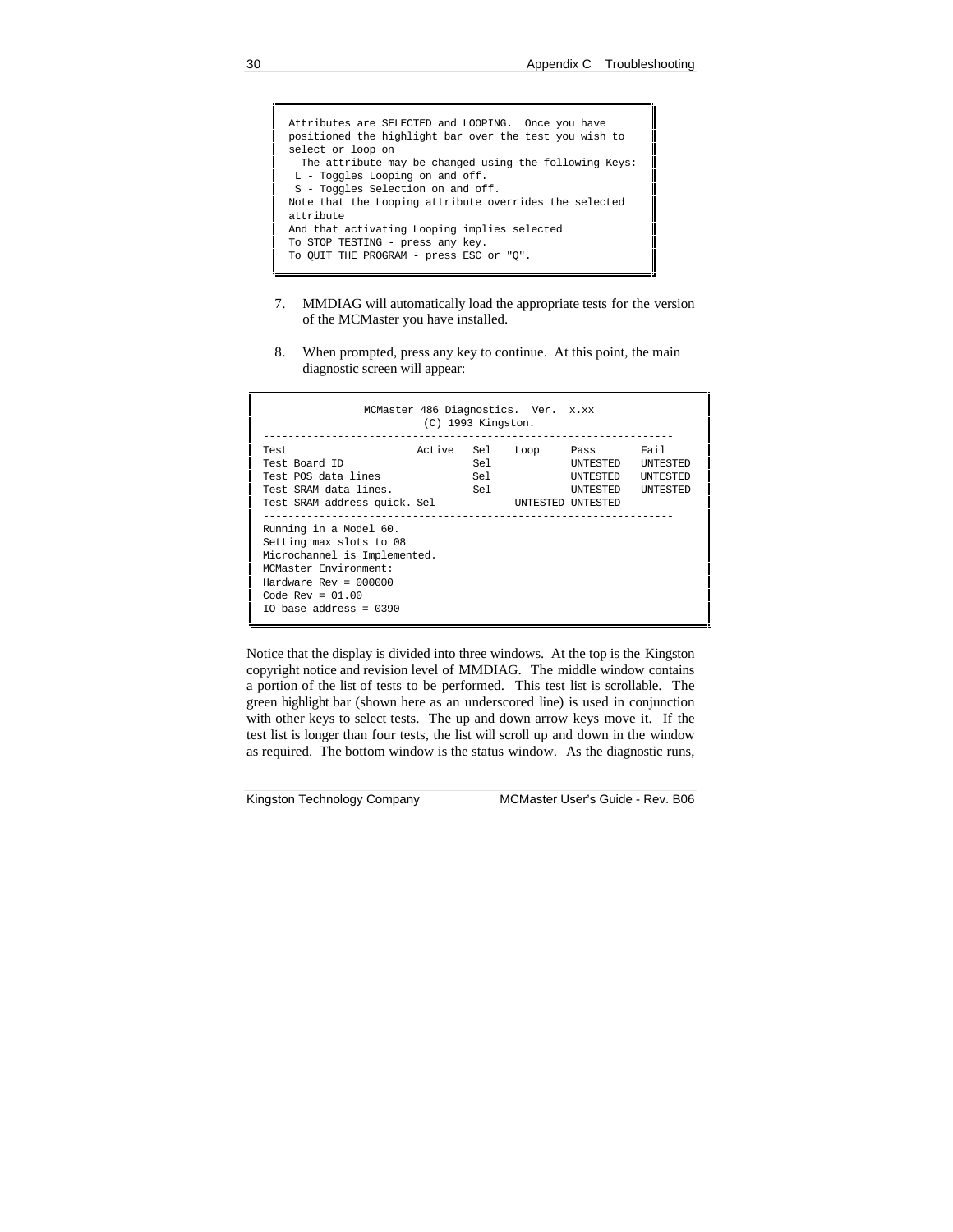it will show its results in the status window. If any tests fail, the program will display error messages in red. The test list is divided into columns. The column headings, across the top of the window, mean:

- **Test:** The name of each test to be performed. If some of the test names are unfamiliar, don't worry. They test specific sections of the MCMaster hardware.
- **Active**: As each test is running, the diagnostic will place a flashing asterisk in this column. This keeps you notified of the diagnostic's progress.
- Sel: You have the option to enable or disable individual tests. If a test is enabled or "selected," it is marked "Sel" in this field. If the test is disabled or deselected, it will be marked "Dsel" in this field.

By default, MMDIAG starts up with almost every test selected. Only a few time-consuming tests are left disabled.

- **Loop:** You have the option to make the diagnostic perform tests repeatedly. If you select this option for an individual test, the word "Loop" will be shown in this field.
- Pass and Fail: Before a test runs at all, these columns are marked "UNTESTED." Each time a test runs, either the Pass or Fail total will be incremented by one. For example, if you run the Board ID test once, the Pass and Fail columns will contain 1 and 0, respectively.

#### **Running All Tests**

The simplest way to use the diagnostic is to press the [A] (All) key and allow all of the selected tests to run. Each test in turn will be highlighted as it runs, and the results will be posted in the status window.

#### **Running All Tests Repeatedly**

You can also run all of the tests repeatedly by pressing the [o] (Overnight) key. When you do this, all of the tests will be selected, set to LOOP, and run indefinitely until you press a key to stop them.

#### **Selecting Individual Tests**

As we mentioned above, all but the most time-consuming tests are selected when the diagnostic starts up. If you want to select one of these tests, move the green highlight bar down to that test and press [S] (Select). To deselect a test, simply press [S] again.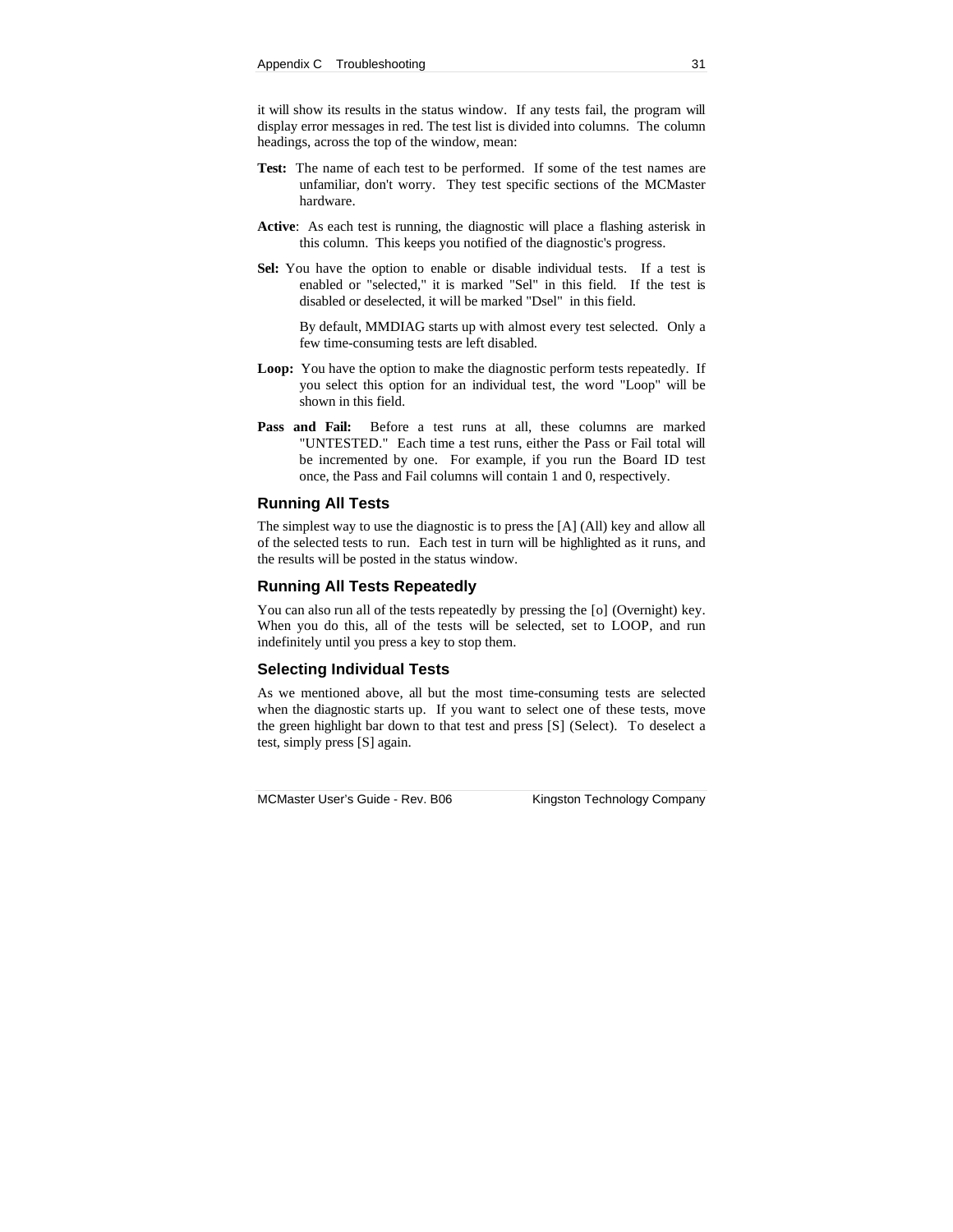### **Running Individual Tests**

To run an individual test, simply point to the test by moving the green highlight bar to that test, and press [R] or [Enter]. This will cause the test to run once.

#### **EEPROM Test**

If you run the EEPROM test, you will be prompted for the hex file name. Make sure that the appropriate hex file is available on the same disk or directory: for example, if your ROM code revision is 2.00, the appropriate hex file is MM200.HEX.

#### **Looping on Tests**

To run a test repeatedly, select that test by moving the green highlight bar and press the [L] (Loop) key. The word "Loop" will appear in the "Loop" column, and all other tests will be deselected. To select another test for looping, move the green highlight bar down to that test and press [L] again. After you have all the tests selected that you want to loop on, press [A]. This will run all selected tests indefinitely, until you press a key to stop it.

#### **Testing from the MCMaster side**

There are several tests that can run with the MCMaster in control. Specifically, the DRAM memory tests will run from the MCMaster. This can be helpful in diagnosing problems that might cause the MCMaster's processor to have difficulty reading and writing memory.

#### **RAM Test**

Some device drivers reserve extended memory for themselves by "hiding" it from BIOS. HIMEM.SYS, for example, takes all of extended memory, and then allocates it using its own protocol. If the memory test reports less memory than you expect to see, temporarily remove any such drivers from your CONFIG.SYS.

To test from the MCMaster side, just boot the system normally. Instead of pressing the [o] key, let the MCMaster take control of the system. When you run MMDIAG, only a few tests will be loaded. The rest of them won't run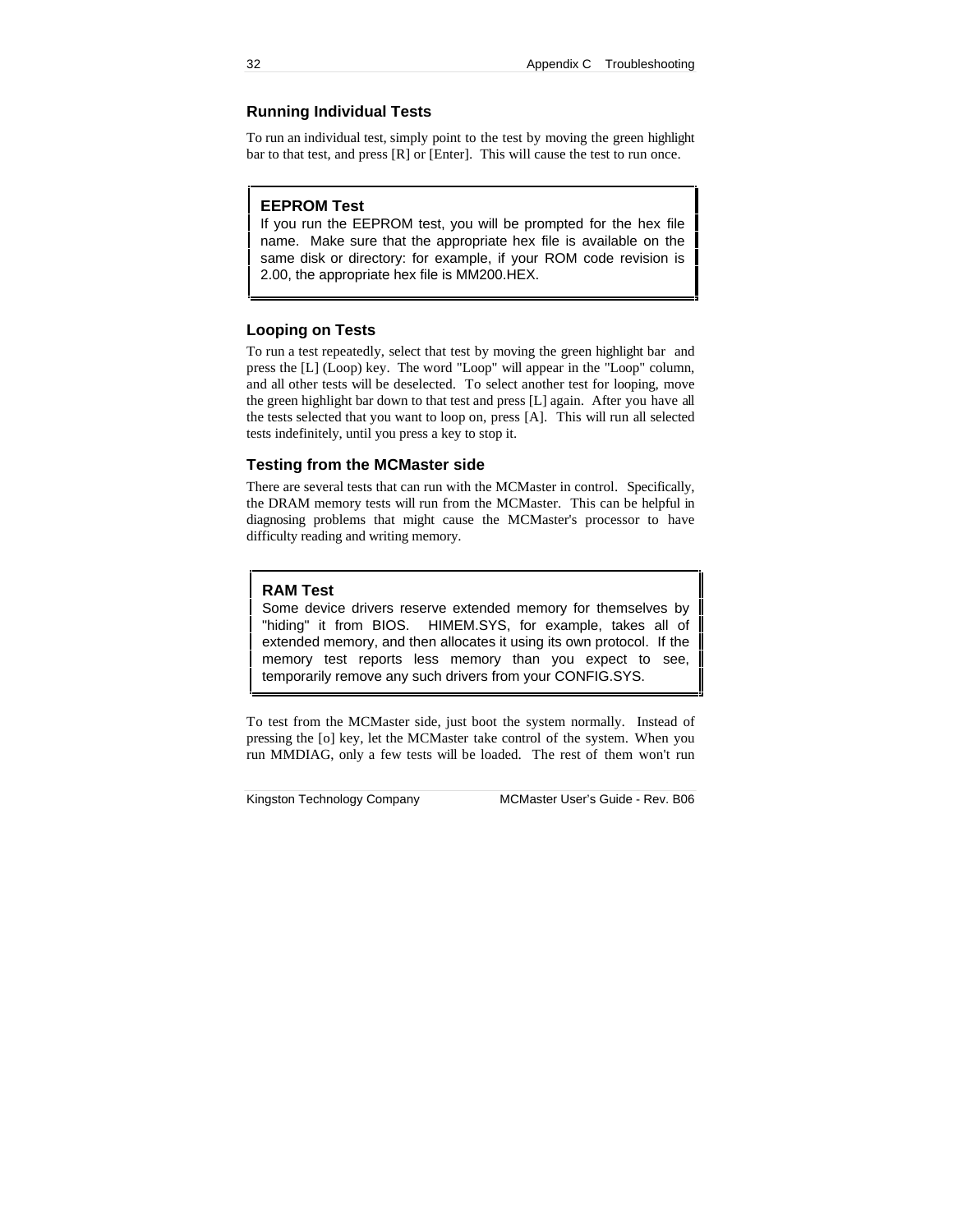correctly from the MCMaster's processor, and can only be run from the original processor as described in the previous section.

The tests that can run from the MCMaster side are:

- Test Board ID
- The three DRAM tests.

Use the same commands described in the previous section to run these tests.

## **Command Line Switches**

Some features of MMDIAG are available as optional command line switches. To invoke one or more of them, you would start the diagnostic like this:

#### **MMDIAG** [/switch /switch...]

For example, you could run the diagnostic unattended and come back later to test the results by typing:

#### **MMDIAG /errexit**

and then pressing the [o] key to run the tests overnight. Any command line switch can be entered in upper or lower case. The command line switches are:

#### **LOGFILE**

Forces MMDIAG to send most of its error and status messages to a log file, called MMDIAG.LOG. The status window will continue to display data.

#### **LOCKON**

Attempts to lock onto intermittent errors. If MMDIAG encounters an error on one part of a test, it will repeat that test indefinitely until the [ESC] key is pressed.

#### **ERREXIT**

This will cause MMDIAG to exit in case of errors. This is particularly helpful if you are running the diagnostic with the logfile enabled, so that if an error occurs the logfile won't expand to fill up your entire disk. ERREXIT automatically enables the logfile.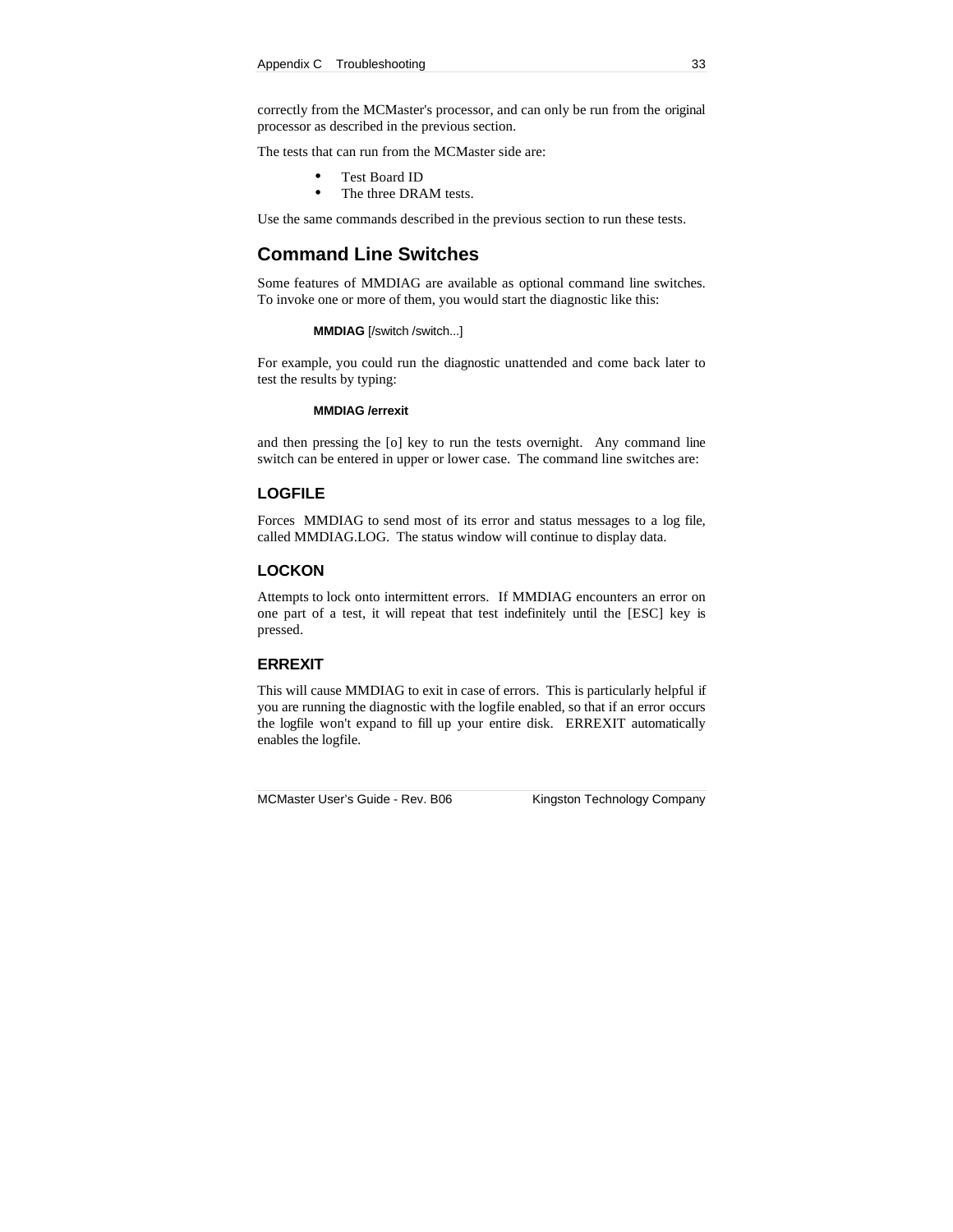## **Interpreting the Results**

If the board fails the EEPROM test, try reprogramming the EEPROM using the EPROM.EXE program supplied with the MCMaster option disk. If you do this, and the test still fails, contact your dealer or Kingston Technical Support for further assistance.

If the POS Register test fails, the MCMaster is for some reason not supplying the correct ID to the Micro Channel bus. You can try inserting the MCMaster into another slot if one is available.

If this fails, inspect the card-edge connector for contamination and clean it if necessary. The easiest way to do this is by gently rubbing the contacts with a pink eraser until they are restored to a shiny gold color. Several commercial cleaners are also available specifically for cleaning gold contacts.

If neither of these actions corrects the problem, contact your dealer or Kingston Technical Support.

If one of the Memory Tests fails, try replacing one or both installed memory modules. If one SIMM is defective and the other is not, you'll be able to determine which by a process of elimination. Remember if you go through the swapping process that a single SIMM has to go into the slot closest to the planar board.

If any of the other tests fail, something on the board has malfunctioned that probably cannot be corrected in the field. Contact your dealer or Kingston Technical Support for information on getting the board repaired.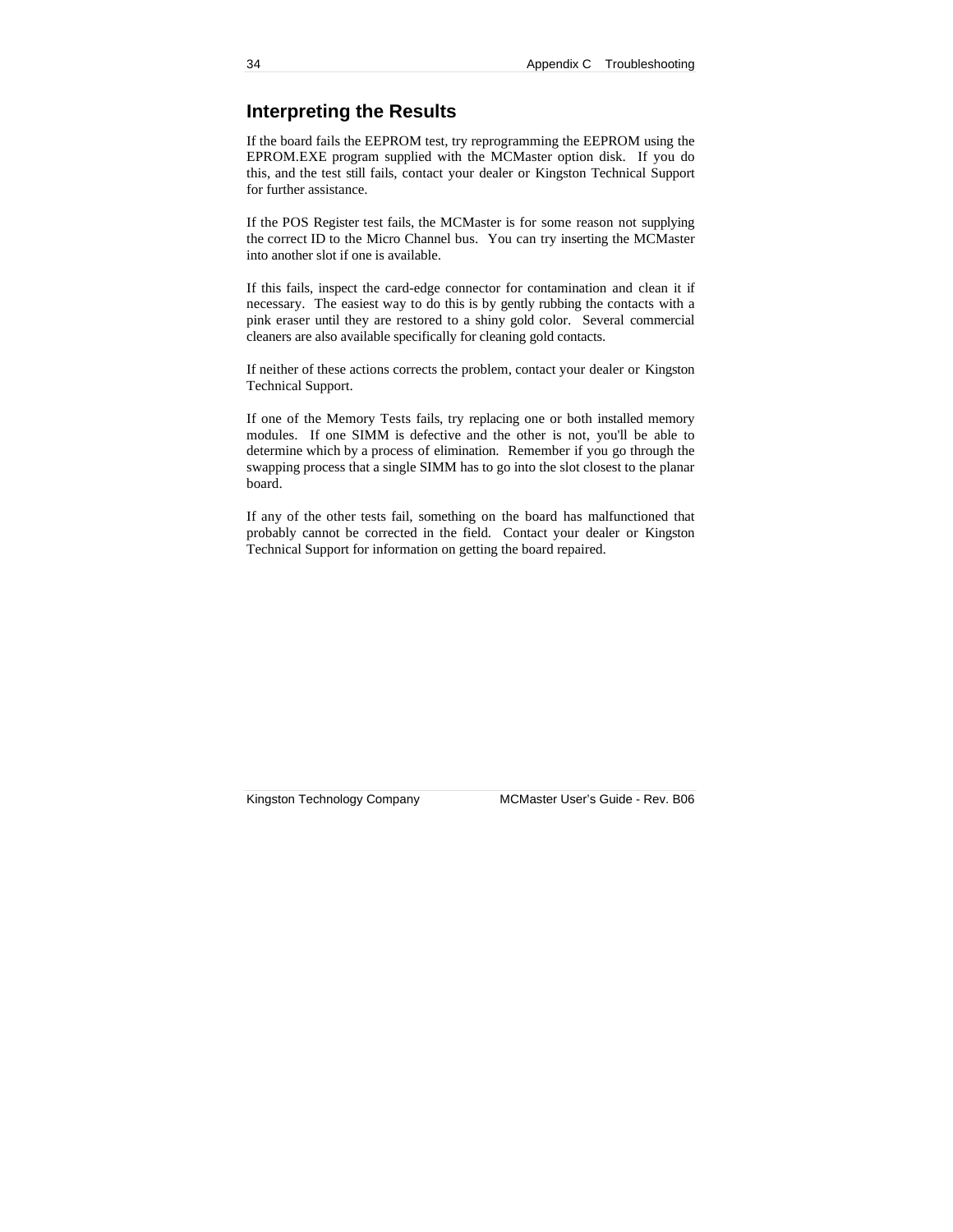### **Hardware Issues**

In the several years that the MicroMaster, and now, the MCMaster product line have been in existence, we've accumulated a fair amount of experience with what problems might arise. While no manual can cover every possible contingency, we can cover the most frequently encountered problems here.

#### **System Compatibility Issues**

This section describes known problems with various PS/2 systems, and fixes.

#### **Model 80 -- 20 MHz**

Some early Model 80 planars do not support busmastership. Needless to say, this creates problems for the MCMaster. IBM has issued two different ECA's (engineering change announcements) ECA #048 and ECA #031, which cover a specified range of planars. Customers who have any of these systems should contact either their dealer or IBM service and have updated planars installed.

Problem 20 MHz systems can be identified in two ways:

**By System Board part number:** System boards FRU number (part number) 90X7390 or 33F8415, or with no FRU number label, will have the problem. (The FRU number is located near the rear edge of the system board near slots 3 and 4.)

**By System Serial Number:** Systems with serial numbers equal to or below the following:

| <b>Model</b>                            | <b>System serial number</b> |  |  |  |
|-----------------------------------------|-----------------------------|--|--|--|
| Systems manufactured in the U.S.        |                             |  |  |  |
| 8580-111                                | 72-6101500                  |  |  |  |
| 8580-121                                | 72-9015000                  |  |  |  |
| 8580-311                                | 72-6553500                  |  |  |  |
| 8580-321                                | 72-9215500                  |  |  |  |
| Systems manufactured in Australia.      |                             |  |  |  |
| 8580-121                                | 90-3100250                  |  |  |  |
| 8580-321                                | 90-3400600                  |  |  |  |
| <b>Systems manufactured in Scotland</b> |                             |  |  |  |
| 8580-M21                                | 55-00LFVW0                  |  |  |  |
| 8580-X21                                | 55-00WMZ45                  |  |  |  |
| 8580-111                                | 55-00F6001                  |  |  |  |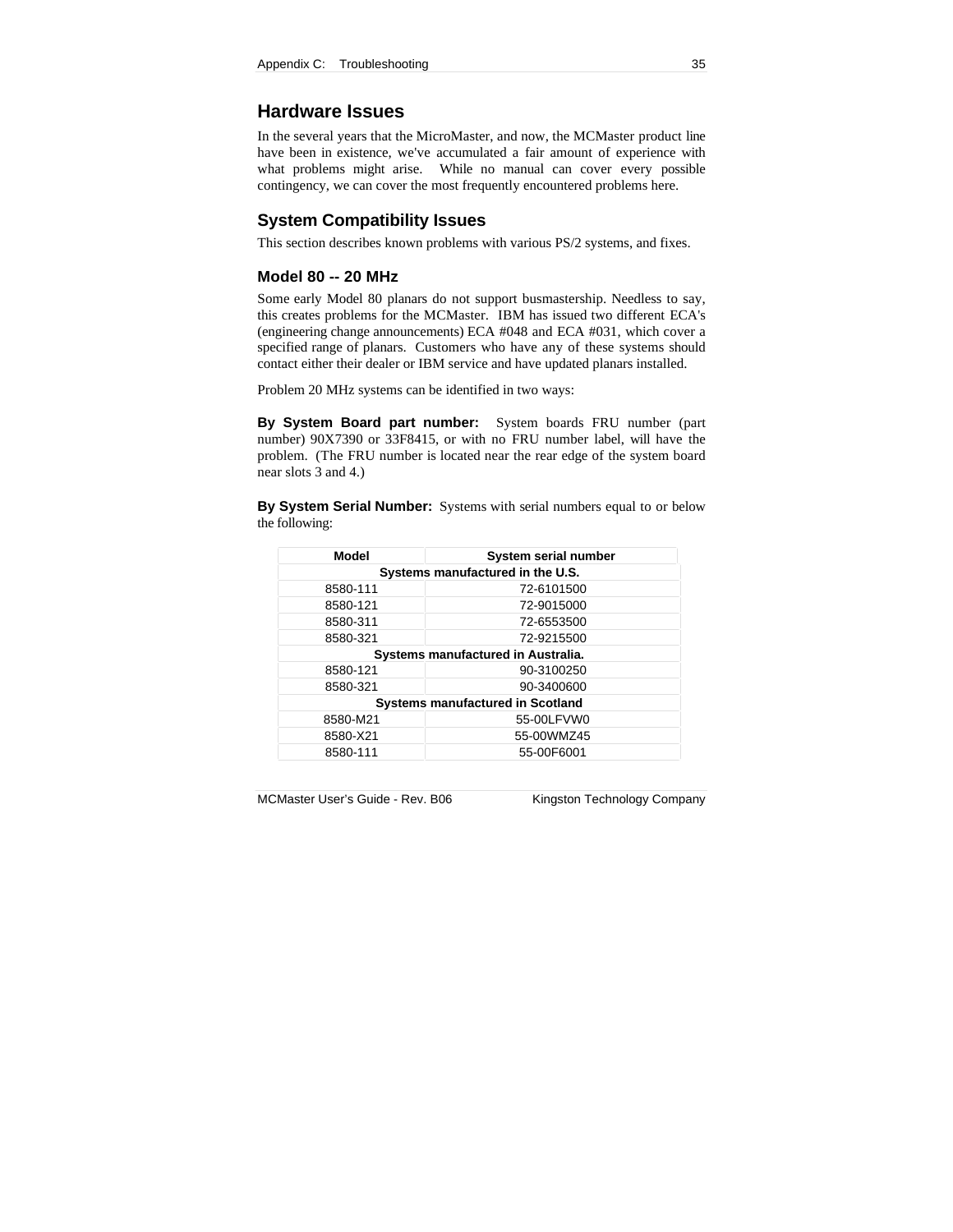## **IBM 386 Enhanced Memory Adapter**

This adapter comes in two types. One uses a track 0 initializer, and the other has a ROM. To determine which is which, boot from your Reference diskette and go to the configuration screen. The adapter with a ROM will be identified as such in the configuration screen. The adapter with a ROM will work with the MCMaster without any special attention. To work with the other type, the MCMaster operating mode will have to be set to "INITPROG or IDD." Refer to the Appendix A "operating mode" section for details on using either initprog or installing the IDD, MMPIDD.SYS.

### **IBM SCSI Adapters**

There is an IBM ECA (number 032) on certain SCSI adapters found primarily in Model 80 25Mhz and Model 95 machines This SCSI controller appears to be very noise sensitive. If the SCSI adapter is FRU part number 15F6561, it must be replaced with FRU part number 85F0002.

## **IBM SCSI Adapters with Cache**

If you are using the IBM SCSI adapter with cache and aren't connecting any external SCSI devices, you may need an external SCSI terminator. Please refer to the documentation supplied by IBM with the SCSI adapter for details.

## **About Third-party Memory Boards**

The IBM PS/2 systems feature built-in BIOS support for most IBM memory boards. Some third-party memory boards use installable device drivers in the CONFIG.SYS file. You will note in *"Appendix A Manual Configuration Options"* that there is a device driver for the MCMaster to work with these memory boards.

Other memory boards add a small configuration program to the boot track of your hard drive. Such a program is called a TRACK0 INIT. To support this feature, IBM has a new version of the Set Configuration program, SC.EXE. If you've already installed a board that uses this feature, you probably already have the new SC.EXE. You will find detailed instructions for using it with the MCMaster under the heading "Operating Mode." If you haven't installed such a memory board, you don't need to worry about this feature.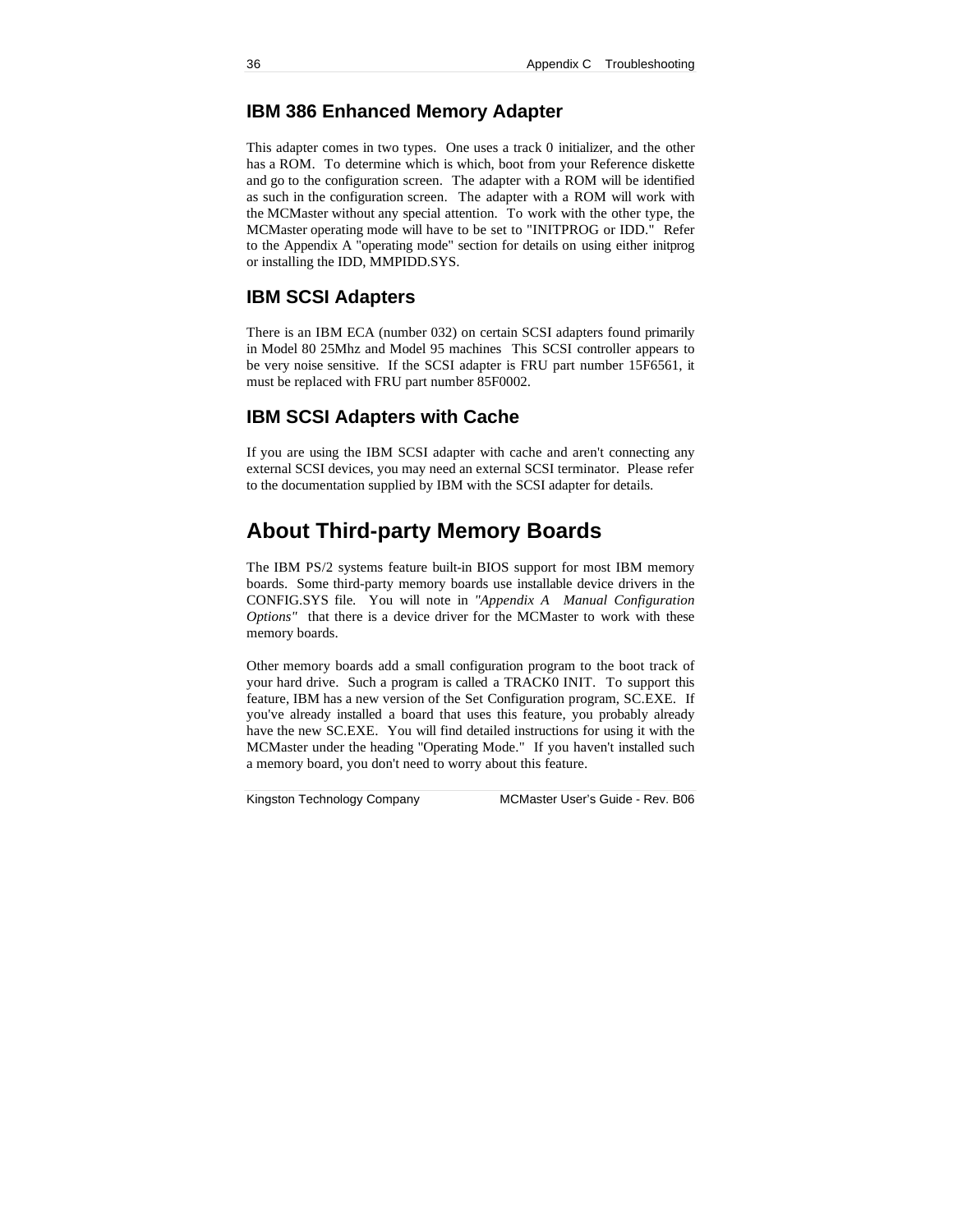If you are using a third-party memory board that allows you to configure the board as either EMS or Extended Memory, we recommend configuring the board as Extended memory, and using a driver like BlueMAX (from Qualitas) or QEMM-386 (from Quarterdeck) to obtain your Expanded (EMS) memory.

## **Software Issues**

If you're using the MCMaster to upgrade a 286-based system to a 486, you will have more software options available to you. This chapter summarizes some of the benefits, and some of the potential pitfalls, of upgrading.

### **DOS 5.0**

If you installed DOS 5.0 on your system while it was still an 80286 system, there are a few more benefits you might gain with the 80386/486 architecture. This section mentions them briefly: for a more detailed discussion, please consult your DOS documentation.

MS-DOS 5.0 contains a number of advanced features to take advantage of the architecture of the 80286 and 80386 processors. HIMEM.SYS, the XMS (Extended Memory Specification) driver, can take advantage of the 286 or 386 processor to allow DOS and other drivers to reside in the HMA (High Memory Area), a 64K block of memory immediately above the 1 MB limit of the older 8086/88 processors.

EMM386.EXE is an Expanded and Extended Memory Manager supplied with DOS 5.0. As you might guess from its name, EMM386 requires a 386 or 486 processor to be useful. EMM386 provides two additional features: (1) LIM 4.0 Expanded memory support and (2) UMB's (Upper Memory Blocks). UMB's are "spare" memory slots between the 640K DOS limit and the start of the ROM-BIOS area. Traditionally, this area is reserved for option ROMs and video RAM, and whatever space went unused was wasted. EMM386 and other memory managers such as BlueMAX and QEMM take advantage of the 486 processor's memory mapping capabilities to map memory into unused areas, freeing up more conventional memory (below 640K) for DOS applications.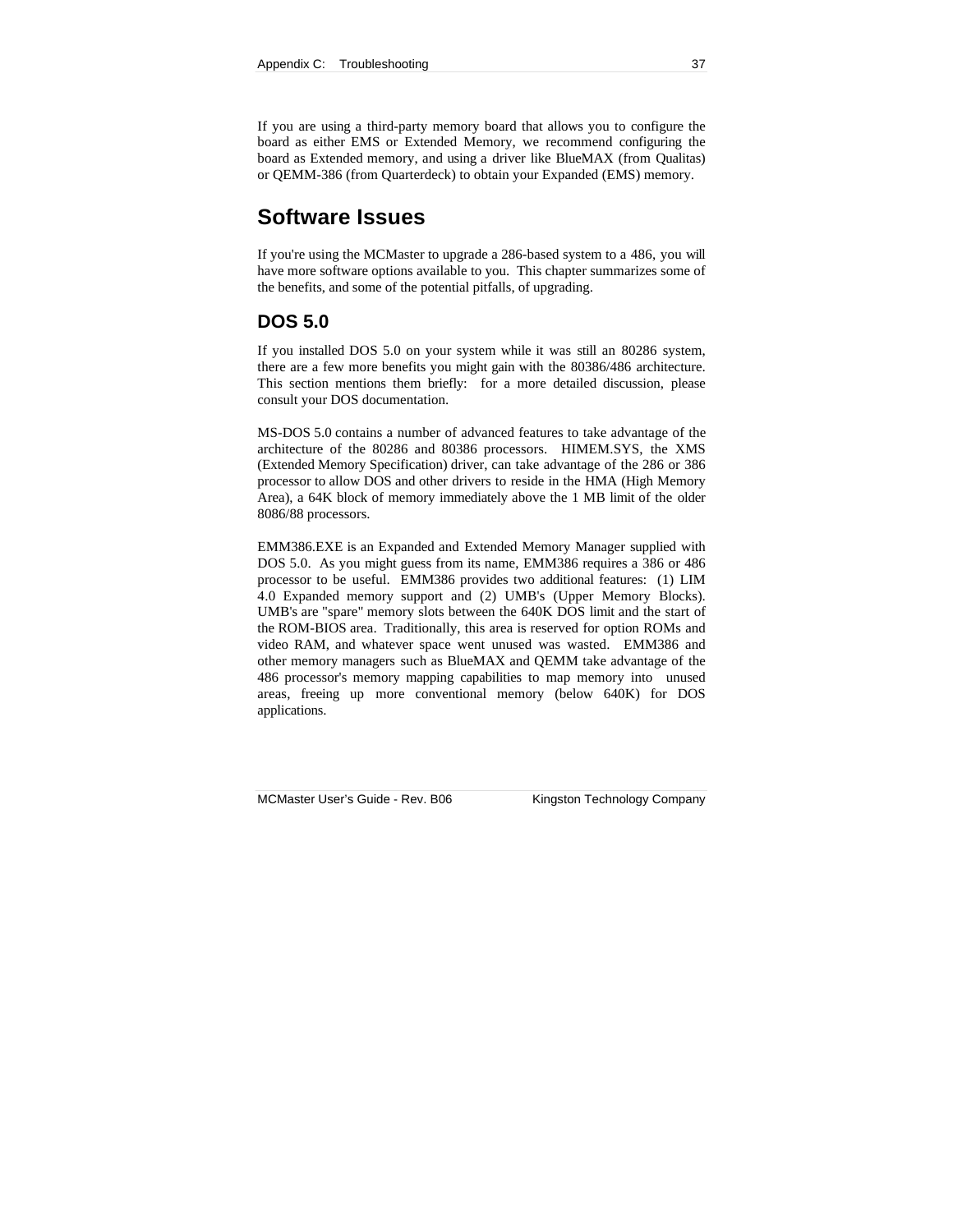If you upgrade your system to a 486 after installing DOS 5.0, there are a few steps you can take to take advantage of these features.

- 1. Insert a call to EMM386.EXE in your CONFIG.SYS file. Consult your DOS documentation for details.
- 2. If you intend to run Windows in 386 Enhanced mode, copy the file WINA20.386 from the DOS distribution diskettes into the root directory of your boot drive. This file is in compressed format. Use the DOS EXPAND command to uncompress it.

Performing these actions will allow you take advantage of the 486 architecture, gaining more than just speed from your new 486 CPU.

## **Windows and the MCMaster**

There are a few items to note with regard to Windows and the MCMaster. These are not fatal problems, but they can affect Windows' performance. "Reinstalling Windows" applies to Windows 3.0 or 3.1. "Configuring SMARTDRV.SYS" applies only to Windows 3.0.

Also, if your system contains a SCSI disk controller, you might need to use the driver described in "Special Drivers for SCSI Adapters".

#### **Re-installing Windows for the 386**

At installation time, Windows checks the environment it's going into and, if it doesn't detect a 386 processor, doesn't install the 386 Enhanced Mode files. This means that if you install the MCMaster in a 286-based machine such as a Model 60 after installing Windows, you'll have to reinstall Windows to take advantage of Windows' 386 mode.

#### **Configuring SMARTDRV.SYS**

With the release of Windows 3.0, Microsoft made dramatic improvements in the installation procedure.

One of the improvements, however, is that examining system memory is no longer a separate step. Therefore, when you install Windows 3.0 on a system with a MCMaster, Windows' SETUP program doesn't "see" the MCMaster memory, and sets the disk cache to a much smaller size than it would if it knew about the MCMaster memory. This results in a lot more disk reads than are necessary, degrading performance significantly.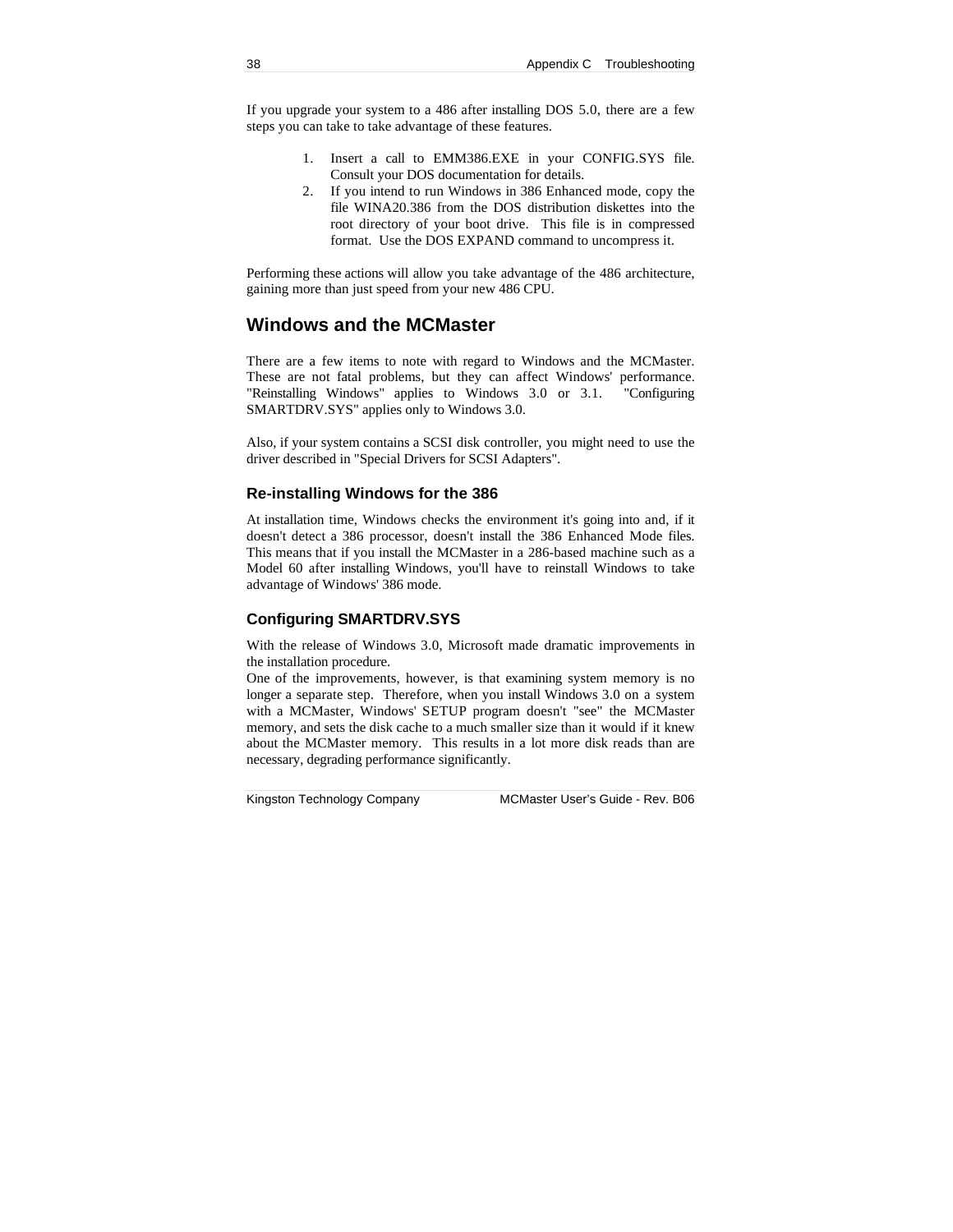#### **The Solution**

The solution is to edit your CONFIG.SYS after the installation is done. Make the disk cache about half the size of the MCMaster memory.

Version 3.0 of SMARTDRV does not need to be as precisely "tuned" as it used to need to be. Previously, you had to balance the size of the disk cache against the memory needs of your Windows applications. (Microsoft's MEMSET did this for you.) With Windows 3.0, in 386 Enhanced Mode, Windows and SMARTDRV will share the memory dynamically, depending on current conditions. If Windows needs to grab more memory for other uses, it will be able to. To read more about this, consult your Windows 3.0 documentation.

For a MCMaster with 4 MBytes, the entry might read:

```
DEVICE = C:\WINDOWS\SMARTDRV.SYS 2048 512
```
The first parameter specifies a maximum cache size of 2 Megabytes; the second specifies a minimum of 512K. This should work for most users.

### **OS/2 2.0 and higher**

For OS/2 2.x to work correctly with the MCMaster, the MCMaster's memory configuration must be set to "Unmapped." Since OS/2 2.0 is "aware" of the MCMaster and will load itself into the MCMaster's 32-bit memory, this does not cause the performance problems that it would with other operating systems. For more information on MCMaster memory modes, read "Memory Options".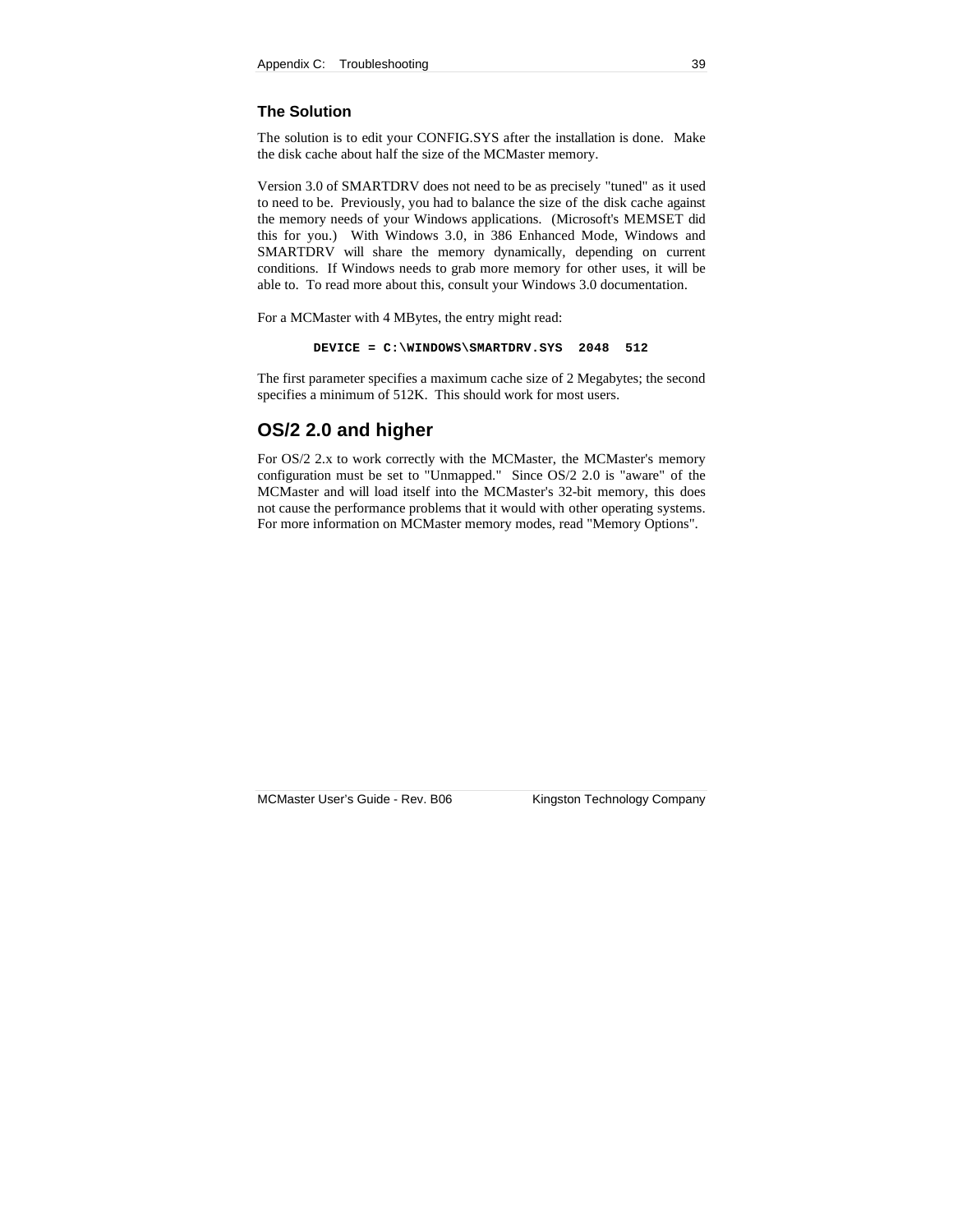## **QEMM-386**

If you are using QEMM version 5.0 or higher, there is a file called MCA.ADL that QEMM uses to identify option ROMs in the system. To make QEMM aware of the MCMaster's Option ROM, you should edit MCA.ADL to contain the following lines.

These entries need to be in order by board ID (the four-digit hex number before the product's name at the top of each entry), so be sure and insert these lines at the appropriate places in the ADL file.

> 008E Kingston MCMaster 486 X X X XX10XXXX /AROM=D000-D3FF **/xst=D000** X X X XX11XXXX /AROM=D800-DBFF **/xst=D800** X X X XX01XXXX /AROM=C800-CBFF **/xst=C800**

Note: Only include the text in italics (/xst=...) if you are installing QEMM 6.0 or higher. The /xst switch is to support QEMM 6.0's Stealth Mode, as explained in the next section.

Some releases of QEMM might already include references to the MCMaster in the MCA.ADL file.

## **QEMM 6.0 Stealth Mode**

QEMM version 6.0 has a "stealth" mode, in which it attempts to free up more upper memory blocks by hiding the ROM BIOS and option ROMs. Consult Quarterdeck's documentation for a detailed explanation of stealth mode.

Unfortunately, the MCMaster's option ROM can't be "hidden" in this way without causing problems for the MCMaster.

Quarterdeck has provided a way to exclude an Option ROM from being "stealthed." Edit the MCA.ADL file as shown on the previous page, and include the /xst=... switches as shown. When QEMM386 starts up, it reads this file and uses it to locate the MCMaster's option ROM.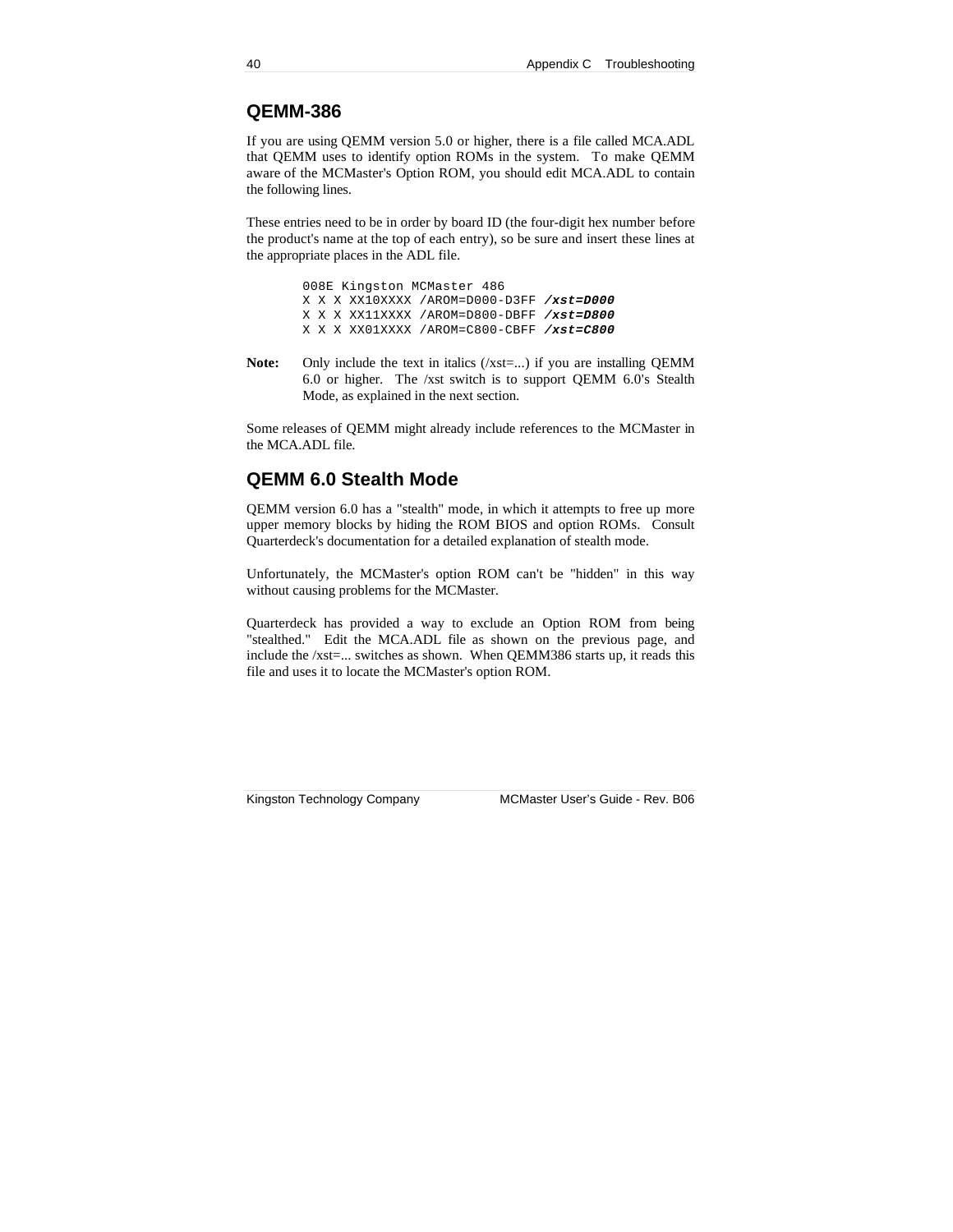## **DOS 3.3 Users**

For the MCMaster to work under DOS 3.3 with the Stealth 'M' mode, you must include the driver QEMMFIX.SYS in your CONFIG.SYS file. This driver appears in your CONFIG.SYS before QEMM386. Copy the driver into a convenient directory on your hard drive, install QEMM, and edit your CONFIG.SYS file to call QEMMFIX.SYS like this:

#### **DEVICE=C:\[path]\QEMMFIX.SYS DEVICE=C:\[path]\QEMM386.SYS [switches]**

The QEMMFIX.SYS driver is supplied by Kingston, only for the MCMaster, and only for use with DOS 3.3. In later versions of DOS, the problem that this driver corrects does not occur.

## **SCO Xenix/Unix**

SCO Xenix/Unix might report a "disk seek error" when the system is being shut down. When shutdown is executed, XENIX attempts to park the heads of the disk in a landing zone. Not all disk drives accept or require a park command; these drives automatically park the head when power is turned off. These drives are likely to report a seek error when SCO Xenix attempts to park the heads. This is not a problem or failure.

## **Running Wordperfect 5.x under Desqview 386**

#### **The Problem**

When Wordperfect is running under Desqview, the screen display becomes extremely slow, and the system appears to hang. This problem does not occur when the MCMaster's onboard cache is disabled.

#### **The Cause**

Wordperfect uses Interrupt 8 as part of their keyboard repeat speedup routine. With the MCMaster installed, the system ends up spending most of its time processing INT 8 requests.

#### **The Solution**

According to Wordperfect Corporation, this special keyboard handling can be disabled by starting Wordperfect with the /NC command line switch, like this:

**wp /nc**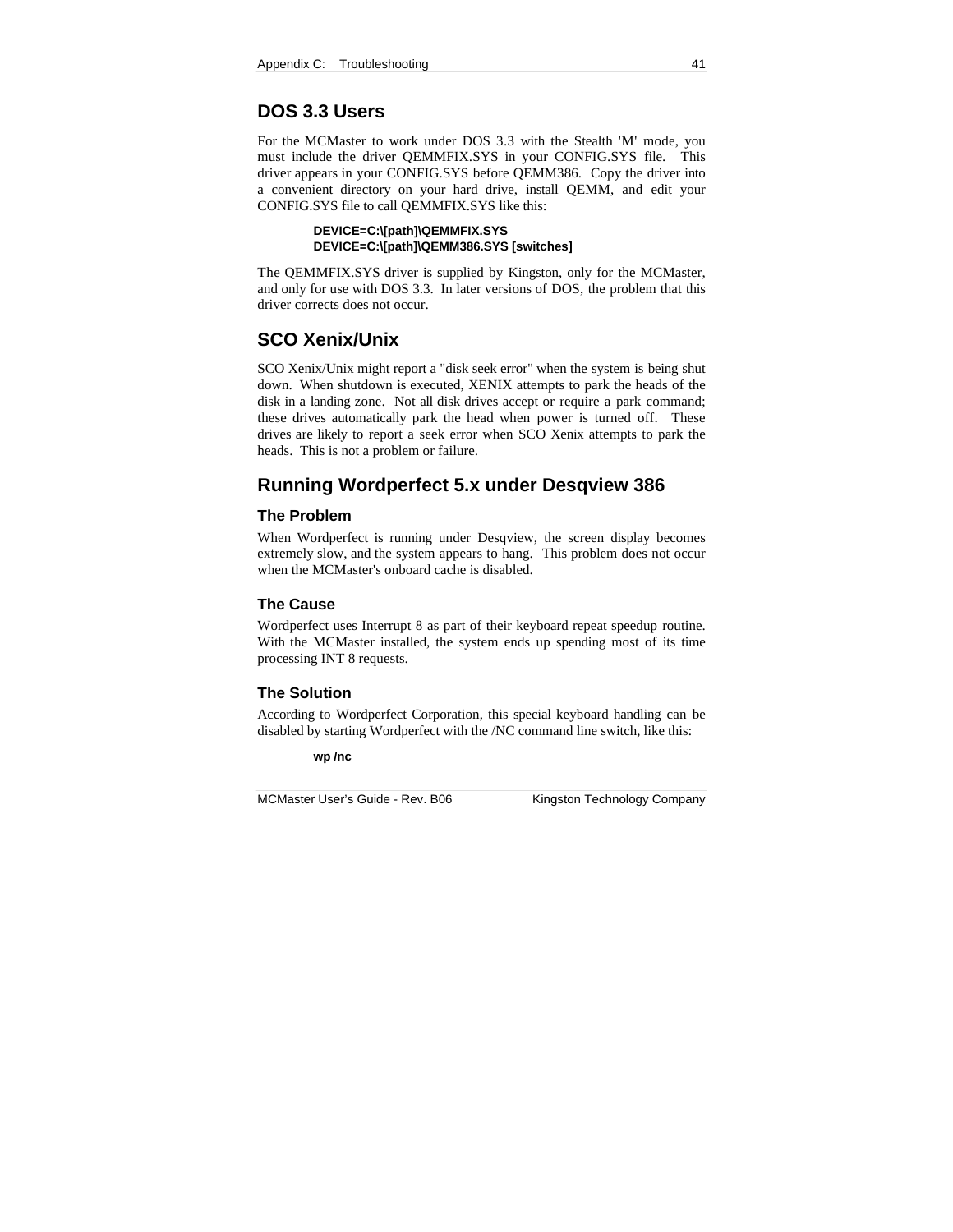## **MCMaster and the Intel Above Board**

Some versions of the Intel Above Board use a boot track initializer; this means that, in order for the PS/2 to "see" the Above Board's memory, the Above Board has to be initialized by a small program.

Later versions of the Intel Above Board use an Installable Device Driver in the CONFIG.SYS file rather than the method described here. Check your Intel documentation. If your Above Board uses the device driver, ignore this chapter and follow the directions under "Operating Mode".

If you're still not sure which Above Board you have, start the procedure described here. If the Above Board doesn't use a track 0 initializer, our SETINIT program will report that it can't find an initializer for the Intel Above Board.

This program resides in a part of the hard disk's boot track (track 0) reserved for this purpose.

This chapter is to help you install the Above Board; since the Above Board doesn't follow the standard procedure described in "Configuration Options" on page 7, we are providing four separate procedures:

- 1. Install the MCMaster with the Above Board already installed.
- 2. Install the MCMaster and Above Board together.
- 3. Install the Above Board with the MCMaster already installed.
- 4. Rerun SOFTSET (Intel's program for setting up the Above Board) after the MCMaster is installed.

Before you begin, we recommend reading the "Overview" on the next page.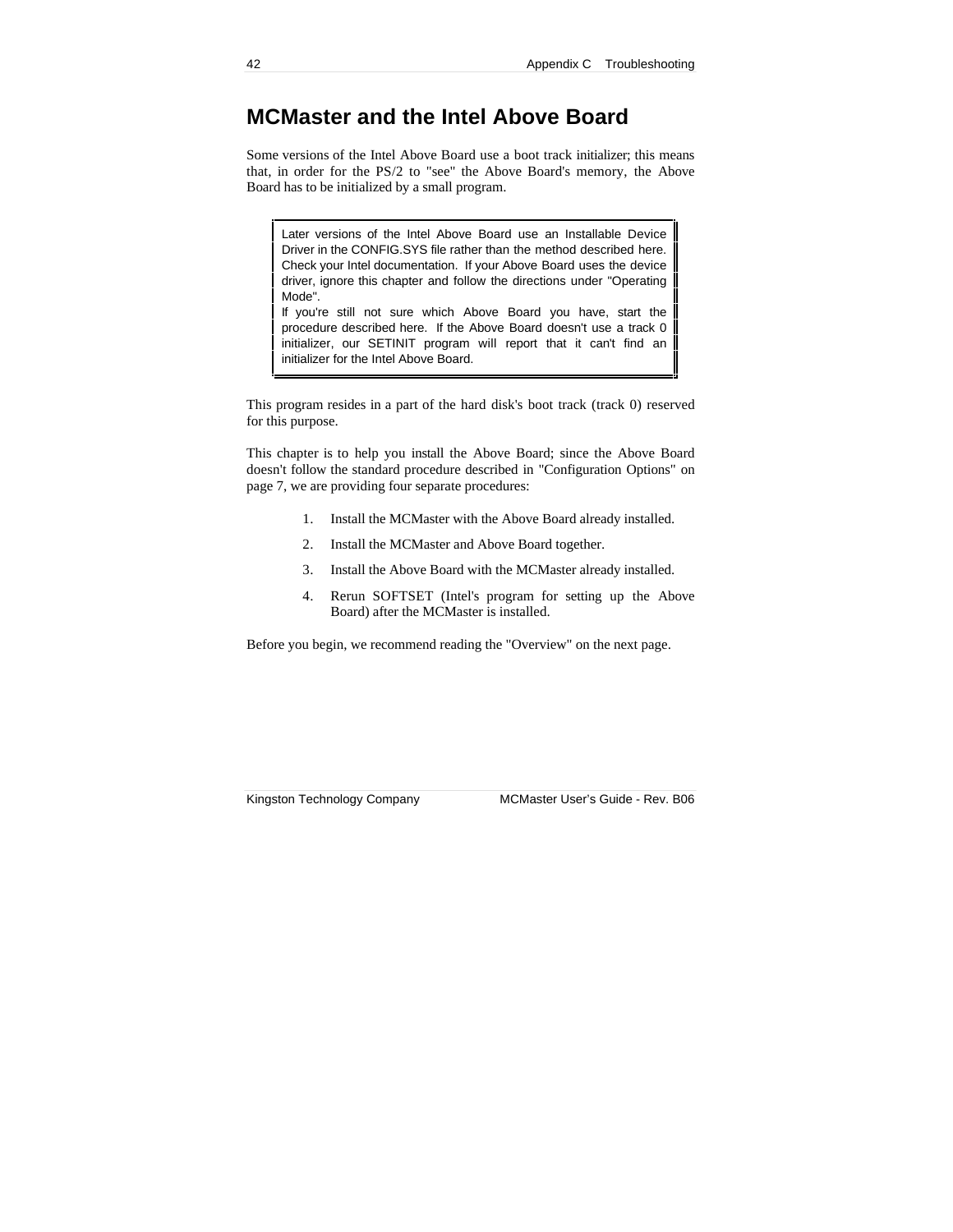#### **OVERVIEW**

In the early days of the PS/2 computers, there was no easy way to install non-IBM memory adapters so that the system 'saw' the memory. IBM issued an interim method of installing an initializer program on the first track of the hard disk (track 0).

Later, IBM changed the Set Configuration (SC.EXE) program on the Reference disk to allow for installation of these initializers. However, not everyone has the new Set Configuration program. Because the Adapter Description Files (ADF) for memory adapters that use this new method contain language that would cause errors in the older SC.EXE, some vendors don't use the new method, but stayed with the older method.

Unfortunately, the new Set Configuration program also removes initializers that it does not know about. This means that if two vendors use different methods, the older method must be used after the newer method.

This causes the initializer installed later to execute later. Because the MCMaster's memory needs to be initialized after all other memory, the MCMaster's initializer must be installed last. Since the Above Board uses the old method and the MCMaster uses the new, this is going to cause problems.

For this reason, Kingston provides a program (SETINIT.EXE) which will install our initializer after any others. Intel also provides a program, SOFTSET, which, among other things, will install the initializer for the Above Board.

These procedures walk you through the process of using the two together. Note that in the following sections the Above Board must be set up in Extended Memory mode only. If you need Expanded Memory, use a memory manager or "LIM Simulator" such as the BlueMAX from Qualitas or QEMM-386 from Quarterdeck.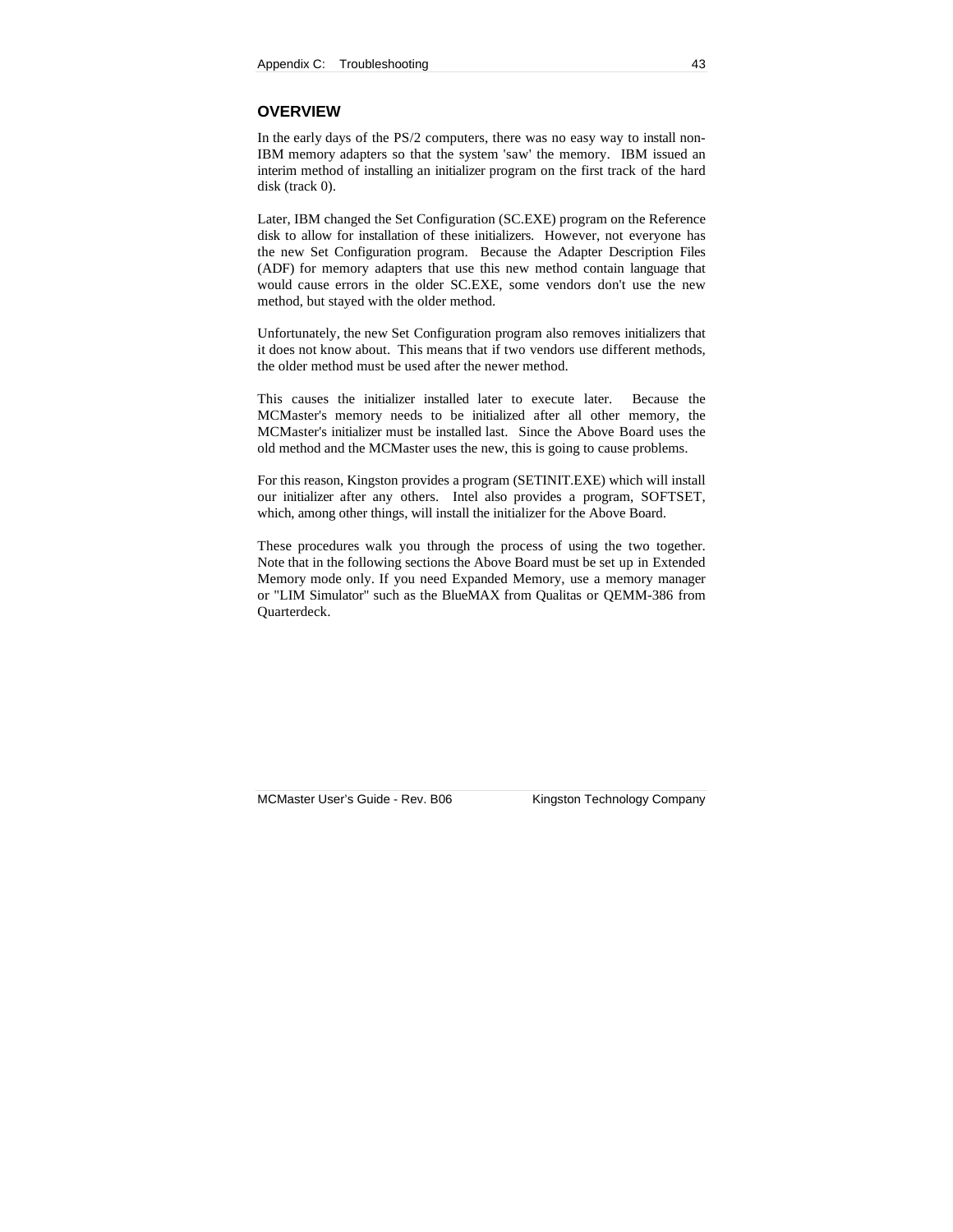### **1. Installing the MCMaster with the Intel Above Board already installed**

- 1. Remove any Expanded Memory Managers from the CONFIG.SYS file.
- 2. Run **SOFTSET** (from INTEL) and set the amount of **Expanded Memory to 0**.
- 3. Install MCMaster normally, but when you boot off of the Reference diskette, bypass Automatic Configuration.
- 4. From the main menu, select **Set Configuration**, and then select **Change Configuration**.
- 5. Change the **"Operating Mode"** field on the MCMaster to **"INITPROG or IDD"**.
- 6. Verify that no ROM/RAM conflicts exist.
- 7. Save the configuration by hitting **F10** and **[Enter]**. Then exit the reference menu completely and let the system reboot.
- 8. Once the System is rebooted, insert the MCMaster diskette into Drive A: then type:

**A:** [Enter] **setinit I008E.ADF** [Enter]

When finished, remove the diskette and reboot the system.

This will look for a file named I008E.ADF (which should be on the same disk) and link it into the initializers on track 0 of your hard disk. If you see an error message saying "Could not find the Intel Above Board 2 Plus initialization file," either the set configuration program removed it or you have the newer version of the Above Board. If it's been removed, rerun SOFTSET and then SETINIT to link in the Above Board and MCMaster initializers in the right order. Changing the amount of memory on the MCMaster has no effect. However, if you change the amount of memory on the Above Board, you'll have to rerun

SOFTSET.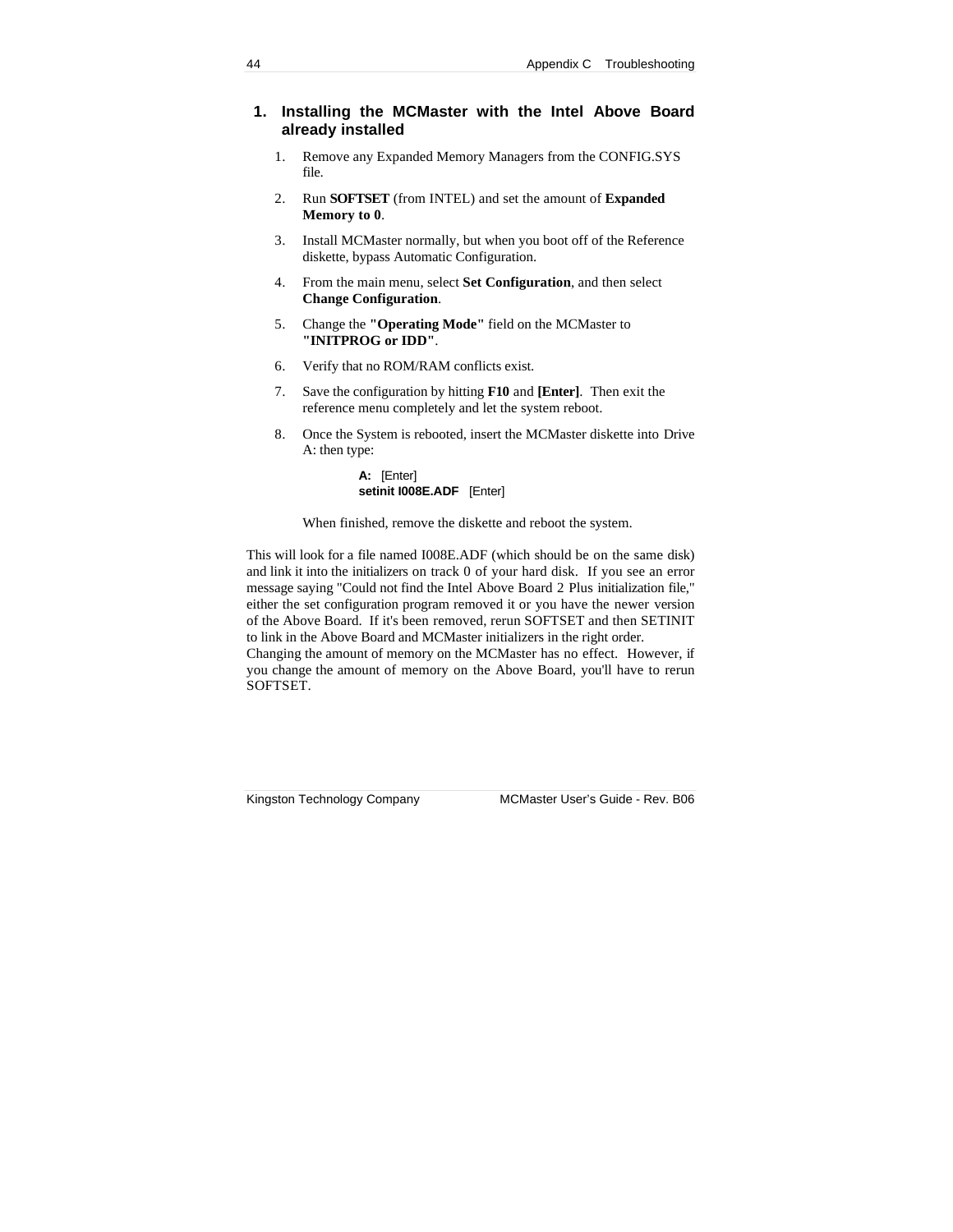### **2. Installing the MCMaster and Intel Above Board together**

It is preferred that you install the Intel Above Board first, and then install the MCMaster. To do this, see **section 1** on the previous page. If you have decided to install these boards at the same time, then follow these instructions:

- 1. Boot your system with a Backup copy of your Reference diskette inserted in Drive A:
- 2. Using the **Copy an option diskette** function, copy the ADF files from both the Intel diskette and the MCMaster diskette.
- 3. Turn your machine off and install both boards.
- 4. Insert the Backup Reference diskette in Drive A: and then boot your system.
- 5. Once the system boots, you should receive a **165** error. Bypass this by pressing F1.
- 6. The IBM logo will appear and ask if you wish to perform an "Automatic Configuration". Answer "**No"**.
- 7. From the main menu, select **Set Configuration** and then select **Change Configuration**.
- 8. Change the "**Operating Mode**" field on the MCMaster to "**INITPROG or IDD**".
- 9. Verify that no ROM/RAM conflicts exist.
- 10. Save the configuration by hitting **F10** and **[Enter]**. Then exit the reference menu completely and let the system reboot.
- 11. Once the system boots, insert the INTEL option diskette and run the **SOFTSET** program. Make sure to set **Expanded Memory to 0**.
- 12. Remove the INTEL diskette and insert the MCMaster diskette. Type:

**A:** [Enter] **setinit i008e.adf [**Enter]

Remove the diskette and reboot the system.

This will look for a file named I008E.ADF (which should be on the same disk) and link it into the initializers on track 0 of your hard disk. If you see an error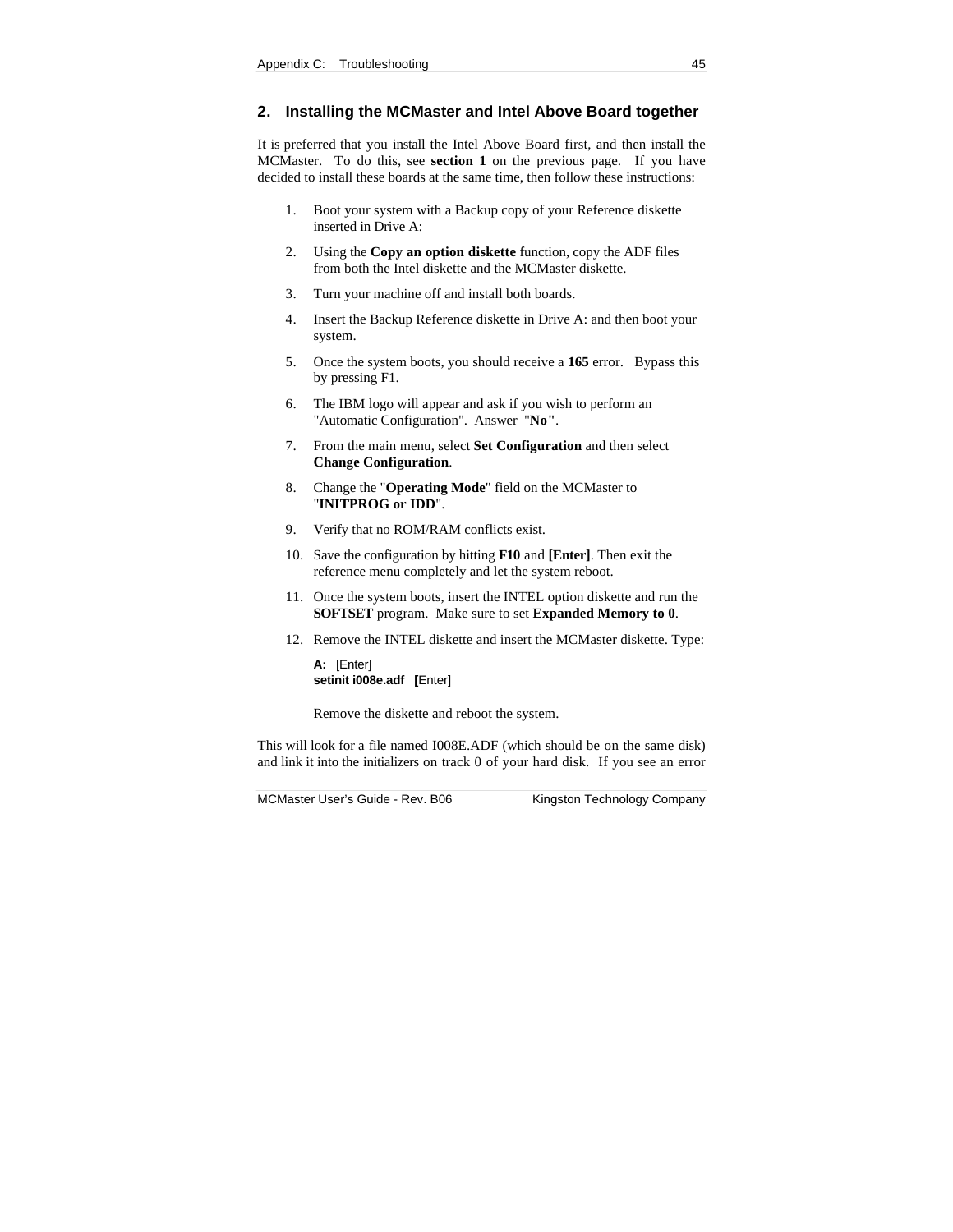message saying "Could not find the Intel Above Board 2 Plus initialization file," either the set configuration program removed it or you have the newer version of the Above Board. If it's been removed, rerun SOFTSET and then SETINIT to link in the Above Board and MCMaster initializers in the right order.

Changing the amount of memory on the MCMaster has no effect. However, if you change the amount of memory on the Above Board, you'll have to rerun SOFTSET. Please refer to section 4 below.

#### **3. Installing the Above Board with the MCMaster installed**

- 1. Boot your system with the Backup Reference diskette inserted in Drive A. During the MCMaster logo and sign-on, Press the "**o**" for original processor.
- 2. From the main menu, use the **Copy an option diskette** function to copy the ADF files from the INTEL diskette.
- 3. Turn you machine off and install the INTEL board.
- 4. Insert the Backup Reference diskette in Drive A: and boot your system.
- 5. Configure the INTEL board according to the instructions supplied with the board.
- 6. Once the INTEL board is configured, from the main menu, select **Set Configuration** and then select **Change Configuration**.
- 7. Change the "**Operating Mode**" field on the MCMaster to "**INITPROG or IDD.**"
- 8. Verify that no ROM/RAM conflicts exist.
- 9. Save the configuration by hitting **F10** and **[Enter]**. Then exit the Reference menu completely and let the system reboot.
- 10. Once the system boots, insert the INTEL option diskette and run the **SOFTSET** program. Make sure to set **Expanded Memory to 0**.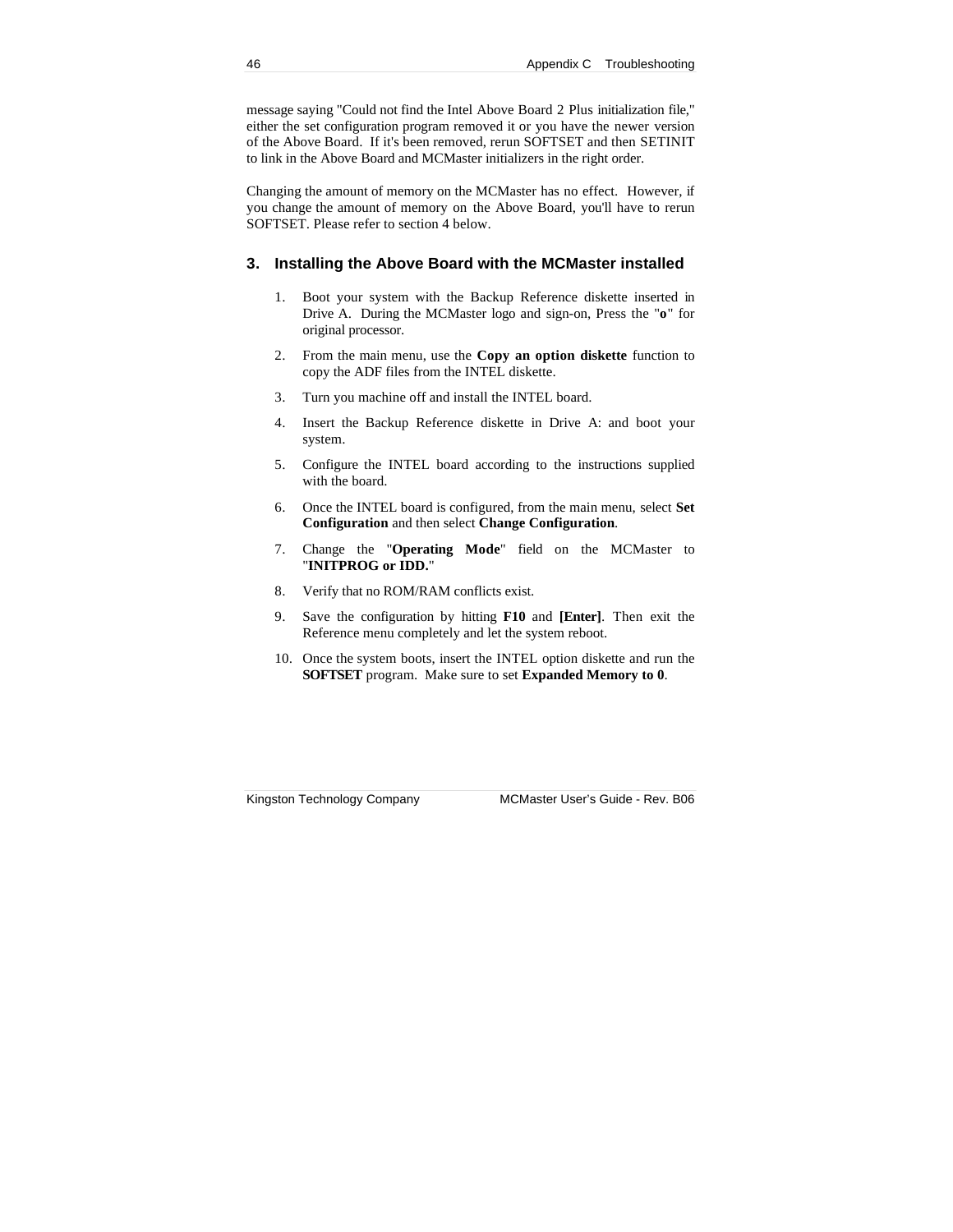11. Remove the INTEL diskette and insert the MCMaster diskette. Type:

**A:** [Enter] **setinit i008e.adf** [Enter]

12. Remove the diskette and reboot the system.

This will look for a file named I008E.ADF (which should be on the same disk) and link it into the initializers on track 0 of your hard disk.

Changing the amount of memory on the MCMaster has no effect. However, if you change the amount of memory on the Above Board, you'll have to rerun SOFTSET. Please refer to the next section.

#### **4. Rerunning SOFTSET after MCMaster installation**

Rerunning SOFTSET after the MCMaster has been installed causes a problem because SOFTSET will try to put memory it controls after other memory in the system. It will "see" the MCMaster's memory and try to put its memory after the MCMaster.

Unfortunately, the MCMaster needs to be the last in the memory map. Therefore the MCMaster must be turned off while SOFTSET is run. Just pressing the [o] key (return to original CPU) at power-on time will not work because the MCMaster's memory is still visible on the bus. Use the following procedure to rerun SOFTSET.

1. Insert the MCMaster diskette into Drive A: and type:

**A:** [Enter] **setinit -r i008e.adf** [Enter]

- 2. Reboot the system. This will **disable** the MCMaster.
- 3. Insert the INTEL diskette in Drive A. Run the **SOFTSET** program. Make sure that you set **Expanded Memory to 0**.
- 4. To re-enable the MCMaster, insert the MCMaster diskette into Drive A, then type:

**A:** [Enter] **setinit i008e.adf** [Enter]

5. Reboot the system.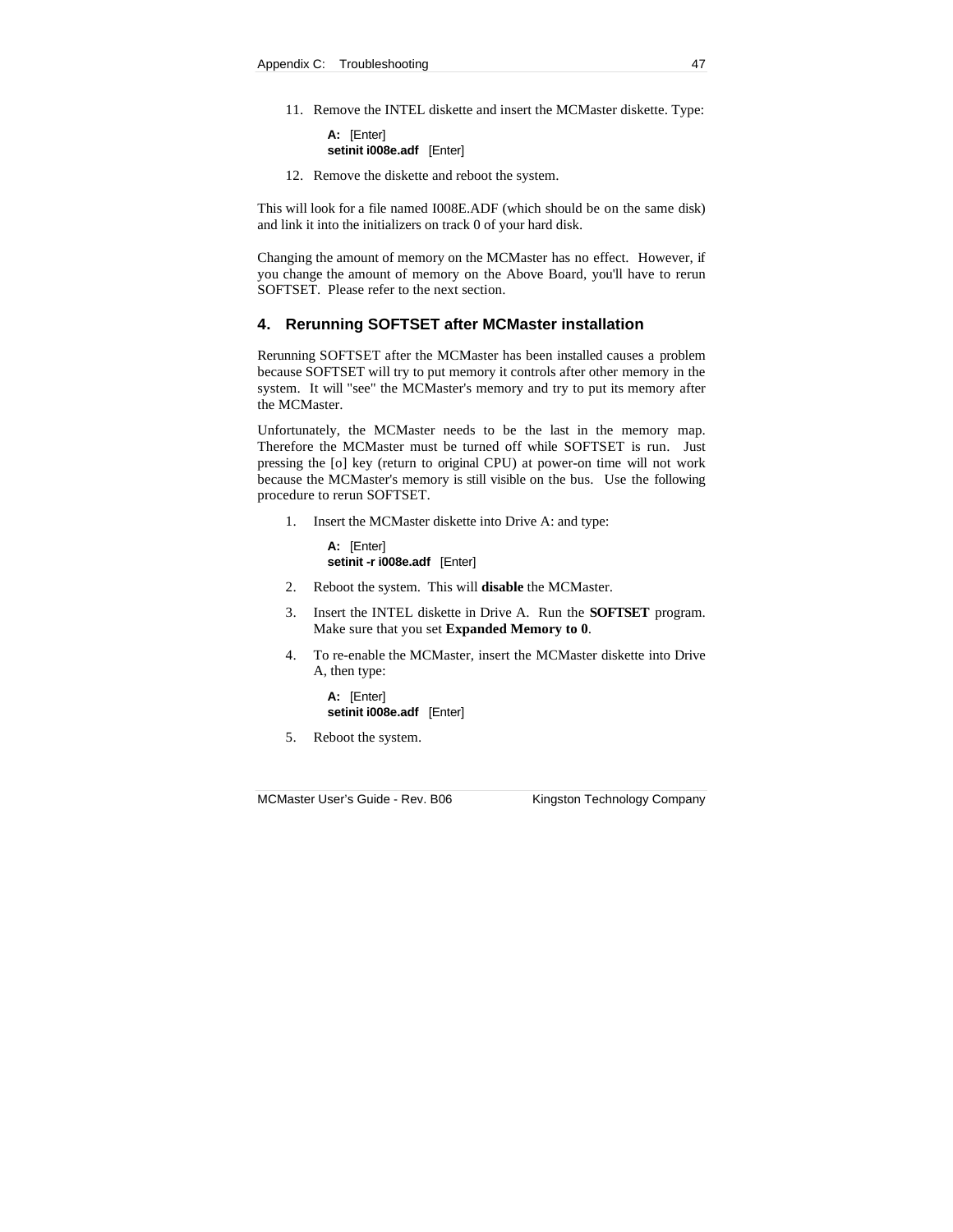## **How to Reach Kingston**

If you have any problems, questions, or comments associated with installing or using your MCMaster, please call Kingston Technical Support. For the latest driver file updates and information, access the Kingston Bulletin Board Service, CompuServe or the Internet using your modem. To receive product information sent to you by fax, call Kingston's RAMfax<sup>™</sup>.

| <b>Technical Support:</b>                  | 6:00 am to 6:00 pm Pacific Time<br>Monday through Friday<br>$(800)$ 435-0640 or $(714)$ 435-2639<br>(714) 437-3310 FAX |
|--------------------------------------------|------------------------------------------------------------------------------------------------------------------------|
| <b>Kingston Germany:</b> (089) 62 71 56-21 |                                                                                                                        |
| <b>BBS:</b>                                | Kingston's Bulletin Board Service<br>$(714)$ 435-2636, up to 28.8Kbps, 8-N-1                                           |
|                                            | <b>CompuServe:</b> 71333,3714 or type: <b>GO KINGSTON</b><br>from any CIS prompt.                                      |
| Internet:                                  | Visit Kingston's Web site at<br>http://www.kingston.com                                                                |
|                                            | For Product Information:<br>sales@kingston.com                                                                         |
|                                            | For Technical Support:<br>tech_support@kingston.com                                                                    |
| <b>RAMfax:</b>                             | Automatic Faxback System (U.S. and Canada)<br>(800) 435-0056 or (714) 435-2677                                         |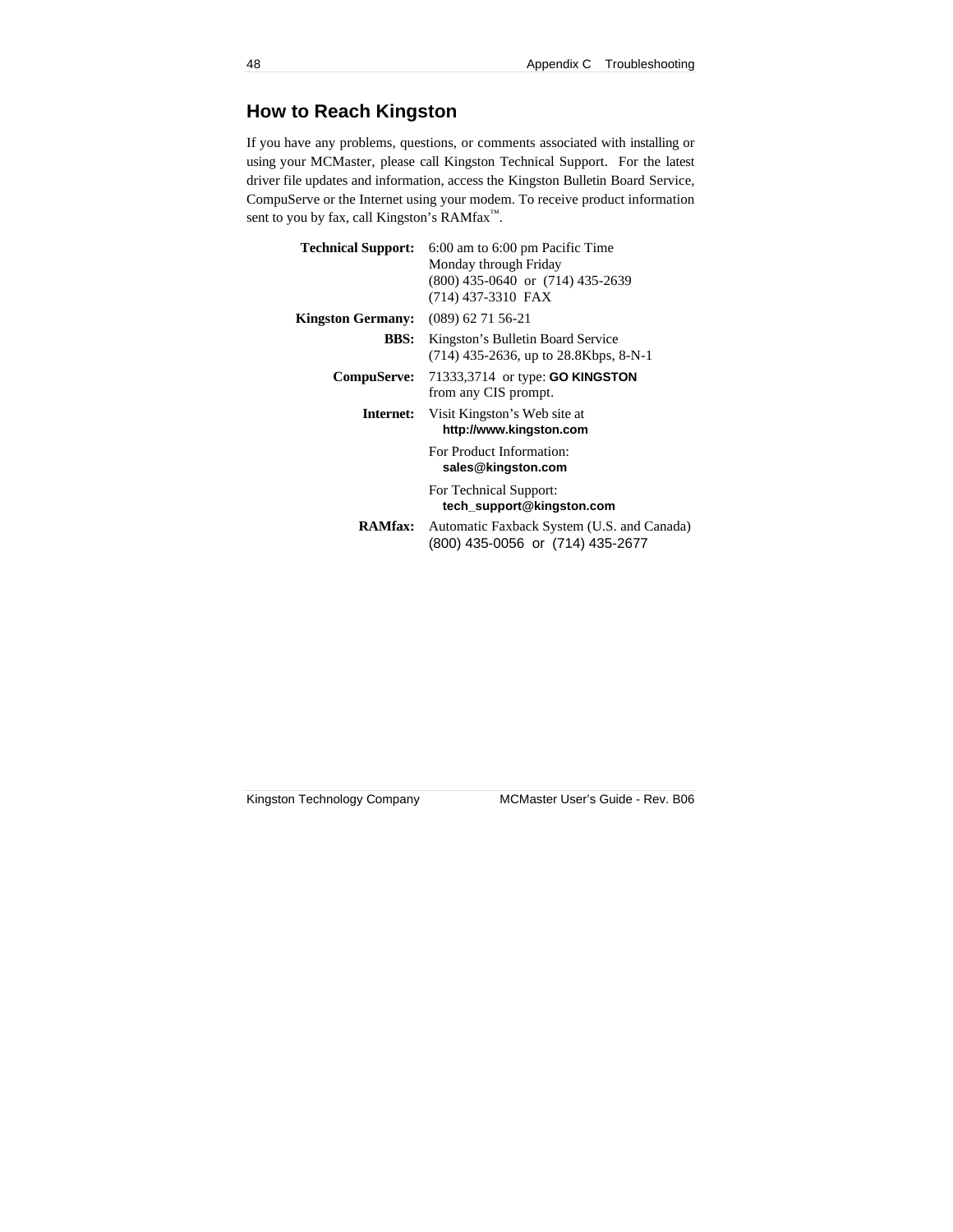## **Appendix D Product Warranties and Notices**

## **Limited Warranty**

KINGSTON TECHNOLOGY COMPANY ("Kingston") warrants that this product is free from defects in material and workmanship. Subject to the conditions and limitations set forth below, Kingston will, at its option, either repair or replace any part of this product which proves defective by reason of improper workmanship or materials. Repair parts or replacement products will be provided by Kingston on an exchange basis, and will be either new or refurbished to be functionally equivalent to new.

This warranty does not cover any damage to this product which results from accident, abuse, misuse, natural or personal disaster, or any unauthorized disassembly, repair or modification.

#### **Duration of Warranty**

*Lifetime Warranty***:** The following Kingston products are covered by this warranty for life: solid state memory (e.g., memory modules and boards), networking adapters and hubs (excluding power supply and cooling fan), solid state PCMCIA interface adapters, and microprocessor upgrade products.

*Seven Year Warranty***:** The following Kingston products are covered by this warranty for a period of seven years from the date of original retail purchase: storage enclosures, including power supply units, cables, terminators, and accessories.

*Five Year Warranty*: The following Kingston products are covered by this warranty for a period of five years from the date of original retail purchase: networking hub power supply unit and cooling fan; and all other Kingston products (other than those products covered by a two-year or one-year warranty, as provided below).

*Two Year Warranty*: The following Kingston products are covered by this warranty for a period of two years from the date of original retail purchase: Winchester hard disk drives in a 2.5 inch, 3.5 inch or 5.25 inch form factor.

*One Year Warranty***:** The following Kingston products are covered by this warranty for a period of one year from the date of original retail purchase: Winchester hard disk drives in a 1.8 inch form factor, optical reading and storage products, and magnetic tape storage products.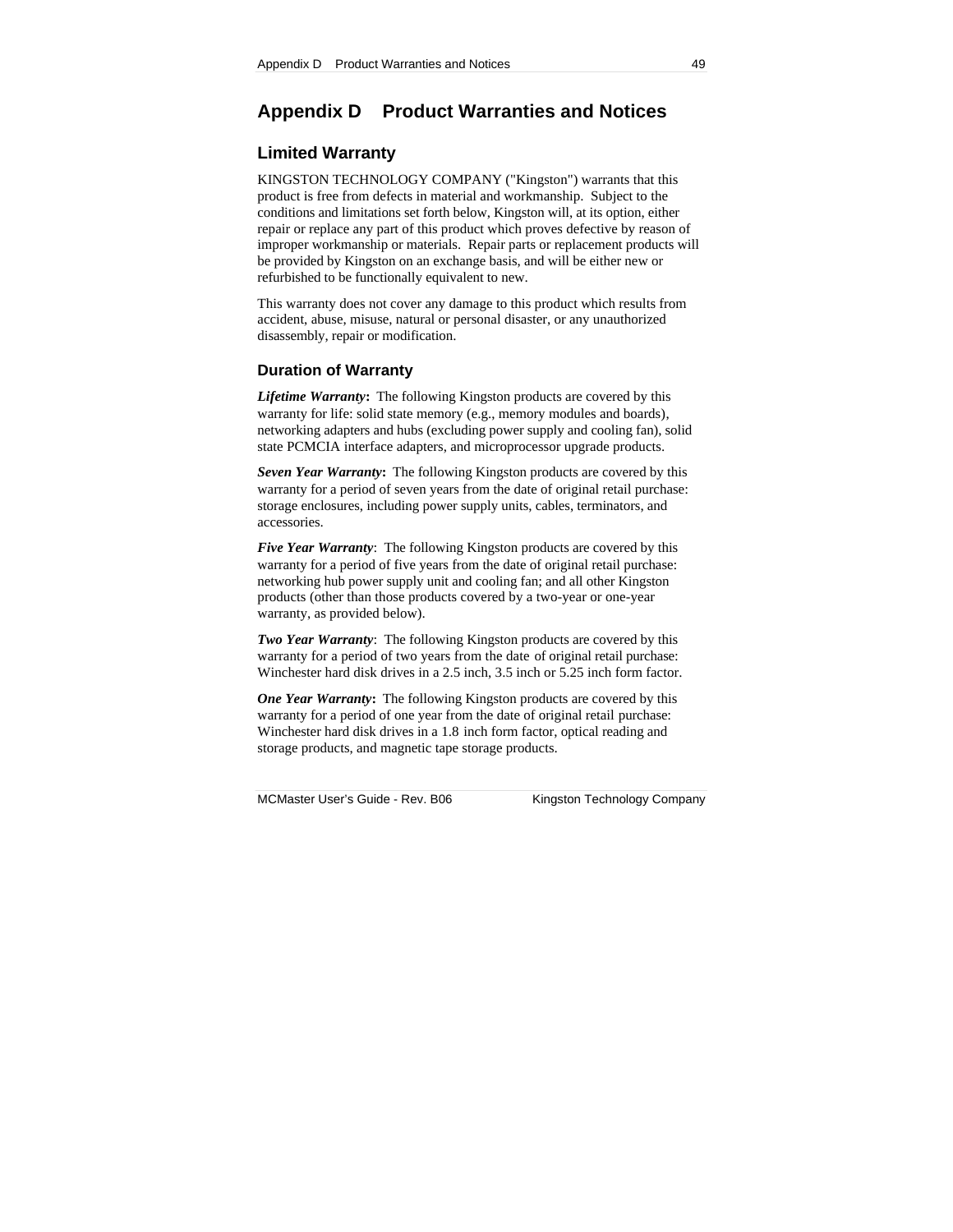#### **Warranty Claim Requirements**

To obtain warranty service, return the defective product, freight prepaid and insured, to your local authorized Kingston dealer or distributor, or to the Kingston factory service center located at 17600 Newhope Street, Fountain Valley, California 92708, U.S.A. You must include the product serial number (if applicable) and a detailed description of the problem you are experiencing. You must also include proof of the date of original retail purchase as evidence that the product is within the applicable warranty period. If you return the product directly to the Kingston factory, you must first obtain a Return Material Authorization ("RMA") number by calling Kingston Customer Service at (714) 438-1810, and include the RMA number prominently displayed on the outside of your package. Products must be properly packaged to prevent damage in transit.

#### **Free Technical Support**

Kingston provides free technical support. If you experience any difficulty during the installation or subsequent use of a Kingston product, please contact Kingston's Technical Support department at either: (714) 435-2639 U.S. headquarters, or Kingston Germany Office at (089) 62 71 56-21, prior to servicing your system. This warranty covers only repair or replacement of defective Kingston products, as provided above. Kingston is not liable for, and does not cover under warranty, any costs associated with servicing and/or installation of Kingston products.

#### **Disclaimers**

**The foregoing is the complete warranty for Kingston products and supersedes all other warranties and representations, whether oral or written. Except as expressly set forth above, no other warranties are made with respect to Kingston products and Kingston expressly disclaims all warranties not stated herein, including, to the extent permitted by applicable law, any implied warranty of merchantability or fitness for a particular purpose. In no event will Kingston be liable to the purchaser, or to any user of the Kingston product, for any damages, expenses, lost revenues, lost savings, lost profits, or any other incidental or consequential damages arising from the purchase, use or inability to use the Kingston product, even if Kingston has been advised of the possibility of such damages.**

Copyright © 1996 Kingston Technology Company. All rights reserved. Printed in the U.S.A. Kingston Technology and the Kingston logo are trademarks of Kingston Technology Company. All other trademarks are properties of their respective companies.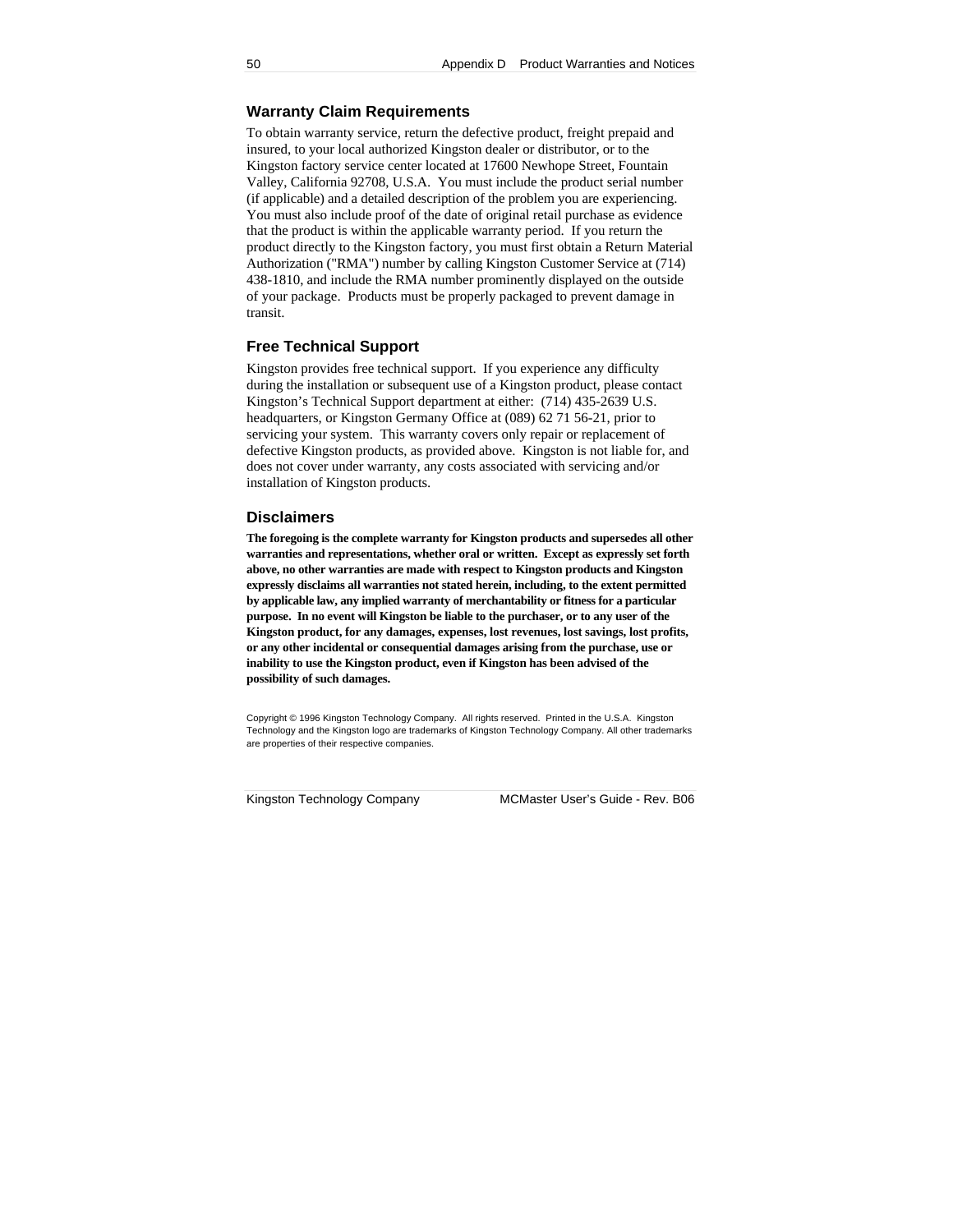## **F.C.C. Class B Certification**

This device has been tested and found to comply with limits for Class B digital device, pursuant to Part 15 of the FCC Rules. Operation is subject to the following two conditions:

- (1) This device may not cause harmful interference
- (2) This device must accept any interference received; including interference that may cause undesired operation.

This device generates, uses, and can radiate radio frequency energy, and if not installed and used in accordance with the instructions, may cause harmful interference to radio communications. However, there is no guarantee that interference will not occur in a particular installation. If this device does cause harmful interference to radio or television reception, which can be determined by turning the device off and on, the user is encouraged to try to correct the interference by one or more of the following measures:

- Re-orient or relocate the receiving antennas.
- Increase the separation between the device and the receiver.
- Connect the device into an outlet on a circuit different from that to which the receiver is connected.

#### **CAUTION:**

Changes or modifications to this device not expressly approved by the manufacturer responsible for compliance could void the user's authority to operate the device.